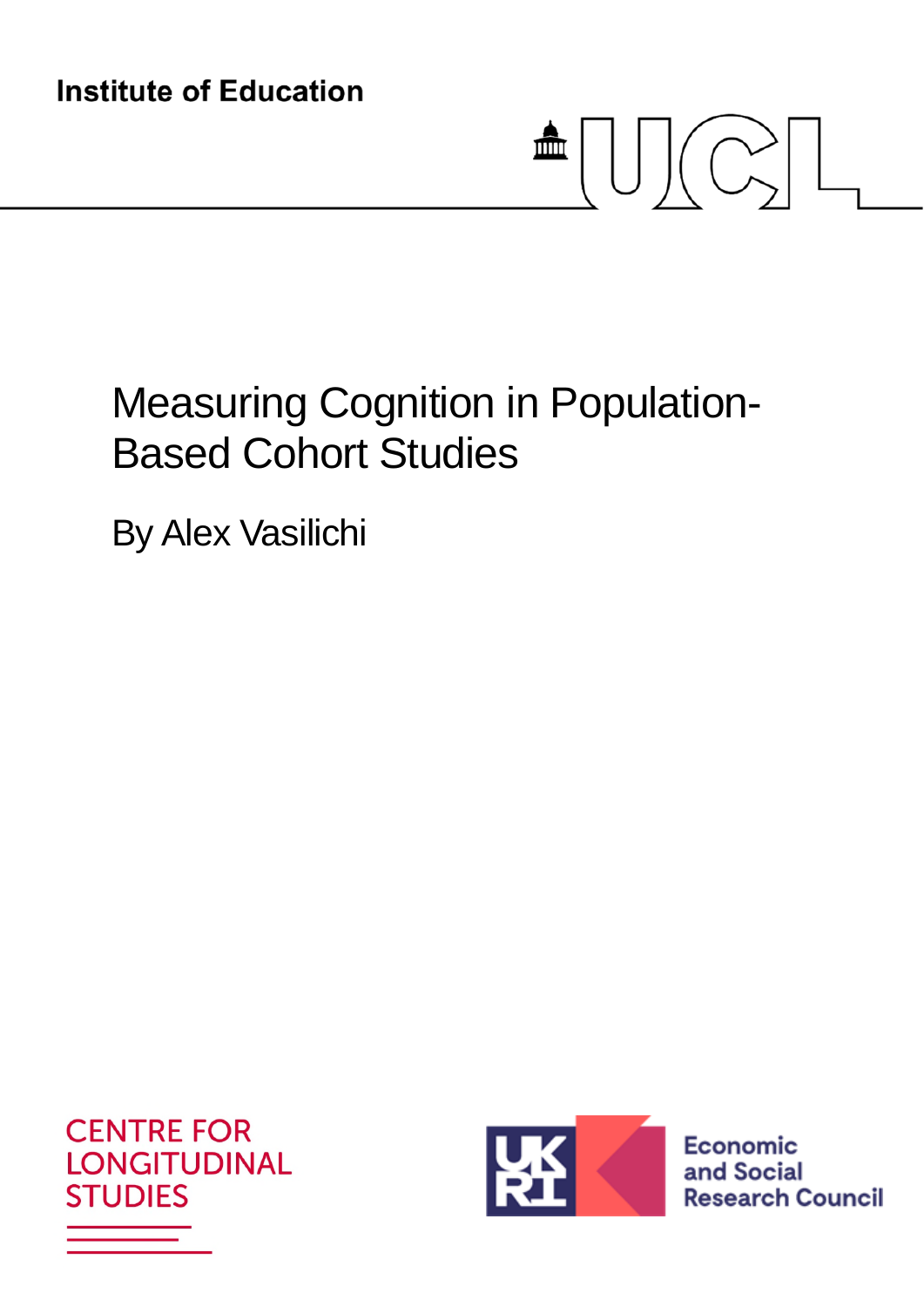# **Contents**

|                                  |                                                                                                                   | 3  |
|----------------------------------|-------------------------------------------------------------------------------------------------------------------|----|
|                                  |                                                                                                                   | 4  |
|                                  |                                                                                                                   | 4  |
| 1. Domains of Cognition          |                                                                                                                   | 4  |
|                                  |                                                                                                                   | 5  |
|                                  | 1. Traditional Methods (and according terms) and according terms of the Traditional Methods (and according terms) | 5  |
|                                  | 2. Innovative Technologies for the Assessment of Cognition <b>Community</b> 6                                     |    |
| i.                               | Mobile (Smartphone and Tablet) Applications  6                                                                    |    |
| ii.                              |                                                                                                                   |    |
| iii.                             |                                                                                                                   |    |
|                                  | a.                                                                                                                |    |
|                                  | b. Quantified Self Technologies  12                                                                               |    |
|                                  | c. Wearable Technologies and Cognition  13                                                                        |    |
| iv.                              |                                                                                                                   |    |
| V.                               |                                                                                                                   |    |
|                                  |                                                                                                                   | 16 |
|                                  |                                                                                                                   |    |
| List of Tables (landscape pages) |                                                                                                                   |    |
|                                  |                                                                                                                   |    |
|                                  |                                                                                                                   |    |
|                                  |                                                                                                                   |    |
|                                  |                                                                                                                   |    |
|                                  |                                                                                                                   |    |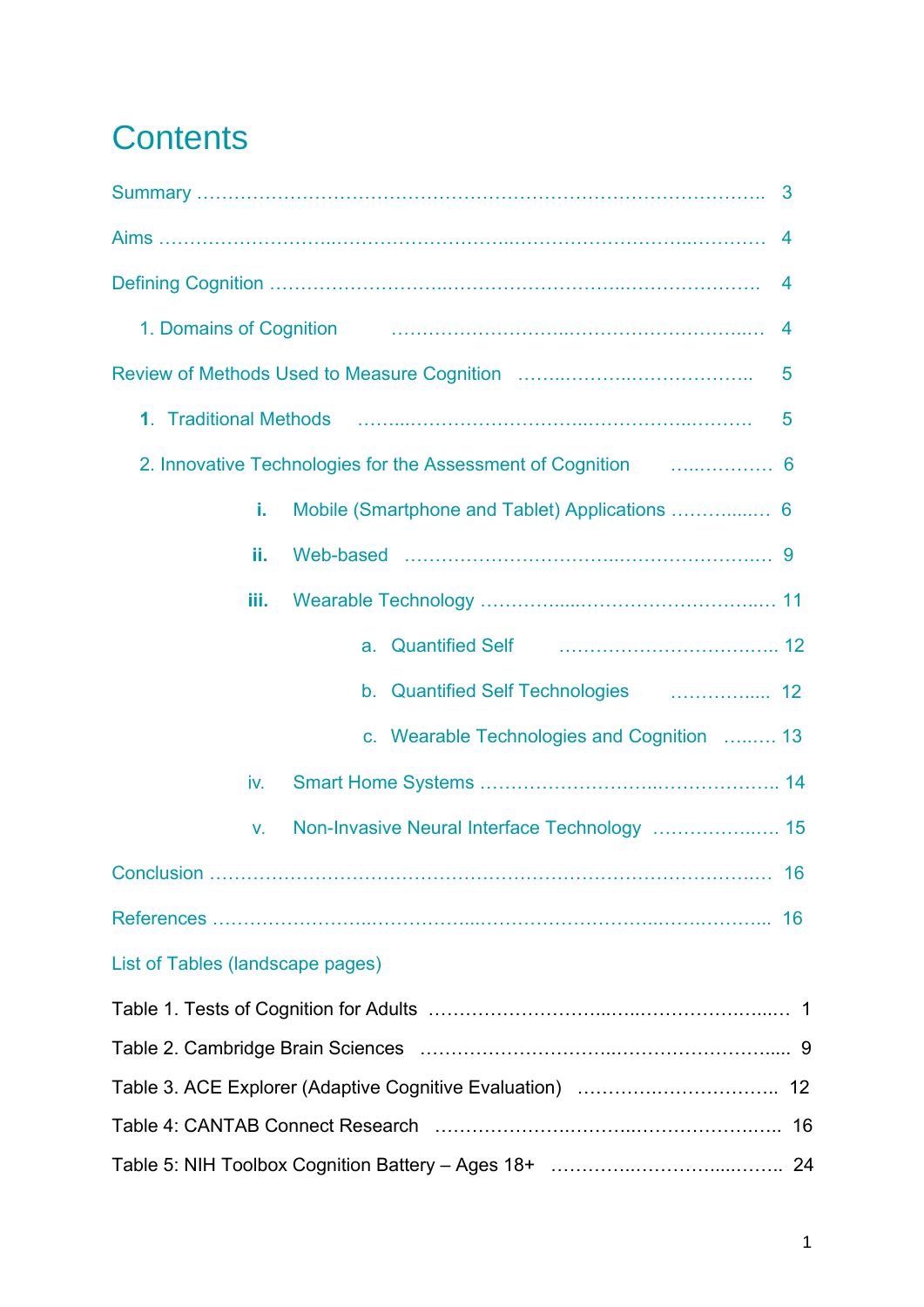| Table 7: Novel cognitive constructs that have not been implemented with an app. 30 |  |
|------------------------------------------------------------------------------------|--|
|                                                                                    |  |
|                                                                                    |  |
|                                                                                    |  |
|                                                                                    |  |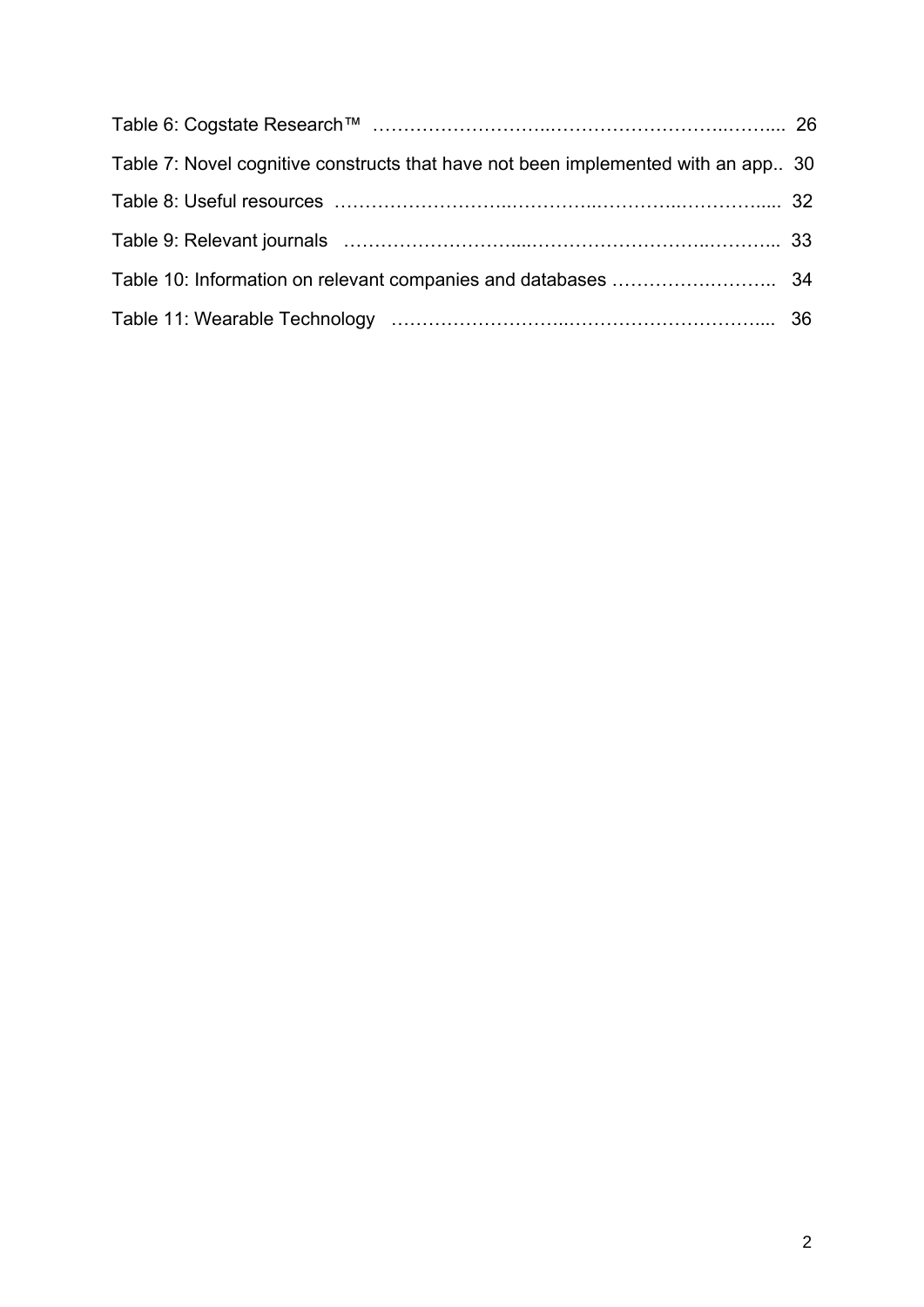# **Summary**

- Cognition represents the mental processes supporting acquisition, storage, manipulation, and retrieval of information and how that information subsequently guides behaviour.
- Continuous development and increasingly widespread use of technology across all ages facilitates administration of cognitive tests in population-based studies, enable novel ecological data streams to be collected longitudinally, unobtrusively, passively, and objectively; this provides enriched cognition, behavioural, and physiological datasets, enabling novel and timely research to be generated across these domains.
- Novel technologies harnessed for enriched datasets on cognition comprise mobile (smartphone and tablet) applications, web-based cognitive testing, wearable technology, smart home systems, and non-invasive neural interface technology.
- Information on novel methods and measures used for cognition is provided (Appendix tables), along with information on the latest version of more traditional methods, and useful resources, relevant journals, wearable technology, and information on relevant companies and databases.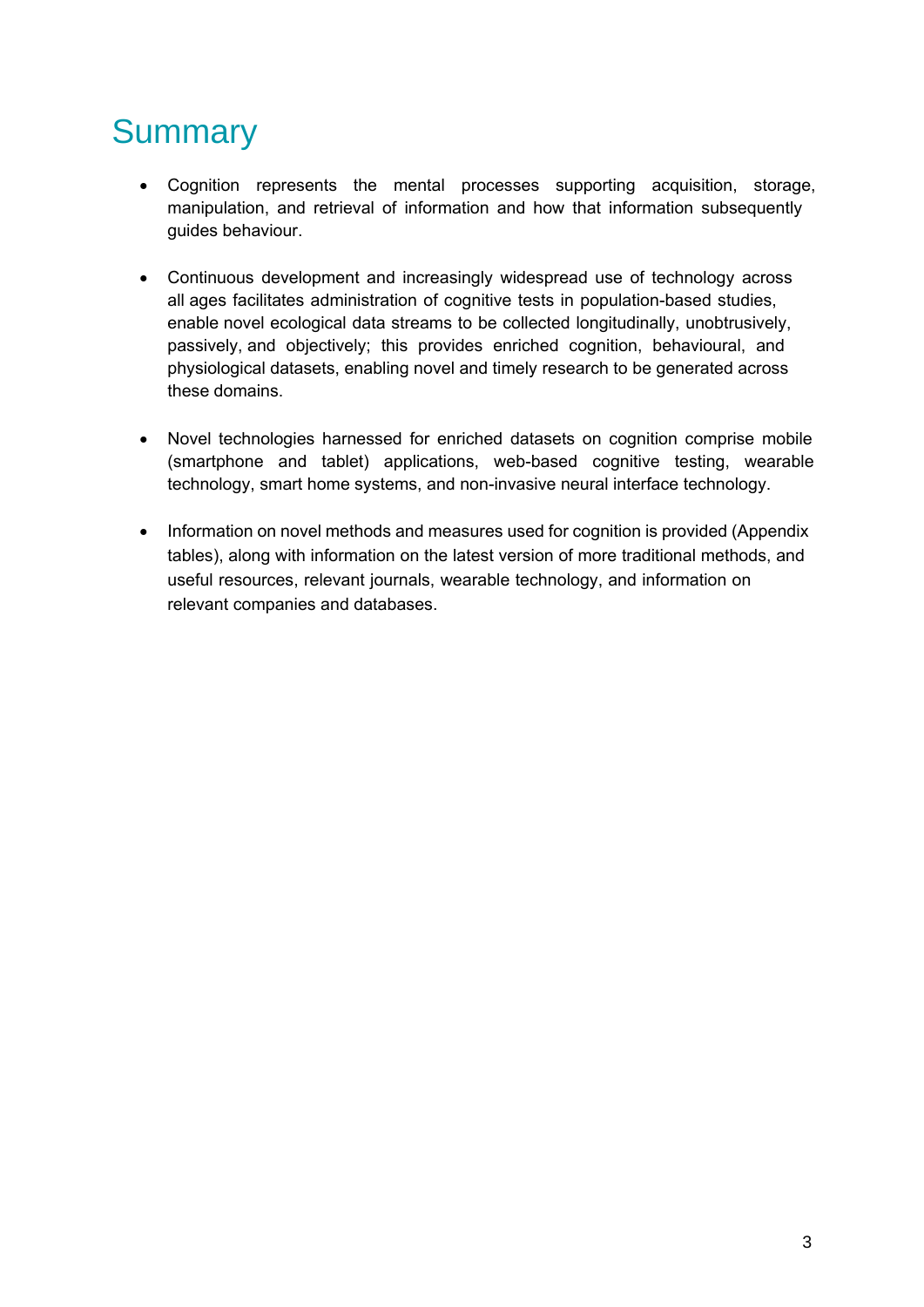# Aims

This scoping review has been conducted with the aim of finding opportunities for the longitudinal data on human cognition collected from the cohorts at the Centre of Longitudinal Studies UCL to be enhanced by:

- 1) novel data collection tools e.g. wearables, data from smartphones;
- 2) novel linkages e.g. consumer data, employer-held data, social media data; and
- 3) any other methods or measures with scientific utility.

# Defining Cognition

Scientific research on cognition investigates the mental processes supporting information input and storage and how that information subsequently guides behaviour (Chamberlain et al., 2011; Wild, Nichols, Battista, Stojanoski, & Owen, 2018). These mental processes relate to the acquisition, storage, manipulation, and retrieval of information. Essentially, cognition represents the ability to perceive and react, process and understand, store and retrieve information, make decisions and generate appropriate responses. Furthermore, cognition can change and adapt to new information across our lifespan, regulating our behaviour during daily activities, in health and disease, and is a product of both our genetic makeup and environment.

## 1. Domains of Cognition

Research has revealed that cognition is not a unitary construct, but is rather constituted of several cognitive domains or functions, dependent on particular brain circuits, that underpin specific behaviours or actions (Hampshire, Highfield, Parkin, & Owen, 2012). In an attempt to measure these cognitive domains, computerized cognitive testing has been developed and validated to tap into particular brain regions, with many advantages over the traditional "pen-and-paper" methods, which will be discussed later. These domains are generally represented by attention, psychomotor ability, memory, executive function, and social cognition.

• Attention represents the ability to selectively attend to specific information or stimuli whilst ignoring irrelevant ones. Subdomains of attention are (visual) sustained attention measured by continuous performance on a task and selective attention measured by our ability to selectively attend to information.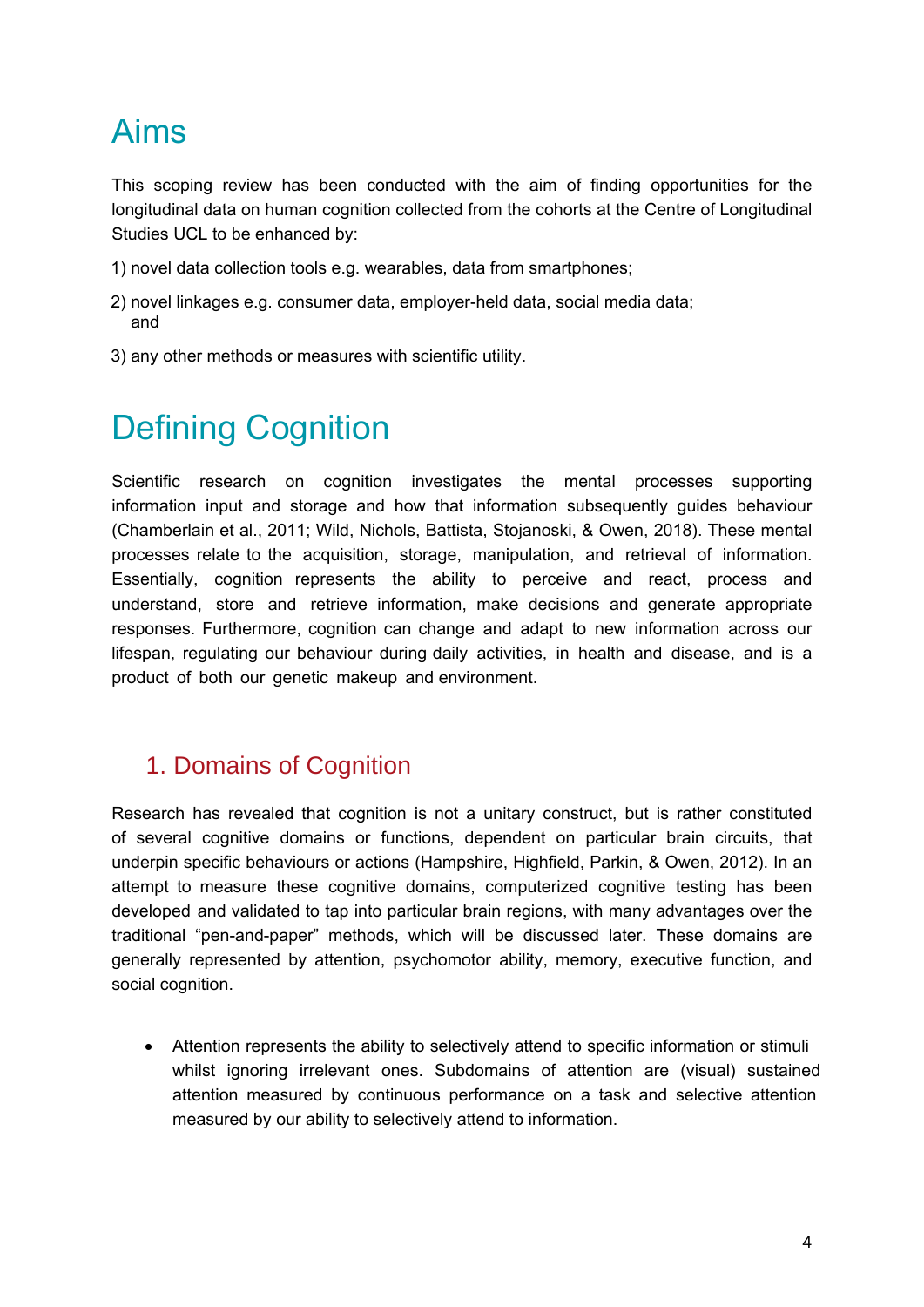- Psychomotor ability represents the relationship between cognitive functions and physical movements. Psychomotor speed is measured by an individual's ability to detect and respond to rapid changes in the environment (e.g. presence of a stimulus). This measure enables assessment of reaction time, movement time and vigilance.
- Memory represents the ability to store information, short- or long-term. There are several subdomains to memory. Episodic memory is the ability to associate an event with a place and time. Recognition memory is the ability to recognise object, visual or spatial information. Working memory is the ability to hold and manipulate information in our mind, the mental space where we solve problems.
- Executive function comprises high-level thinking and decision-making. There are several subdomains to executive function. Mental flexibility is the ability to adapt thinking and behavioural responses. Planning is the ability to perform strategic problem solving or selection of appropriate action to achieve a desired goal. Strategy is the ability to implement strategic thinking while solving problems. Response inhibition is the ability to concentrate on relevant information to make appropriate responses, supressing responses to distracting information or interference.
- Social cognition is a growing field of research looking at how we process affective information and is assessed by responses to emotion-laden stimuli. Subdomains of social cognition are emotion recognition which is the ability to identify emotions in facial expressions and emotional bias represented by information processing biases for positive/negative stimuli.

# Review of Methods Used to Measure **Cognition**

The tables in the appendix cover information on novel methods and measures used for cognition. There is also information on the latest version of more traditional methods. Additionally, the tables cover useful resources, relevant journals, wearable technology, and information on relevant companies and databases.

## 1. Traditional Methods

Implementing comprehensive batteries of cognitive tests in large population-based studies remains challenging considering their administration time and other resource constraints. Therefore, large scale longitudinal studies have relied more on utilising short and easyto-administer cognitive tests, mainly using computer-assisted personal interviewing (CAPI), whereas running smaller-scale studies has provided greater feasibility to administer more comprehensive assessment batteries (Moulton et al., 2019).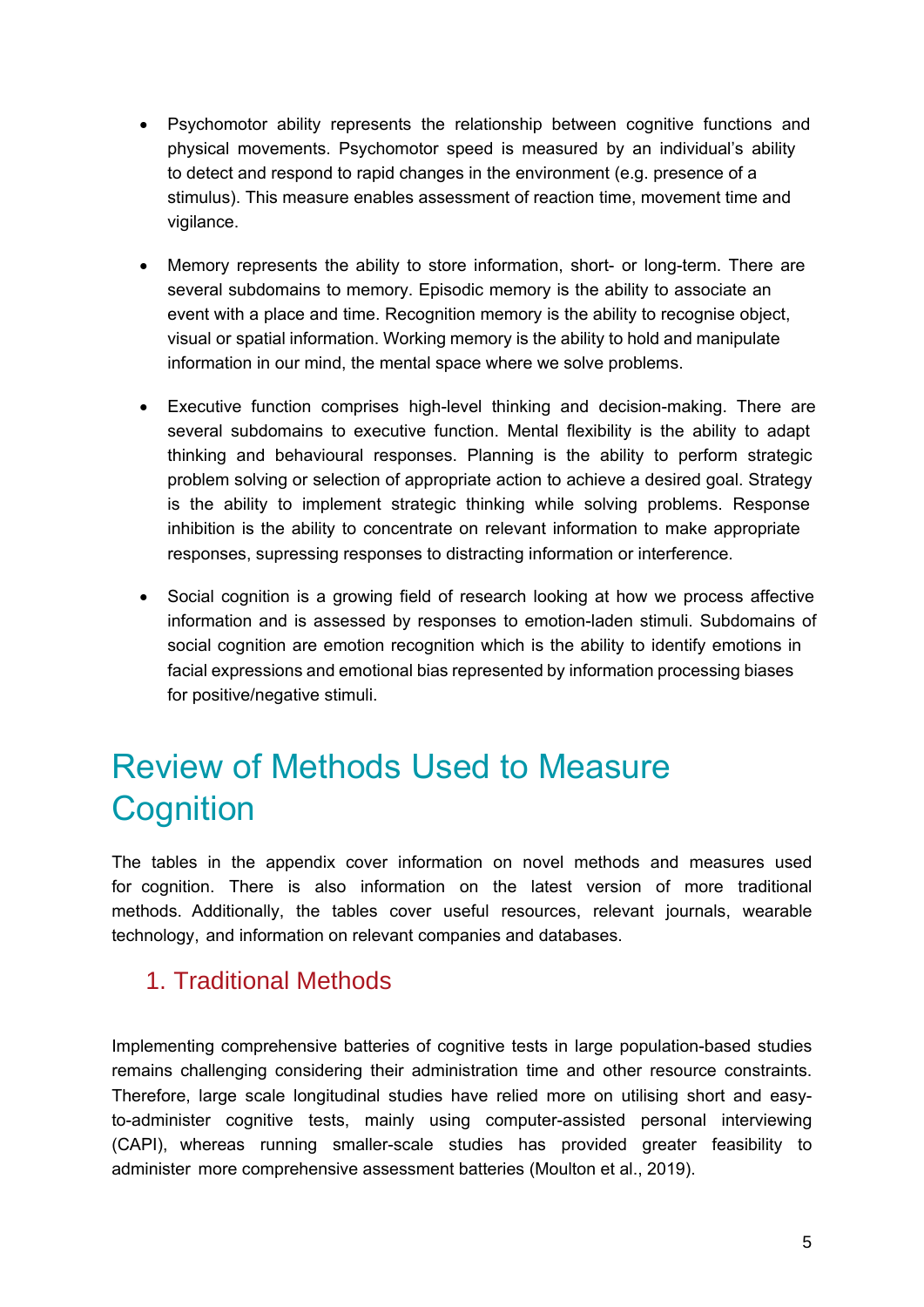## 2. Innovative Technologies for the Assessment of Cognition

Given the continuous development and increasingly widespread use of technology, there is growing potential for it to be utilised in large scale and longitudinal studies to assess cognition in adults. The Office for National Statistics reported that in 2018, 90% of UK households had internet access and 78% of adults were using mobile phones to use it, making it the most popular method for accessing the internet (Prescott, 2018). New technology is also rapidly adopted by older generations, as a constant increase in the Internet and smartphone use in the last years illustrates (Centraal Bureau Statistiek, 2016). An exception is the over 65's who preferred tablet computers, but nonetheless favoured mobile phones to access internet on the go (Prescott, 2018). This may indicate that for assessing cognition it may be best to choose a method that has applications for tablets, phones, and desktops.

There have been a few reviews outlining the different methods available for assessing cognition using novel digital technologies. Perhaps the most extensive is a clinical review conducted by Chinner, Blane, Lancaster, Hinds and Koychev (2018) who reviewed the digital technologies available for the assessment of cognition. This review summarises currently available evidence on digital technologies that can be used to assess and monitor cognition and those that monitor broader indices of activity and function. These have been used to assess and assist elderly demented, prodromal and preclinical populations. Most technologies covered in their review were targeting the measurement of cognition in older adults. Nonetheless, these technologies could potentially be harnessed for use in younger populations, especially those based on conventional neuropsychological tests where established age-related performance norms are available for comparison (e.g., the iVitality smartphone-based app, e.g. Jongstra et al., 2017). They categorised digital systems into 3 groups: i) mobile (smartphone and tablet) applications; ii) wearable technology; and, iii) smart home systems. Previous research on cognition has also relied upon iv) web based administration of cognitive testing (Hampshire et al., 2012). The studies included in the review of Chinner et al. (2017) reported good level of agreement between the digital measures and constructs measured. However, most technologies for measuring cognition are still in the initial stages of development.

#### i. Mobile (Smartphone and Tablet) Applications

There are novel opportunities for data collection from the widespread use of smartphones (including among the older generations) with a range of built-in sensors, good storage and battery capacities, possibility of real-time data collection, built-in internet connectivity, location services, and fast processors (Intille, Lester, Sallis, & Duncan, 2012). Their storage and connectivity capacities would enable collecting and sending large amounts of data. The use of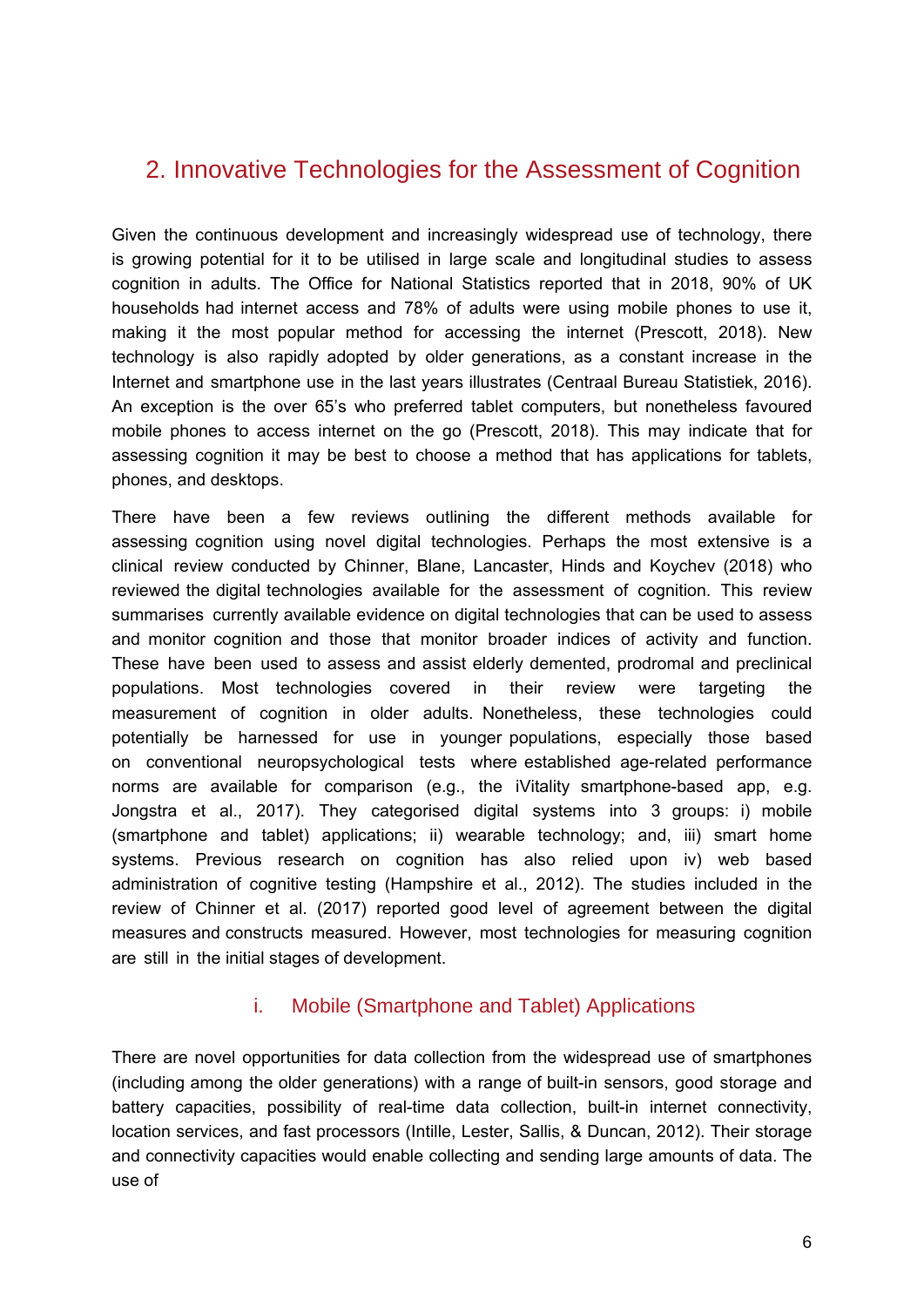activity monitors may influence participants to change their behaviour (Trost, Mciver, & Pate, 2015), but passive collection of data with smartphones may reduce this effect.

Smartphone technology has already enabled remote monitoring of health parameters, i.e., physical activity and blood pressure, which have been widely studied and found feasible in older populations too (Wijsman, Richard, Cachucho, de Craen, Jongstra, & Mooijaart, 2016; Fong et al., 2016). Smartphone-assisted cognitive testing would enable assessment of cognitive functioning rapidly and repeatedly in a non-invasive manner, at a convenient time for participants, being cost-effective and having low participant burden.

Studies testing the use of smartphone for standardized cognitive assessment in everyday environments pave the way to integrate this method in a home setting (Timmers et al., 2014). Timmers et al. (2014) had young adults complete a short-term memory task in either an everyday-life environment or a controlled test setting at four time points during a day. There was no significant difference in task performance between the two conditions  $(F(1, 24) = 0.28, p > .60)$ . Furthermore, the correlations between fatigue, tension, or environmental noise and task performance were not significant at the time of testing, meaning task performance is not affected by these factors. There were also statistically significant correlations between task performance at subsequent time points during the day in the everyday-life environment, suggesting high test-retest reliability and commitment of the participants. Thus, smartphones can be utilised to reliably assess cognitive functions outside a laboratory setting, in the participant's own natural habitat.

Previous research described the feasibility and validity of smartphone-based cognitive testing, however focused on specific patient groups or a specific cognitive test (Brouillette et al., 2013; Tieges et al., 2015; Bajaj et al., 2015). Furthermore, little is known about the feasibility and validity of applying multiple cognitive tests using smartphones for clinical research in larger populations (Jongstra et al., 2017). Cognitive assessment with an app is only feasible under conditions where participants comply (Giordano et al., 2016) and of optimal technical performance (Jelcic et al., 2014). Jongstra et al. (2017) evaluated the feasibility and validity of performing cognitive tests in 151 healthy adults using smartphonebased technology during a 6 months follow-up period. They developed five digital versions of cognitive tests for the iVitality smartphone app based on existing neuropsychological tests, adapting them for smartphone use. Every two weeks participants completed each test four times at different time points of day. The iVitality smartphone app prompts users to complete tests, collects the test results, shows them to the user, and transfers the data to the iVitality website and database. Results showed moderate correlation between the smartphone-based test and the conventional test for the Stroop test (testing selective attention) and the Trail Making test

(measuring attention and executive function) with Spearman ρ=.3-.5 (*p* <.001). Thus,

smartphone-based cognitive testing potentially provide the opportunity for large-scale longitudinal data-collection in population studies and repeated monitoring of cognitive functions at home.

Frequent, brief and repeated self-administered mobile cognitive assessments in daily life settings represent a promising complementary tool to traditional methods of cognitive assessment (Moore, Swendsen, & Depp, 2017). Although the widespread use of smartphones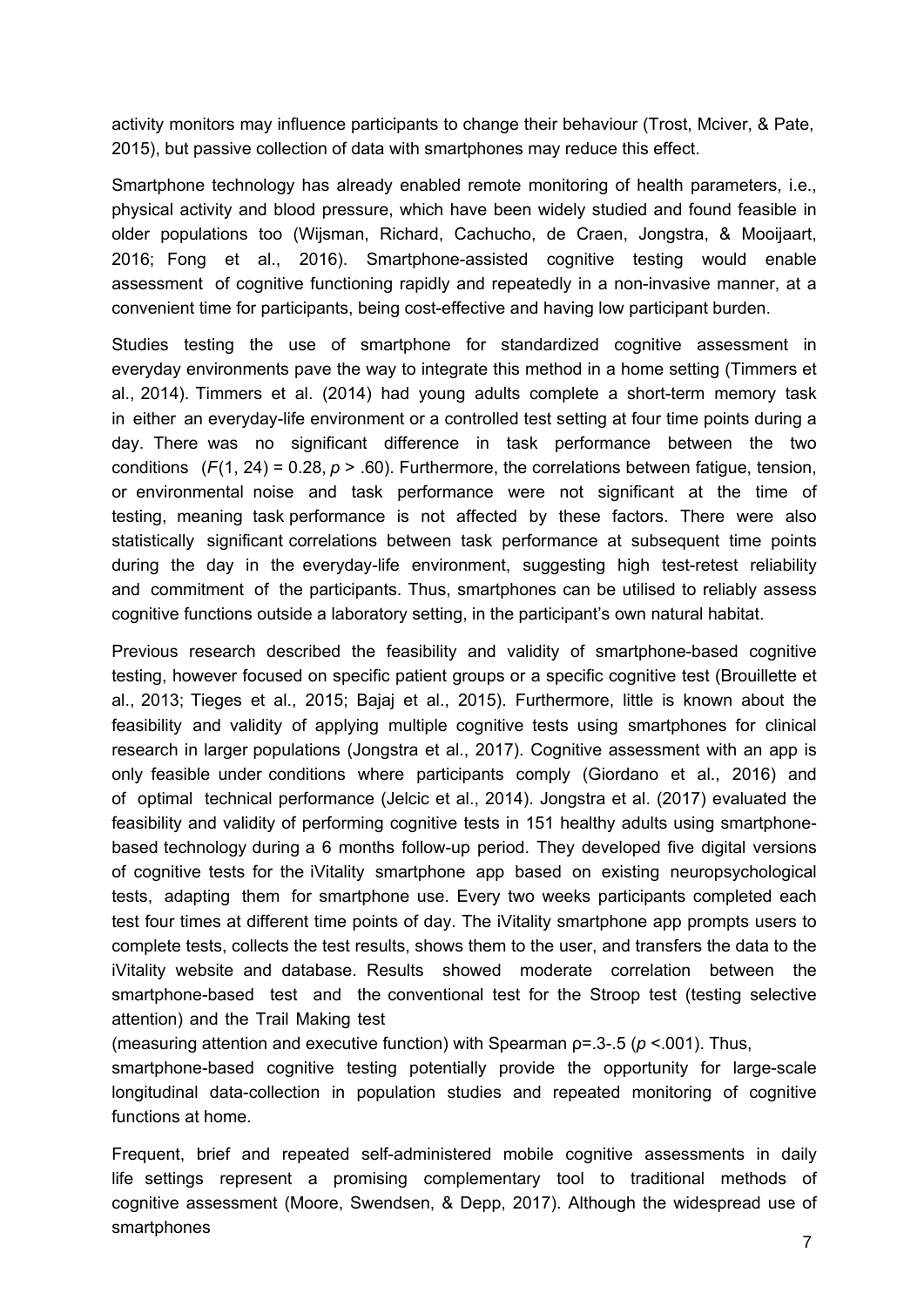enables app based cognitive assessment, the research has only begun to explore the utility of mobile cognitive assessments (Moore et al., 2017). Moore et al. (2017) conducted a comprehensive review and identified 12 articles utilising self-administered smartphone-based cognitive assessments. Samples tested were healthy individuals between 14 to 83 years old. The most frequently assessed cognitive domains were working memory (7 studies) and attention/reaction time (4 studies), with mean adherence rate of 79.2% reported in 7 studies. Results showed support for high levels of between- and within-person reliability and construct validity. Thus, smartphone-based cognitive assessment is a promising complementary tool to traditional assessment, has the potential to enhance capacity to inform individual-level outcomes over time (i.e. changes in cognitive performance) and assess cognition and the factors it correlates with in the naturalistic environment.

As cognitive assessment moves onto personal computers and mobiles devices, engagement is important to collecting high-quality data. In recent years, a large number of cognitive tests have been gamified, that is, game design features have been incorporated into cognitive tasks without undermining their scientific worth. The purpose is improving data quality and participant engagement. In a systematic review, Lumsden, Edwards, Lawrence, Coyle and Munafo (2016) found several gamified cognitive tasks across various domains, working memory and executive functions being most common domains targeted for gamified assessment. Also, gamified tests were generally validated successfully. On average, the review found no evidence that gamified tests improve data quality, some studies indicating it may worsen it. However, the studies reviewed utilised small sample sizes and heterogenous study designs which means further research into gamified testing needs to be conducted. Nonetheless, gamified testing validated against more traditional measures focused on measuring single domains, provides engaging and scientifically valid cognitive assessments, making participants experience less effort and potentially reducing drop-out rates in longitudinal studies.

Mobile-based apps could benefit from enriched cognition datasets if they focus on participants engagement and enjoyment. Thirkettle, Lewis, Langdridge, Darren and Pike (2018) developed and assessed the utility of 1-2-minute versions of classic and novel cognitive tasks embedded in a mobile phone and tablet app. The app was designed to encourage repeated play and focused on participants as users. OU Brainwave app collected a rich dataset from around 14,000 active participants in multiple, self-paced, sessions of classic working memory (N-back), sustained attentional focus (Persistent Vigilance task), spatial cognition (Mental rotation), and split attention (Multiple object tracking) tasks, and an implementation of a comparatively novel action learning task. The app also measured time-of-day variation in cognitive performance. Data was collected along 18 months. The app prompted reengagement at set intervals, however participants freely chose the number of times they wished to repeat the tasks. Results showed that very short testing periods along with allowing participants to choose their own levels of engagement, i.e., which tasks they want to play and how many times, produced a substantial and reach dataset. This approach introduced increased variability in the performance data making it challenging for data analysis. However, having replicated expected results and the app being sensitive to group level differences in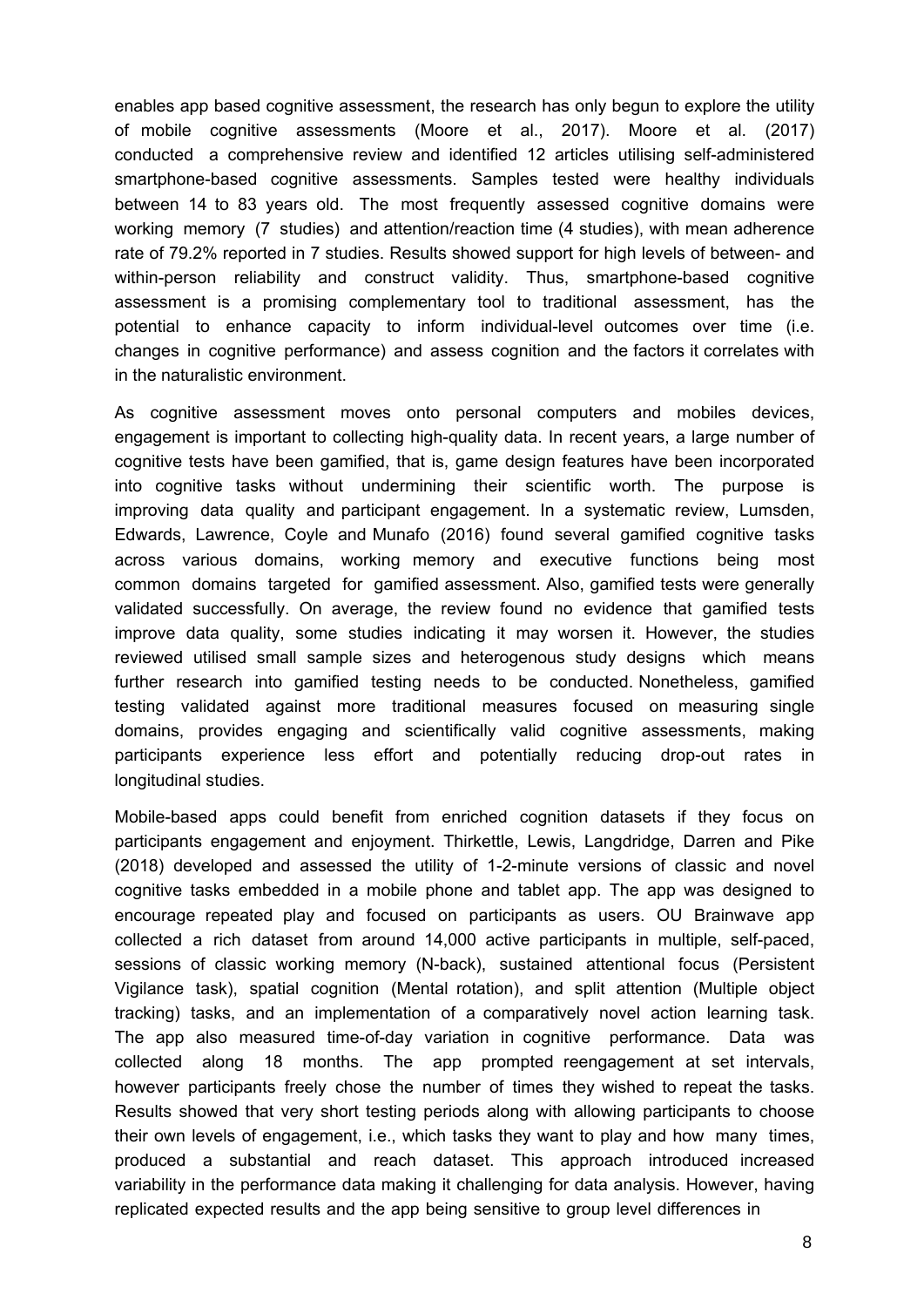performance, suggests that research apps testing cognition that focus on user engagement and enjoyment produce valid and reach datasets.

Utilising mobile platforms enables new data streams to be leveraged (Dahmen et al., 2017; Müller, Preische, Heymann, Elbing, & Laske, 2017) which can be collected largely unobtrusively, passively, and objectively with mobile platforms, reducing user burden and increasing ecological validity (Koo & Vazir, 2019). Such data can be timing data from cognitive assessments (Müller et al., 2017), timing data and performance measures from games (Tong, Chignell, Tierney, & Lee, 2016), sensor data from GPS (Tung et al., 2014), virtual reality performance data (Ip et al., 2017), and changes in speech (Konig et al., 2018) or changes in movement (Suzumura et al., 2018), data from mobile sensors, keyboard interactions, and data obtained from everyday use of social media, wearables, and mobile devices (Jain, Powers, Hawkins, & Brownstein, 2015; Insel, 2017). Utilising these new data streams provides a description of a person's behaviour, i.e., "digital phenotype" (Wiederhold, 2016).

There is also an increased demand in assessing human physiology and cognition in more ecological ways as people go about their life, and/or when particular events occur. Thus, mobile-based cognitive assessments and these novel data streams enable contextual cognition data to be collected and correlated with physiological data, and data about the participant's environment. This is further enabled by remote assessments with mobile technology which are ideal for ambulatory assessments (Timmers et al., 2014; Lange & Suss, 2014) and ecological momentary assessments (Kleiman et al., 2017). This enables participants to take tests at a preferred time in a comfortable environment (Rentz et al., 2016) and to complete cognitive assessments several times a day (Allard et al., 2014; Jongstra et al., 2017). Researchers are thus enabled to generate and investigate novel and comprehensive research questions on the complex interaction between context and cognition (Allard et al., 2014).

#### ii. Web-based

In recent years there has been a rise in computer-based batteries to assess cognition for both researchers in academia and healthcare practitioners. Some of these were developed based on long-standing empirically sound neurocognitive measures, have been validated by researcher groups not involved in their commercial development, have increased focus on ecological validity, and utilise remote data storage and automated syncing to databases (Koo & Vizer, 2019). Computerised cognitive batteries are particularly useful when research requires testing large populations longitudinally (Owen et al., 2010). They are easy to administer and collect data with, they capture millisecond timing accuracy, enable randomized presentation of stimuli over multiple trials and administrations, and overall, they are unobtrusively measuring cognition and response times throughout the entire assessment process. Computerised cognitive batteries are also able to read the raw data and process it to generate summary statistics for each participant. Finally, administration of computerised tests is standardised and unaffected by examiner bias and can even be administered by examiners with limited training.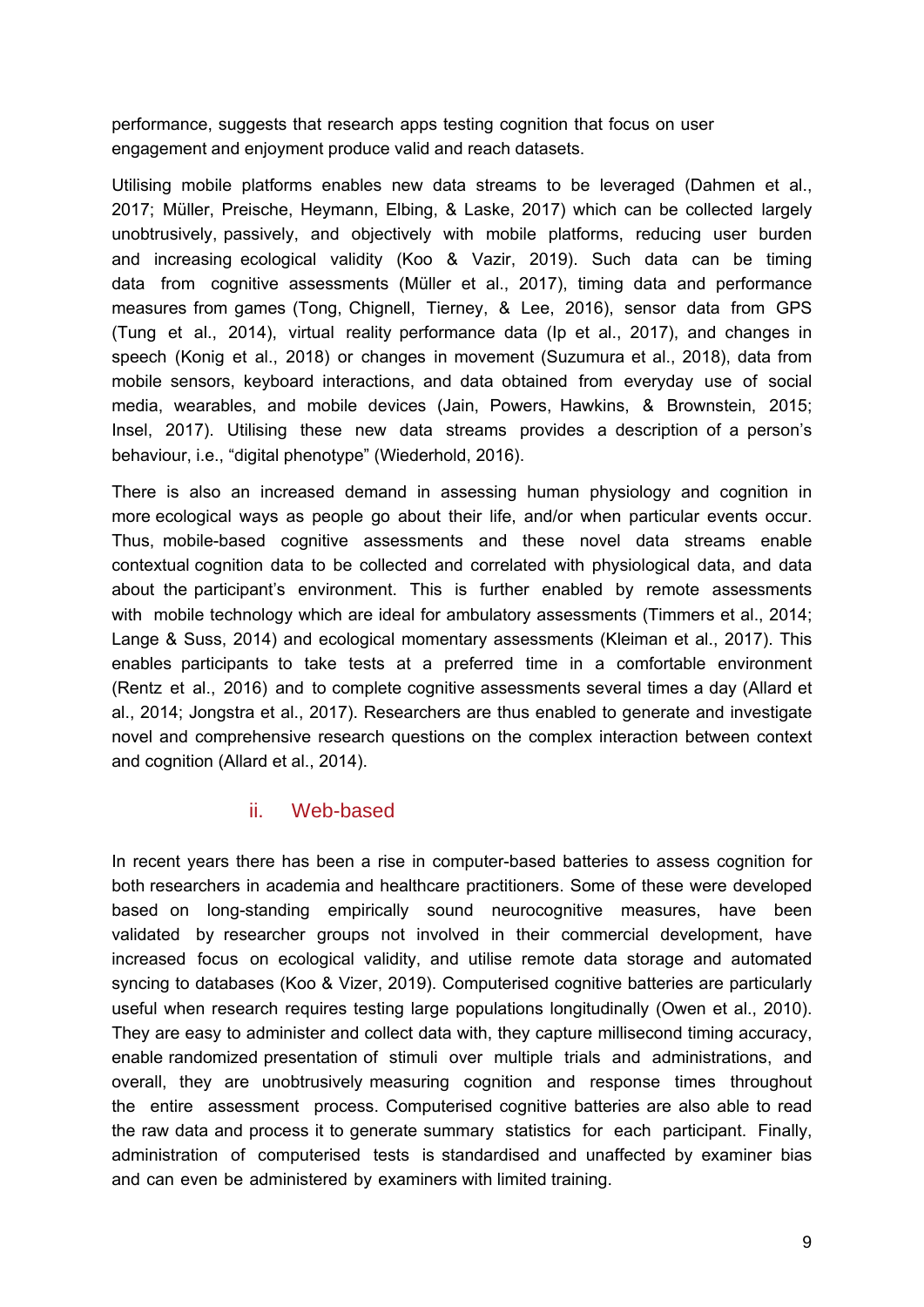Empirical evidence about the comparability of computerized cognitive batteries with mobile cognitive assessment was provided by Mielke et al. (2015) who compared performance of 331 individuals aged 50-97 years old on the personal computer (PC) and iPad versions of the CogState battery. The CogState PC battery consisted of a detection task, one card learning task, identification task, one back task, and the Groton Maze Learning Test. Since the PC CogState battery is digital, the same questions were administered via iPad, but with different ways of interacting: keyboard and mouse for PC, and touchscreen and stylus for iPad. The PC and iPad versions of CogState were completed with a 2-3 minutes break in between. Compared with the iPad  $(M = 0.774s)$ , individuals performed faster on the PC (M =  $0.620$ s; t =  $-21.27$ , p < .001). They were also slightly more accurate on the one card learning task (visual recognition learning task) for the PC (M = 1.057 for PC versus M = 1.028 for iPad,  $t = -5.47$ ,  $p < .001$ ). Although significant, the differences, however, were small. However, participants preferred the iPad to the PC and thought they did better on the iPad. Thus, performance on cognitive functions tests on mobile technologies is similar to web-based performance.

Data quality represents an important issue for performance on cognitive measures. Having participants remotely complete cognitive measures online compared to bringing them in the lab or having examiners deliver these measures in participants homes, confer several benefits especially when testing cognition in population-based studies longitudinally. Thus, an important question is whether data quality on cognitive measures is comparable in the two cases. Germine et al. (2012) compared performance on cognitive tests performed on the web and those performed in the lab. It was commonly believed that data from selfselected Web samples comes with a trade-off between having a large number of participants and data quality. Concerns are pronounced about data quality for performance-based cognitive measures, particularly when timed or involve complex stimuli. Germine et al. (2012) took data from three different batteries of tests that have been described and validated in peer-reviewed studies, having good psychometric properties. These included tests of visual memory (Abstract Art Memory Test), verbal episodic memory (Verbal Paired Associated Memory), and working memory (Forward Digit Span). Results showed there was no systematic difference between web samples and those obtained from traditionally recruited and/or lab-tested on three key performance metrics, mean performance, performance variance, and internal reliability. Thus, completing measures of cognition on the web independently (i.e., without the supervision of a researcher) yields comparable results to when completing measures of cognition in the lab and/or supervised by a researcher.

One benchmarked web based neurocognitive assessment tool is Cambridge Brain Sciences (CBS) whose tasks have been used in more than 300 peer-reviewed studies over the past 25 years. In addition to the usual benefits of computerised or mobile cognitive assessments, CBS consists of highly engaging 12 cognitive tests which facilitate more completions and fewer study dropouts, therefore better participant compliance. These tests assess a broad range of cognitive abilities that can be categorized into three cognitive domains: reasoning skills, short-term memory, and verbal processing. This battery has been widely validated and previously used in large cohort studies which makes it a good option for large cohorts longitudinal studies.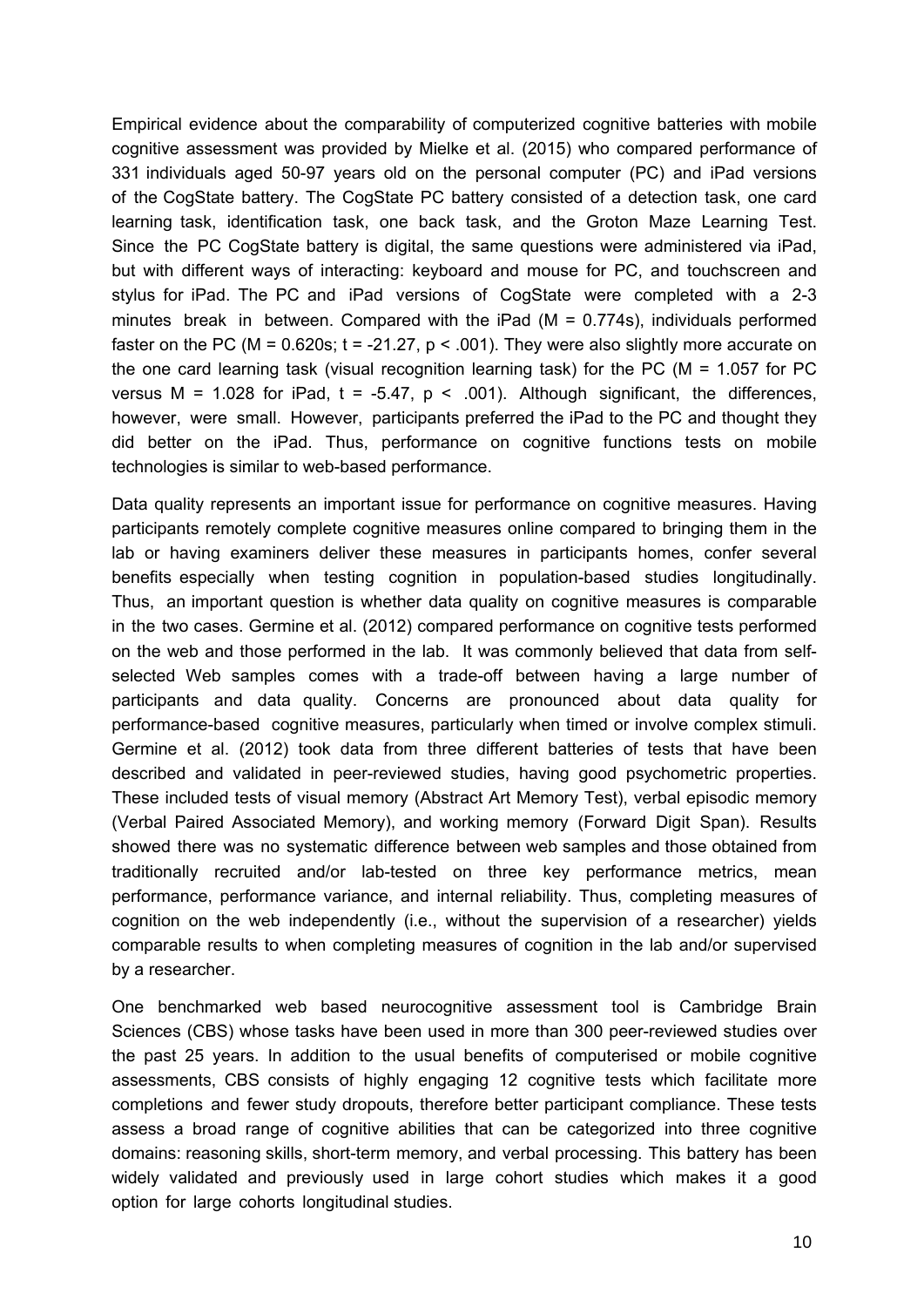This cognitive battery demonstrates scientific utility having been used in previous large (including longitudinal) studies to investigate whether widely believed theories are supported by scientific evidence. For instance, Owen et al. (2010) sought to provide scientific evidence for the claim that regular use of computerised tests improves cognitive functioning. They had 11,430 participants averaging 40 years old train several times each week for six-weeks on online cognitive tasks designed to improve cognition. Participants were randomly allocated to either a focused group training on six reasoning, planning, and problem-solving tasks; a 'general cognitive training' group training on six tests of memory, attention, visuospatial processing and mathematical calculations (similar to those in commercial brain-training programmes); or a control group who completed general knowledge questions. All three groups completed benchmarking assessments before and after the training, completing four tests adapted from CBS measuring reasoning, verbal short-term memory, spatial working memory and paired-associates learning. Outcome measures was the difference in the four benchmarking scores in the three conditions, representing the generalized cognitive improvement from training. Results indicated that both experimental groups improved numerically on three-four benchmarking tests with effect sizes from small to very small. However, the control group also improved numerically on all tests having similar effect sizes. Improvements were also observed in every cognitive task trained. Overall, this provided no evidence for generalized improvements in cognitive function from cognitive training in a large sample of healthy adults.

This cognitive battery has also helped clarify there are distinct cognitive domains to be tested when measuring cognition. Measuring cognition longitudinally in population-based studies is time consuming, therefore some studies gave preference to tests measuring variables believed to be unitary such as intelligence (Moulton et al., 2019). However, is human intelligence a unitary component or is it comprised of several distinct cognitive components? Thus, Hampshire et al. (2012) investigated whether intelligence is composed of multiple independent cognitive components processed by functionally distinct brain networks. A common set of frontal and parietal brain regions support a broad range of tasks that load on general intelligence. These areas are referred to as multiple demand (MD) regions. Hampshire et al. (2012) factor analysed regional brain activation levels while participants performed 12 CBS cognitive tasks in the MRI scanner. Then, they identified how many functionally distinct networks were apparent in the MD cortex while completing those 12 distinct cognitive tasks. Then, they compared factors obtained from the brain with factor models of individual differences in cognitive performance (i.e., behavioural data) in a large population sample ( $n = 44,600$ ). They looked at whether the same set of cognitive components visible in the functional organization of the brain are visible in individual differences in cognitive performance. Results showed intelligence is not unitary, but emerges from anatomically distinct cognitive systems, each being responsible for specific cognitive components. This means that any viable attempt to measure cognition should utilise a set of cognitive measures which tap into these distinct cognitive components, thus providing a comprehensive description of an individual's personalised cognitive makeup.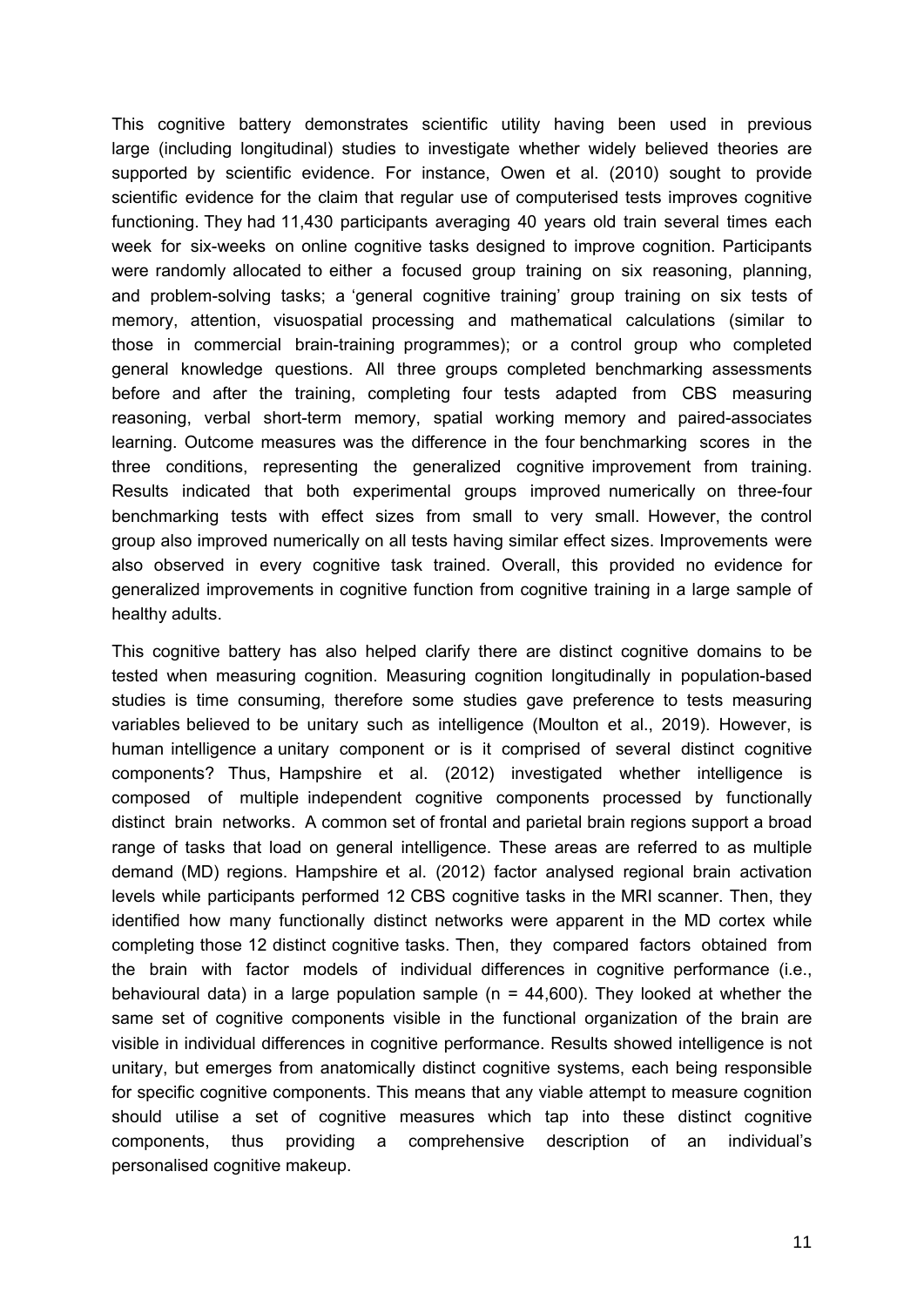#### iii. Wearable Technology

Current wearable technology consists of a variety of wearable devices, wearable sensors, electronic skin patches, electronic textiles (e-textiles or smart clothing; the introduction of electronic functionality into textile systems), augmented, virtual & mixed reality (AR, VR, MR), haptics (e.g., notification provision in a vibrating smartphone), user interfaces and more. Perhaps, the wearable technology currently most relevant to measuring and inferring cognition in adults is that commonly used by the Quantified Self movement.

#### a. Quantified Self

Within the Quantified Self (QS) movement currently leveraged in wellness and healthcare individuals collect data on themselves, tracking their own state and behavioural patterns (e.g., number of steps, heart rate, sleep patterns) using personal trackers such as Fitbit, Jawbone, iPhone, and similar devices (Fawcett, 2015). To do so, individuals utilise a wealth of digital data generated by wearables, applications, and self-reports enabling them to assess diverse domains of their daily life. These are personal devices used for continuous and mostly unobtrusive tracking. More specifically, domains tracked are physical states (e.g., mobility, steps), psychological states (e.g. mood), social interactions (e.g., number of Facebook "likes") and environmental context (Wac, 2018). Data and analysis on these four domains contribute to individual's quality of life.

#### b. Quantified Self Technologies

Self-tracking is enabled by the latest available personal wearable technologies and mobile applications. Wac (2018) conducted a database search of wearables available from Vandrico Inc. (http://www.vandrico.com/; free and claims to provide up-to-date information about the latest technologies). The search identified 438 wearables between 2001-2016 and beyond. These were described by the sensors used (e.g., accelerometer), goal (i.e., phenomenon tracked), and the placement of the wearable on the body (e.g., wrist). Thus, gathering data on the self is enabled by ubiquitous availability of technologies adopted by personal computing and communication devices and services. Overall, these collect multiple types of high-resolution data (e.g., location, physical activity) longitudinally and unobtrusively. Many wearables are also paired with their web-based services, thus providing advanced analytics and visualization of data to its user.

Wac's (2018) search yielded the following results on three variables of wearable technology:

• Raw Sensor Data Acquisition: The raw sensor data acquisition embedded in the analysed wearable was mostly an accelerometer by far (i.e., motion detection sensor, tracks the basic human movements in all directions), followed by button-based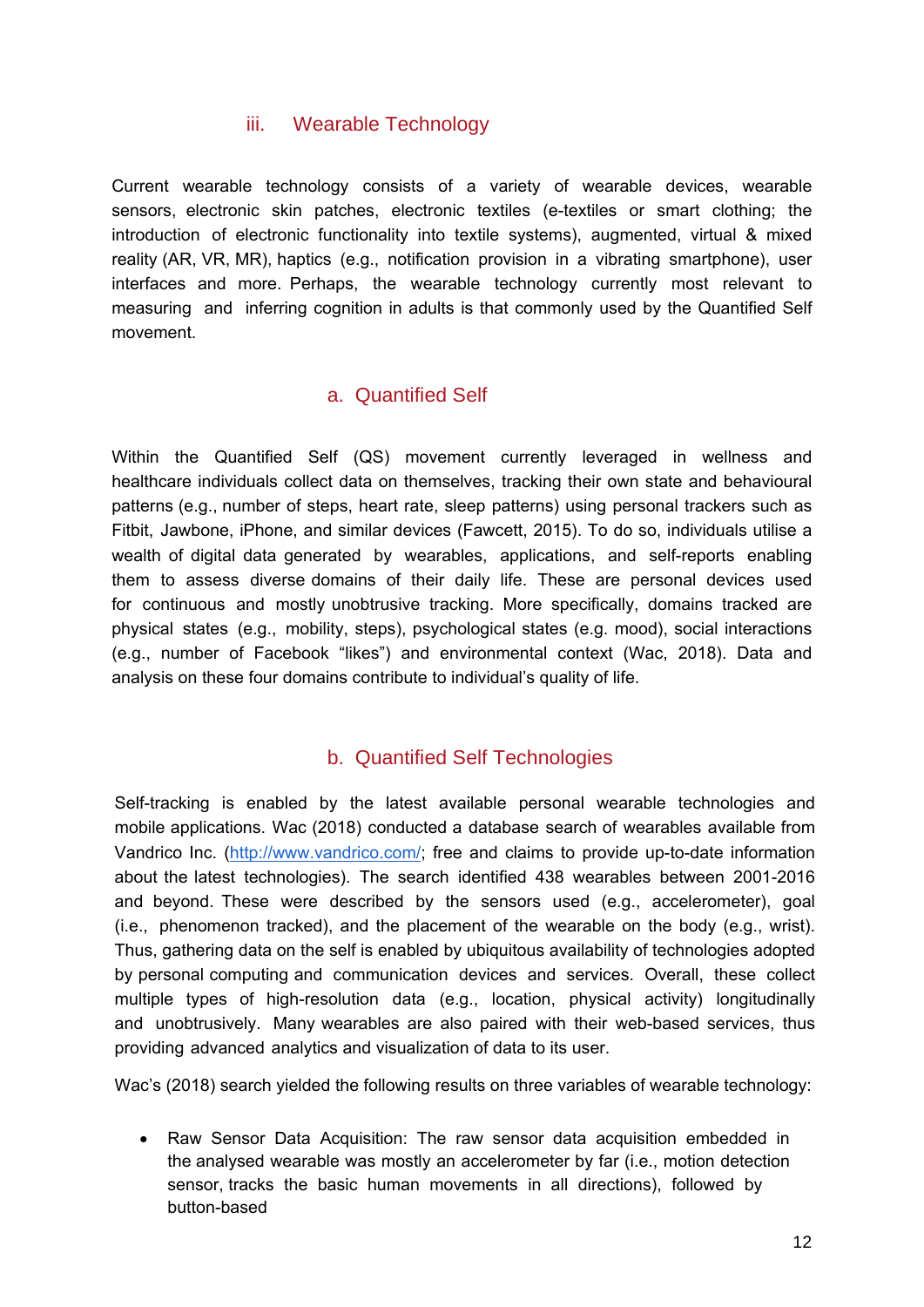interface, digital clock, gyroscope (i.e., device that detects orientation and rotation, can be used for navigation), heart rate monitor, GPS, touch interface, kinaesthetic interface (vibrator) or LCD-based display, with microphone and audio speaker.

- Behaviours Tracked/Enabled: The data acquired enable higher-level behaviours or behavioural aspects to be tracked. These are physical activity (far ahead), followed by phone notifications and phone controls, sleep, and geo-localization. Wearables can also enable behaviours or novel form of interactions with connected objects and communications. Additionally, some wearables can track behaviours such as eating, dreaming, urinary infections, and foot pressure.
- Positioning on the Body: Wearables were found to be most frequently positioned on the wrist by far, followed by head, torso, chest, ear or arm. The search also identified wearables that can be positioned anywhere on the body to track the required data.

Furthermore, results indicated that over the years wearables emerged to rely on accelerometers as integral part, physical activity becoming an integral behavioural variable being tracked. Along the way, phone notifications and controls appeared, being powered by advancements in short range communication such as Bluetooth that enables data exchange between a wearable and a phone. As indicated, wearables are most commonly positioned on the wrist, but advancements in miniaturisation enabled placement on the head, torso or anywhere.

#### c. Wearable Technologies and Cognition

A recent review reported several studies that evaluated digital technologies designed to monitor or assist cognitive function in older adults with dementia or from the preclinical population (Chinner et al., 2018). Generally, these studies deduced cognitive function through activities of daily living (ADLs) performance. Chinner et al. (2018) reported several studies utilising wearables (i.e., smartwatches, accelerometers, cameras and glasses) for elderly with objectives that could be divided into cognitive monitoring and assistance.

Thus, four smartwatches were identified which monitor physical and cognitive function by proxy in patients with dementia. WanderRep is a smartwatch reporting tool to be used by caregivers of wandering persons with dementia (Cachia, Attard, & Montebello, 2014). The tool records time, location, temperature and activity levels to create personalised profile of wondering risk, thus modelling patient's behaviour and alert caregivers when potentially dangerous events occur. Max (Netscher, 2016), u-Healthcare (Shin, Shin, & Shin, 2014), and Basis B1 (Boletsis, McCallum, & Landmark, 2015) use smartwatch-derived measures to create activity profiles of patients with dementia. Piloting Max in the homes of 13 healthy controls found that reported room detection accuracy was 91%, being able to detect distinct user behaviour patterns (Netscher, 2016). u-Healthcare was piloted in 8 participants with an average of 94.7% reported step detection accuracy (Shin et al., 2014). Thus, smartwatches monitoring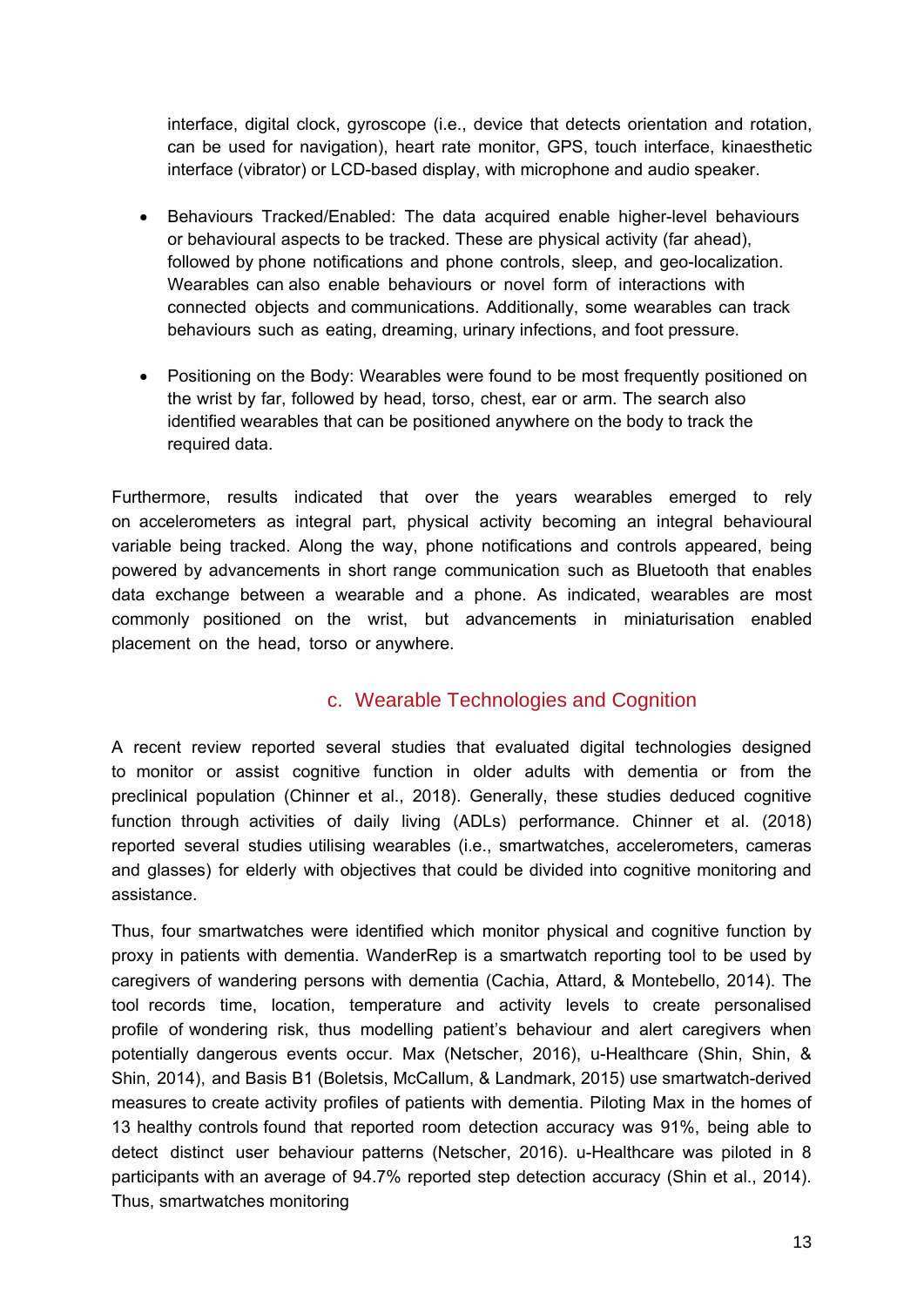can be utilised as complementary tools to monitor cognitive health and behaviour. Smartwatches have also been developed for preclinical populations. The wrist wearable unit (WWU) monitors longitudinally physical activity levels at home of preclinical older adults using measures of step count, acceleration and heart rate (Ahanathapillai, Amor, & James, 2015). Piloting WWU in groups of 2-20 healthy adults demonstrated to reliably determine preclinical function, thus identifying changes indicative of physical and cognitive decline (Ahanathapillai et al., 2015).

Moreover, one study utilised accelerometer data monitoring older adults' physical activity to infer cognitive status (Stubbs, Chen, Chang, Sun, & Ku, 2017). In a longitudinal study, 274 older community-dwelling adults waist-worn a triaxial accelerometer over 22 months. Light physical activity was associated with better cognitive function as measured by AD8 (including memory, orientation, judgment and ADLs).

Chinner et al. (2018) also identified three wearables which assist cognitive function in patients with dementia. Thorpe et al. (2016) investigated the potential of commercially available smartwatches to provide ADL assistance to patients with dementia. They implemented smartwatch apps paired with a smartphone to assist scheduling, navigation, orientation to time and communication, and monitor overall activity levels. Initial tests indicated scheduling, orientation and communication functions were usable (90-100% tasks completed using these functions, compared to 0% when using navigation and emergency help tasks). Furthermore, SenseCam is a wearable camera system supporting autobiographical memory consolidation and retrieval (Brown et al., 2011). This captures pictures every 30s in response to specific triggers which the patients review subsequently. A two-week test indicated cognitive impaired individuals improved ability to recall events from 38% at baseline to 68% day thirteen compared to using a diary (30%) which sustained at six months' follow-up. Moreover, smart glasses in the form of head-mounted display can assist patients to navigate around their homes (Firouzian, Asghar, Tervonen, Pulli, & Yamamoto, 2015). The system communicates with a remote android via Bluetooth. Then, caregivers can use the remote unit to monitor location and provide the patient with navigational cues through the glasses' LEDs.

#### iv. Smart Home Systems

Smart home technology has been used to provide assistance to people experiencing cognitive decline (Chinner et al., 2018). Although such systems have not been designed to directly monitor cognition, they have potential to infer and monitor cognitive function by observing changes in patients' activities of daily living. In such systems, technologies are built in the infrastructure of the building consisting of magnetic contact sensors, passive infrared motion sensors and pressure mats which are used to monitor the environment. Then machine learning algorithms are applied to the data to conceptualize patterns of behaviour and deviations to assess cognitive health. Subsequently, a decision-making system reacts to deviations, providing feedback to patients and caregivers.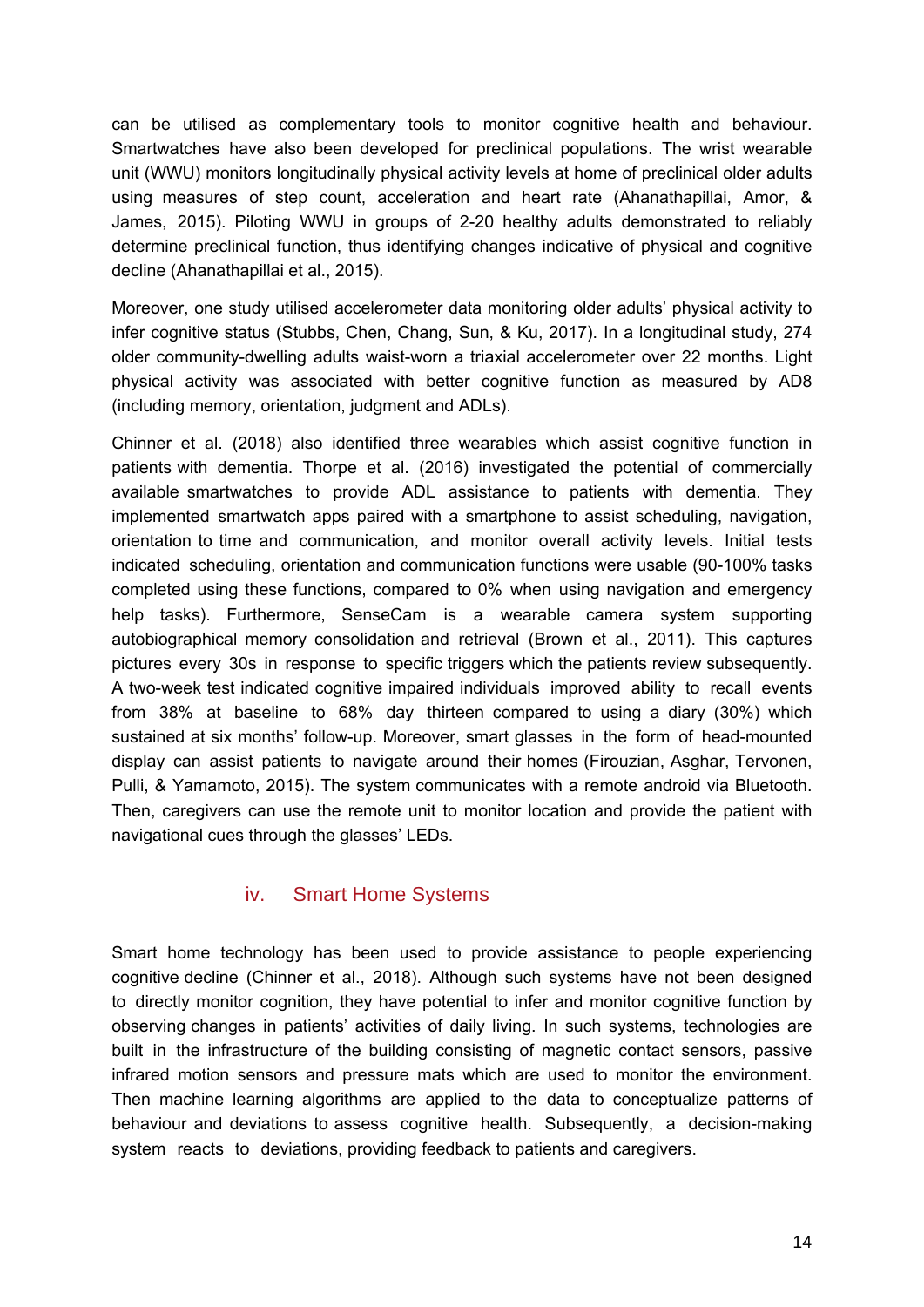Three studies were identified which assessed the accuracy of smart homes in detecting participants' performance while completing ADLs. Machine-to-Machine (M2M)/ Internet of Things (IoT) system reported 80%-100% detection accuracy for most ADL activities (Ishii, Kimino, Aljehani, Ohe, & Inoue, 2016). DemaWare2 system reported 82% precision for recognising activities performed in the lab and 75% at home (Stavropoulos, Meditskos, & Kompatsiaris, 2017). The third system found a significant correlation (r = 0.54) between ADL performance scores from the caregiver and those from the system (Dawadi, Cook, Schmitter-Edgecombe, & Parsey, 2013). Overall, accuracy for determining user's performances varied depending on the type of activity assessed. These results are indicative that smart homes can monitor several ADLs to detect cognitive function and decline. These systems can do so unobtrusively to gather longitudinal data.

Furthermore, two smart homes were used to examine the capability of such systems to discriminate cognitive states and dementia status. DemaWare2 system was found to distinguish between the three participants groups in the study (including cognitively healthy participants) with up to 84% accuracy (Stavropoulos et al., 2017). A second study found machine learning methodology used by a smart home system was able to classify the cognitive health status of 263 participants (196 cognitive healthy and the remaining were experiencing cognitive decline; Dawadi et al., 2013). Thus, these systems can differentiate between cognitively healthy and dementia participants with reasonable accuracy. This demonstrates that monitoring ADL performance by smart homes is feasible and can infer cognitive states and cognitive decline over time.

#### v. Non-Invasive Neural Interface Technology

EEG (electroencephalography) and fNIRs (functional near-infrared spectroscopy) technology have been utilised both in research and the consumer market. EEG brain scans have been traditionally used over decades in the monitoring and diagnosis of patients with medical conditions such as epilepsy and sleep disorders (Thakor & tong, 2004), and in research measuring neural activity when participants complete cognitive tasks (Debener, Minow, Emkes, Gandras, & De Vos, 2012; Lin et al., 2014). fNIRs have become a sort of "mobile-MRI" (MRI – magnetic resonance imaging) capable of adding an extra stream of neural data in cognitive assessments (Harrison et al., 2014). These technologies are utilised in clinics, being used in various instances including epilepsy, sleep disorders, and traumatic brain injury. Novel applications continue to arise; in consumer goods, non-invasive biosensors can be integrated in easy-to-wear headsets for applications such as education and training, entertainment, health and wellbeing (Khushaba et al., 2013). Then, neural activity can be wirelessly tracked as participants complete cognitive tasks or activities in a variety of environments (e.g., school), and verify results on one's own phone (Debener et al., 2012). Thus, wireless EEG could provide an added dimension to cognitive assessments, some devices providing real-time analysis of EEG indexes of cognition, alertness and memory (Berka et al., 2014). Further research should be conducted to investigate the accessibility and quality of available wireless EEG devices, thus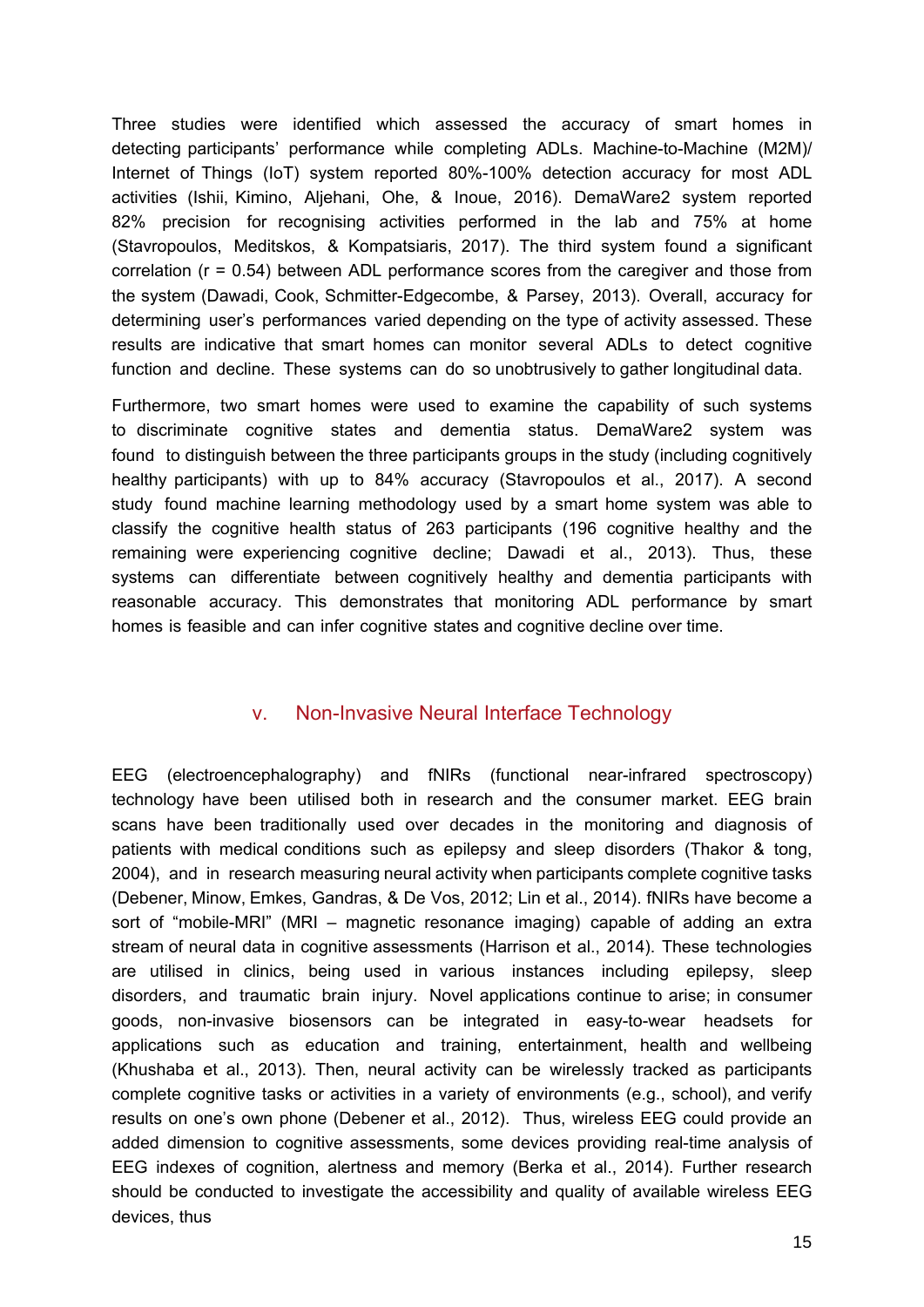their potential to be a useful addition to the plethora of novel technological devices for cognitive assessment in large-scale longitudinal studies.

# **Conclusion**

The research reviewed suggests that enriched cognition data in the participants' naturalistic environment can be harnessed through conducting cognitive assessment and monitoring with the use of smartphone-based, web-based, wearables and smart home systems devices. Gamified tests focused on user engagement and enjoyment further enrich and enlarge cognition datasets by increasing participants adherence. Utilising novel data streams from behavioural, physiological, and even neural measures enabled by use of novel technology (mobiles, wearables, smart home systems, non-invasive neural interface technology) further enriches datasets. This enables large-scale longitudinal studies to effectively use their enormous human datasets to generate novel and timely research on the complex interaction between environment, physiology and cognition.

# References

Ahanathapillai, V., Amor, J. D., & James, C. J. (2015). Assistive technology to monitor activity, (2014). Mobile technologies in the early detection of cognitive decline. PLoS One, 9(12), e112197.

Allard, M., Husky, M., Catheline, G., Pelletier, A., Dilharreguy, B., Amieva, H., ... & Swendsen, J.

health and wellbeing in old age: The wrist wearable unit in the USEFIL project. Technology and Disability , 27(1, 2), 17-29.

Bajaj, J. S., Heuman, D. M., Sterling, R. K., Sanyal, A. J., Siddiqui, M., Matherly, S., ... & Gilles, H.

(2015). Validation of EncephalApp, smartphone-based Stroop test, for the diagnosis of covert hepatic encephalopathy. Clinical Gastroenterology and Hepatology, 13(10), 1828-1835.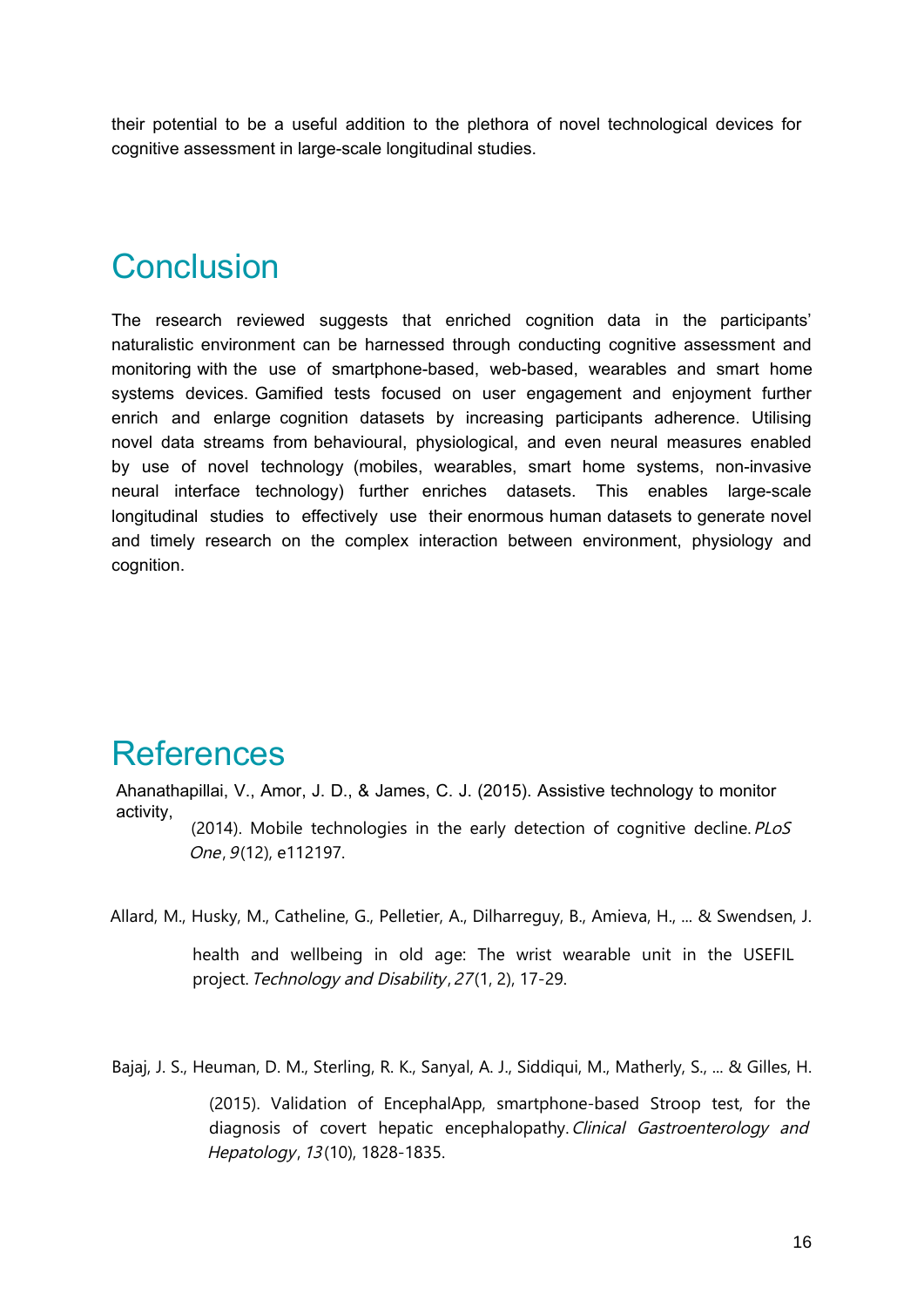- Baron, J., Scott, S., Fincher, K., & Metz, S. E. (2015). Why does the Cognitive Reflection Test (sometimes) predict utilitarian moral judgment (and other things)?. Journal of Applied Research in Memory and Cognition, 4(3), 265-284.
- Berka, C., Levendowski, D. J., Cvetinovic, M. M., Petrovic, M. M., Davis, G., Lumicao, M. N., ... & Olmstead, R. (2004). Real-time analysis of EEG indexes of alertness, cognition, and memory acquired with a wireless EEG headset. International Journal of Human-Computer Interaction, 17(2), 151-170.
- Boletsis, C., McCallum, S., & Landmark, B. F. (2015, August). The use of smartwatches for health monitoring in home-based dementia care. In International Conference on Human Aspects of IT for the Aged Population (pp. 15-26). Springer, Cham.
- Brouillette, R. M., Foil, H., Fontenot, S., Correro, A., Allen, R., Martin, C. K., ... & Keller, J. N. (2013). Feasibility, reliability, and validity of a smartphone based application for the assessment of cognitive function in the elderly. PloS One, 8(6), e65925.
- Browne, G., Berry, E., Kapur, N., Hodges, S., Smyth, G., Watson, P., & Wood, K. (2011). SenseCam improves memory for recent events and quality of life in a patient with memory retrieval difficulties. Memory, 19(7), 713-722.
- Cachia, C., Attard, C., & Montebello, M. (2014). WanderRep: a reporting tool for caregivers of wandering persons with dementia. WICT, 2.
- Centraal Bureau Statistiek (2016). Internet; toegang, gebruik en faciliteiten. Retrived from: https://opendata.cbs.nl/statline/#/CBS/nl/dataset/83429NED/table?fromstatwe b
- Chamberlain, S. R., Robbins, T. W., Winder-Rhodes, S., Müller, U., Sahakian, B. J., Blackwell, A. D., & Barnett, J. H. (2011). Translational approaches to frontostriatal dysfunction in attention-deficit/hyperactivity disorder using a computerized neuropsychological battery. Biological Psychiatry, 69(12), 1192-1203.
- Chinner, A., Blane, J., Lancaster, C., Hinds, C., & Koychev, I. (2018). Digital technologies for the assessment of cognition: a clinical review. Evidence-Based Mental Health, 21(2), 67-71.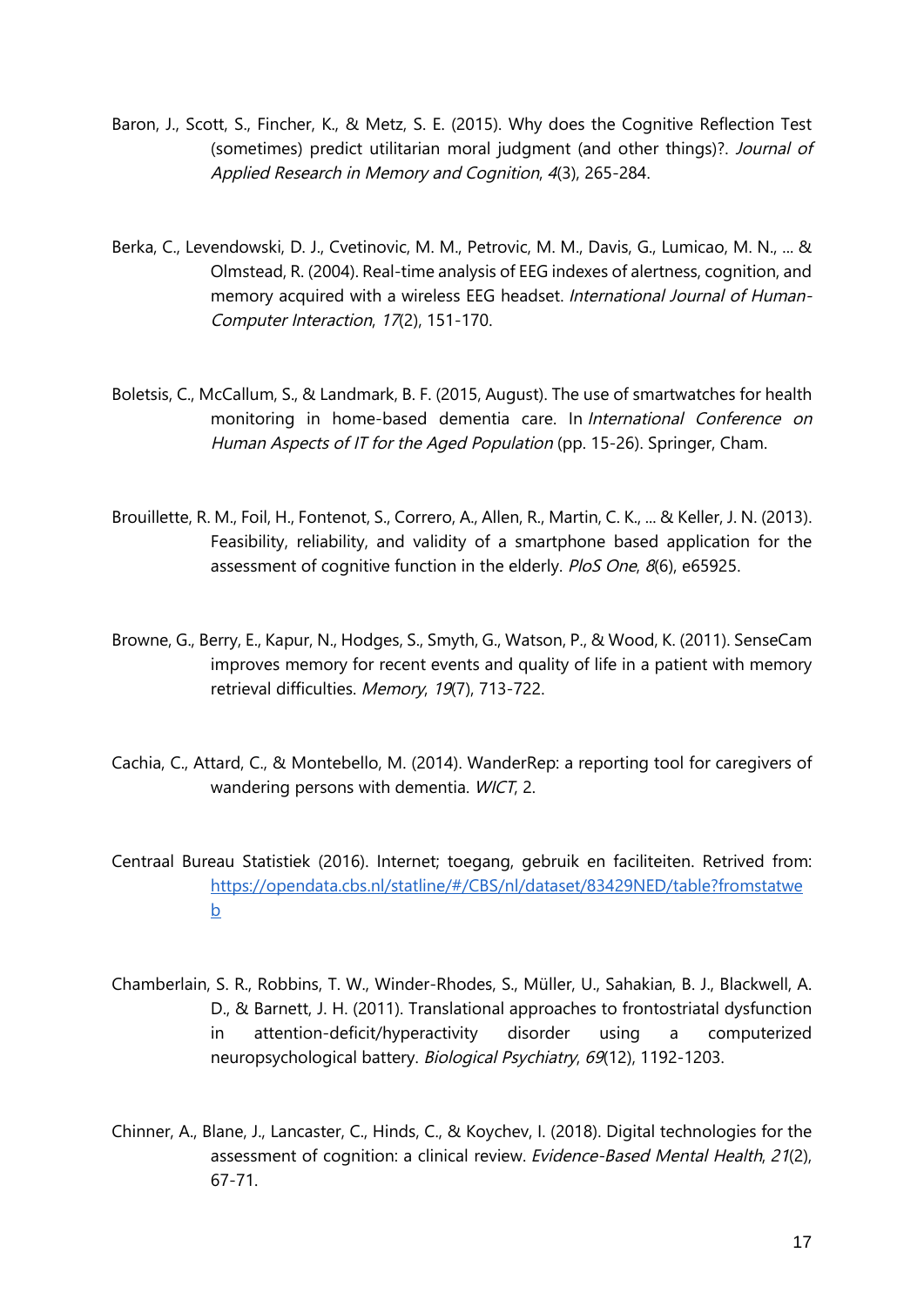- Dahmen, J., Cook, D., Fellows, R., & Schmitter-Edgecombe, M. (2017). An analysis of a digital variant of the Trail Making Test using machine learning techniques. Technology and Health Care, 25(2), 251-264.
- Dawadi, P. N., Cook, D. J., Schmitter-Edgecombe, M., & Parsey, C. (2013). Automated assessment of cognitive health using smart home technologies. Technology and health care, 21(4), 323-343.
- De Masi, A., & Wac, K. (2018, October). You're Using This App for What?: A mQoL Living Lab Study. In Proceedings of the 2018 ACM International Joint Conference and 2018 International Symposium on Pervasive and Ubiquitous Computing and Wearable Computers (pp. 612-617). ACM.
- Debener, S., Minow, F., Emkes, R., Gandras, K., & De Vos, M. (2012). How about taking a lowcost, small, and wireless EEG for a walk?. Psychophysiology, 49(11), 1617-1621.
- Fawcett, T. (2015). Mining the quantified self: personal knowledge discovery as a challenge for data science. Big Data, 3(4), 249-266.
- Firouzian, A., Asghar, Z., Tervonen, J., Pulli, P., & Yamamoto, G. (2015, March). Conceptual design and implementation of indicator-based smart glasses: A navigational device for remote assistance of senior citizens suffering from memory loss. In 2015 9th International Symposium on Medical Information and Communication Technology (ISMICT) (pp. 153-156). IEEE.
- Frederick, S. (2005). Cognitive reflection and decision making. Journal of Economic Perspectives, 19(4), 25-42.
- Germine, L., Nakayama, K., Duchaine, B. C., Chabris, C. F., Chatterjee, G., & Wilmer, J. B. (2012). Is the Web as good as the lab? Comparable performance from Web and lab in cognitive/perceptual experiments. Psychonomic Bulletin & Review, 19(5), 847- 857.
- Giordano, A., Bonometti, G. P., Vanoglio, F., Paneroni, M., Bernocchi, P., Comini, L., & Giordano, A. (2016). Feasibility and cost-effectiveness of a multidisciplinary hometelehealth intervention programme to reduce falls among elderly discharged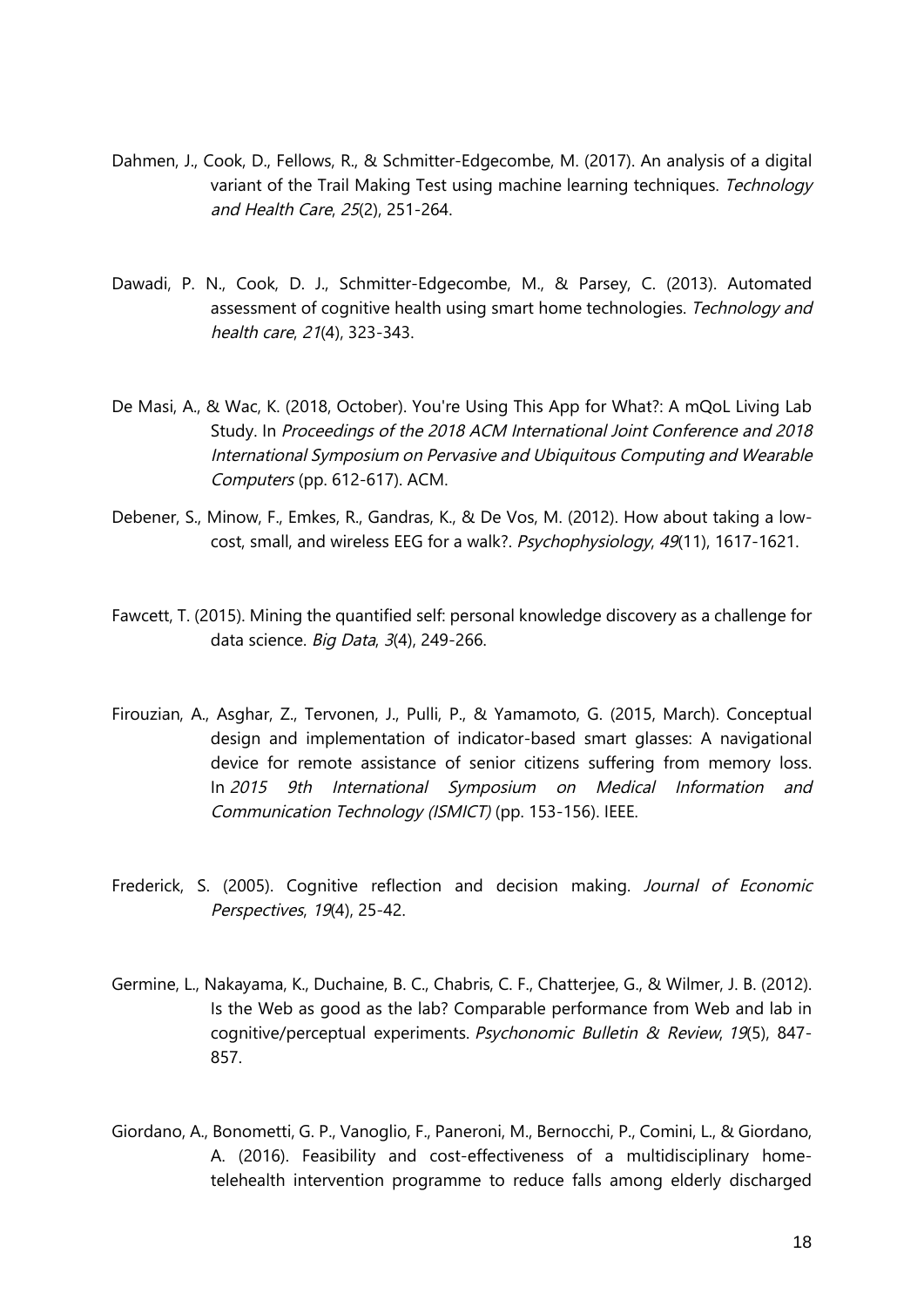from hospital: study protocol for a randomized controlled trial. BMC Geriatrics, 16(1), 209.

- Hampshire, A., Highfield, R. R., Parkin, B. L., & Owen, A. M. (2012). Fractionating human intelligence. Neuron, 76(6), 1225-1237.
- Haran, U., Ritov, I., & Mellers, B. A. (2013). The role of actively open-minded thinking in information acquisition, accuracy, and calibration. Judgment and Decision Making, 8(3), 188-201.
- Harrison, J., İzzetoğlu, K., Ayaz, H., Willems, B., Hah, S., Ahlstrom, U., ... & Onaral, B. (2014). Cognitive workload and learning assessment during the implementation of a next-generation air traffic control technology using functional near-infrared spectroscopy. IEEE Transactions on Human-Machine Systems, 44(4), 429-440.
- Insel, T. R. (2017). Digital phenotyping: technology for a new science of behavior. Jama, 318(13), 1215-1216.
- Intille, S. S., Lester, J., Sallis, J. F., & Duncan, G. (2012). New horizons in sensor development. Medicine and Science in Sports and Exercise, 44(1 Suppl 1), S24- S31.
- Ip, E. H., Barnard, R., Marshall, S. A., Lu, L., Sink, K., Wilson, V., ... & Rapp, S. R. (2017). Development of a video-simulation instrument for assessing cognition in older adults. BMC Medical Informatics and Decision Making, 17(1), 161.
- Ishii, H., Kimino, K., Aljehani, M., Ohe, N., & Inoue, M. (2016). An early detection system for dementia using the M2 M/IoT platform. Procedia Computer Science, 96, 1332- 1340.
- Jain, S. H., Powers, B. W., Hawkins, J. B., & Brownstein, J. S. (2015). The digital phenotype. Nature Biotechnology, 33(5), 462-463.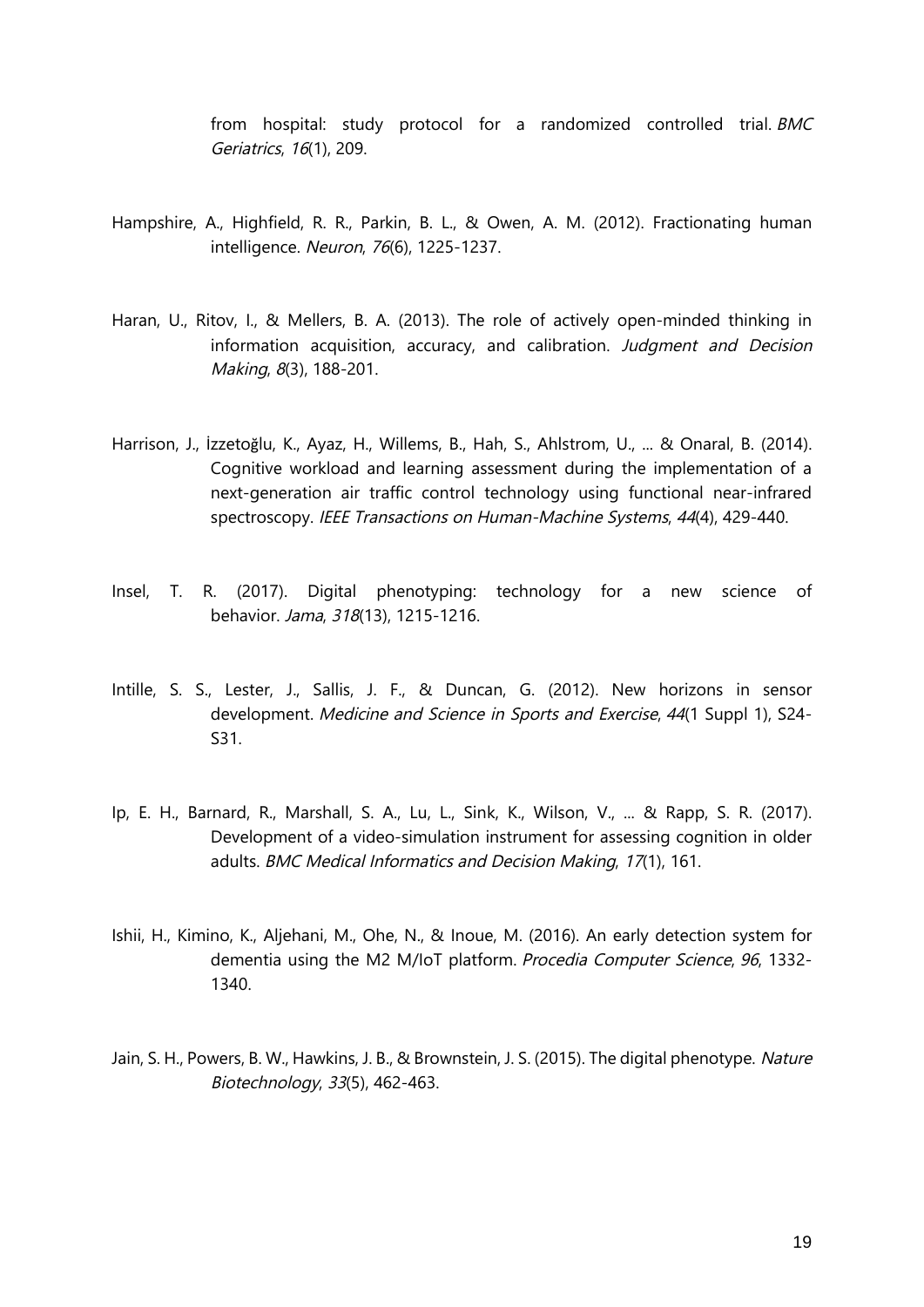- Jelcic, N., Agostini, M., Meneghello, F., Bussè, C., Parise, S., Galano, A., ... & Cagnin, A. (2014). Feasibility and efficacy of cognitive telerehabilitation in early Alzheimer's disease: a pilot study. Clinical Interventions in Aging, 9, 1605-1611.
- Jongstra, S., Wijsman, L. W., Cachucho, R., Hoevenaar-Blom, M. P., Mooijaart, S. P., & Richard, E. (2017). Cognitive testing in people at increased risk of dementia using a smartphone app: the iVitality proof-of-principle study. JMIR mHealth and uHealth, 5(5), e68.
- Kleiman, E. M., Turner, B. J., Fedor, S., Beale, E. E., Huffman, J. C., & Nock, M. K. (2017). Examination of real-time fluctuations in suicidal ideation and its risk factors: Results from two ecological momentary assessment studies. Journal of Abnormal Psychology, 126(6), 726-738.
- Konig, A., Satt, A., Sorin, A., Hoory, R., Derreumaux, A., David, R., & Robert, P. H. (2018). Use of speech analyses within a mobile application for the assessment of cognitive impairment in elderly people. Current Alzheimer Research, 15(2), 120-129.
- Koo, B. M., & Vizer, L. M. (2019). Mobile Technology for Cognitive Assessment of Older Adults: A Scoping Review. Innovation in Aging, 3(1), igy038.
- Khushaba, R. N., Wise, C., Kodagoda, S., Louviere, J., Kahn, B. E., & Townsend, C. (2013). Consumer neuroscience: Assessing the brain response to marketing stimuli using electroencephalogram (EEG) and eye tracking. Expert Systems with Applications, 40(9), 3803-3812.
- Lange, S., & Süß, H. M. (2014). Measuring slips and lapses when they occur–Ambulatory assessment in application to cognitive failures. Consciousness and Cognition, 24, 1-11.
- Lin, C. T., Chuang, C. H., Huang, C. S., Tsai, S. F., Lu, S. W., Chen, Y. H., & Ko, L. W. (2014). Wireless and wearable EEG system for evaluating driver vigilance. IEEE Transactions on biomedical circuits and systems, 8(2), 165-176.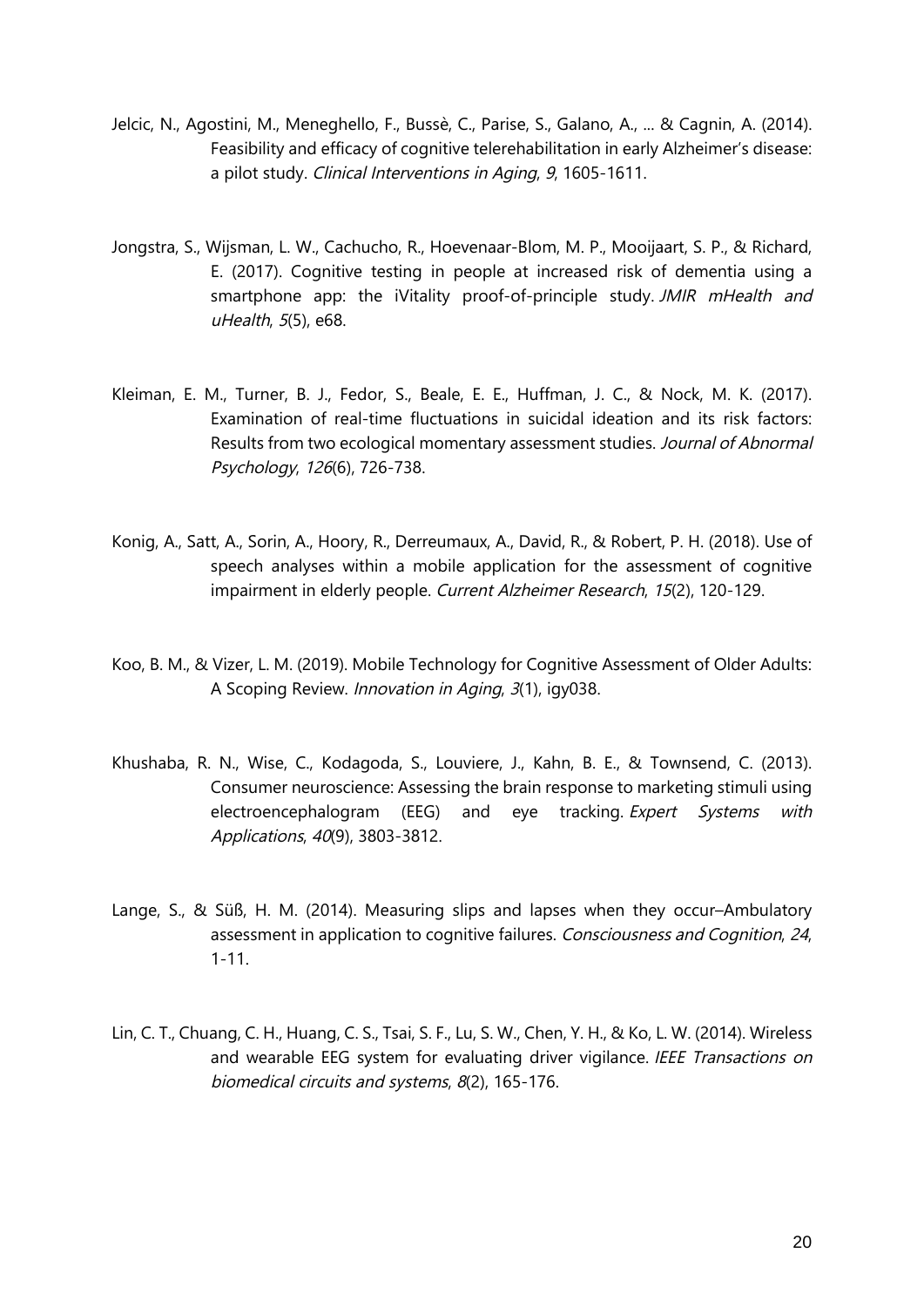- Lumsden, J., Edwards, E. A., Lawrence, N. S., Coyle, D., & Munafò, M. R. (2016). Gamification of cognitive assessment and cognitive training: a systematic review of applications and efficacy. JMIR Serious Games, 4(2), e11.
- Mielke, M. M., Machulda, M. M., Hagen, C. E., Edwards, K. K., Roberts, R. O., Pankratz, V. S., ... & Petersen, R. C. (2015). Performance of the CogState computerized battery in the Mayo Clinic Study on Aging. Alzheimer's & Dementia, 11(11), 1367-1376.
- Moore, R. C., Swendsen, J., & Depp, C. A. (2017). Applications for self‐administered mobile cognitive assessments in clinical research: A systematic review. International Journal of Methods in Psychiatric Research, 26(4), e1562.
- Moulton, V., McElroy, E., Richards, M., Fitzsimons, E., Conti, G., Ploubidis, G. B., & Sullivan, A. (2019). CLOSER Work Package 19: A guide to the cognitive measures in the British birth cohort studies.
- Müller, S., Preische, O., Heymann, P., Elbing, U., & Laske, C. (2017). Diagnostic value of a tabletbased drawing task for discrimination of patients in the early course of Alzheimer's disease from healthy individuals. Journal of Alzheimer's Disease, 55(4), 1463-1469.
- Netscher, G. (2016). Applications of Machine Learning to Support Dementia Care through Commercially Available Off-the-Shelf Sensing. University of California, Berkeley.
- Owen, A. M., Hampshire, A., Grahn, J. A., Stenton, R., Dajani, S., Burns, A. S., ... & Ballard, C. G. (2010). Putting brain training to the test. Nature, 465(7299), 775.
- Prescott (2018). Internet access households and individuals, Great Britain: 2018. Retrieved from: https://www.ons.gov.uk/peoplepopulationandcommunity/householdcharacteris tics/homeinternetandsocialmediausage/bulletins/internetaccesshouseholdsandi ndividuals/2018
- Rentz, D. M., Dekhtyar, M., Sherman, J., Burnham, S., Blacker, D., Aghjayan, S. L., ... & Maruff, P. (2016). The feasibility of at-home iPad cognitive testing for use in clinical trials. The Journal of Prevention of Alzheimer's Disease, 3(1), 8-12.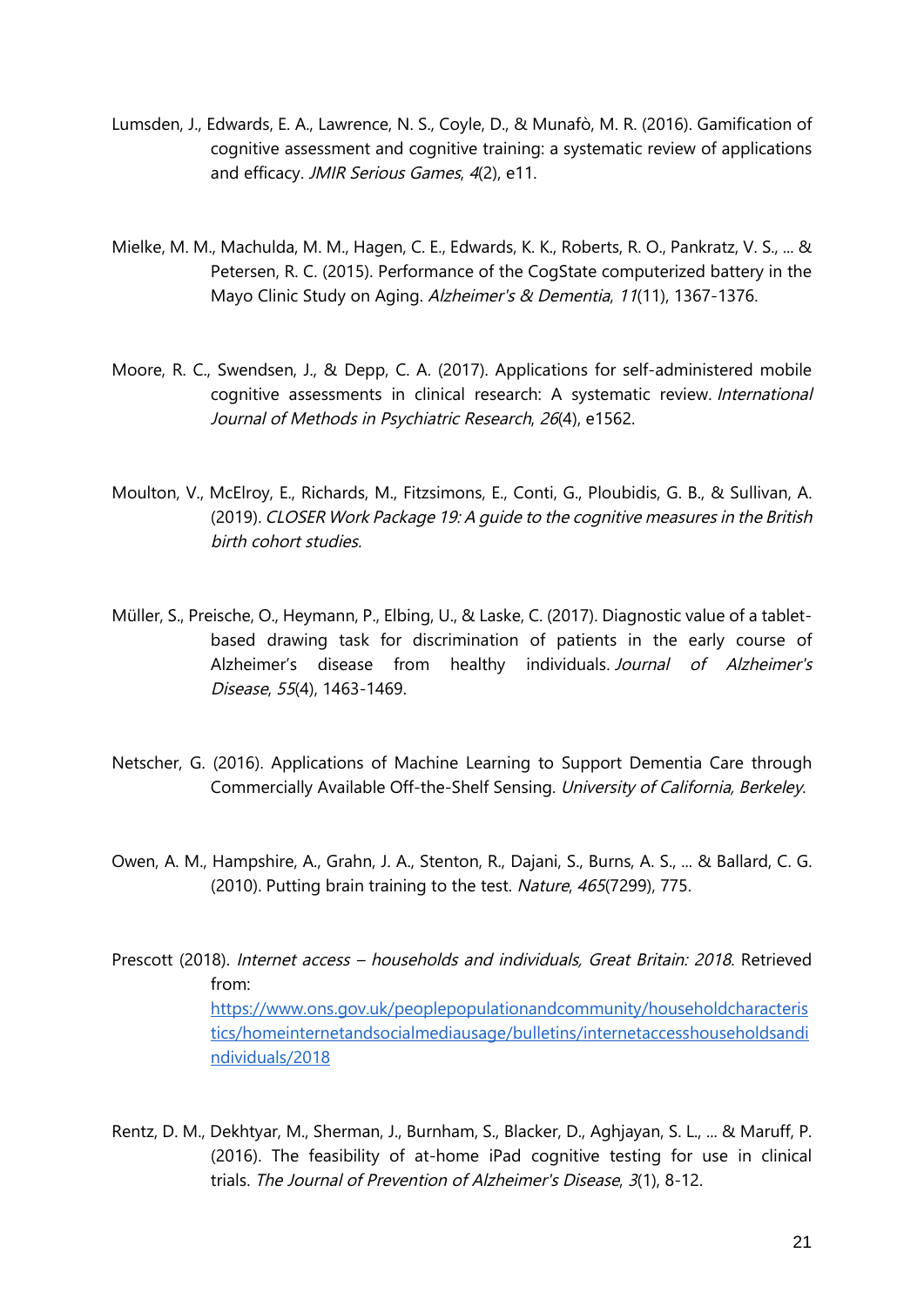- Shin, D., Shin, D., & Shin, D. (2014). Ubiquitous health management system with watch-type monitoring device for dementia patients. Journal of Applied Mathematics, 2014.
- Stavropoulos, T. G., Meditskos, G., & Kompatsiaris, I. (2017). DemaWare2: Integrating sensors, multimedia and semantic analysis for the ambient care of dementia. Pervasive and Mobile Computing, 34, 126-145.
- Stubbs, B., Chen, L. J., Chang, C. Y., Sun, W. J., & Ku, P. W. (2017). Accelerometer-assessed light physical activity is protective of future cognitive ability: A longitudinal study among community dwelling older adults. Experimental Gerontology, 91, 104- 109.
- Suzumura, S., Osawa, A., Maeda, N., Sano, Y., Kandori, A., Mizuguchi, T., ... & Kondo, I. (2018). Differences among patients with Alzheimer's disease, older adults with mild cognitive impairment and healthy older adults in finger dexterity. Geriatrics & Gerontology International, 18(6), 907-914.
- Thakor, N. V., & Tong, S. (2004). Advances in quantitative electroencephalogram analysis methods. Annual Review Biomedical Engineering, 6, 453-495.
- Thirkettle, M., Lewis, J., Langdridge, D., & Pike, G. (2018). A Mobile App Delivering a Gamified Battery of Cognitive Tests Designed for Repeated Play (OU Brainwave): App Design and Cohort Study. JMIR Serious Games, 6(4), e10519.
- Thorpe, J. R., Rønn-Andersen, K. V., Bień, P., Özkil, A. G., Forchhammer, B. H., & Maier, A. M. (2016). Pervasive assistive technology for people with dementia: a UCD case. Healthcare Technology Letters, 3(4), 297-302.
- Tieges, Z., Stíobhairt, A., Scott, K., Suchorab, K., Weir, A., Parks, S., ... & MacLullich, A. (2015). Development of a smartphone application for the objective detection of attentional deficits in delirium. International Psychogeriatrics, 27(8), 1251-1262.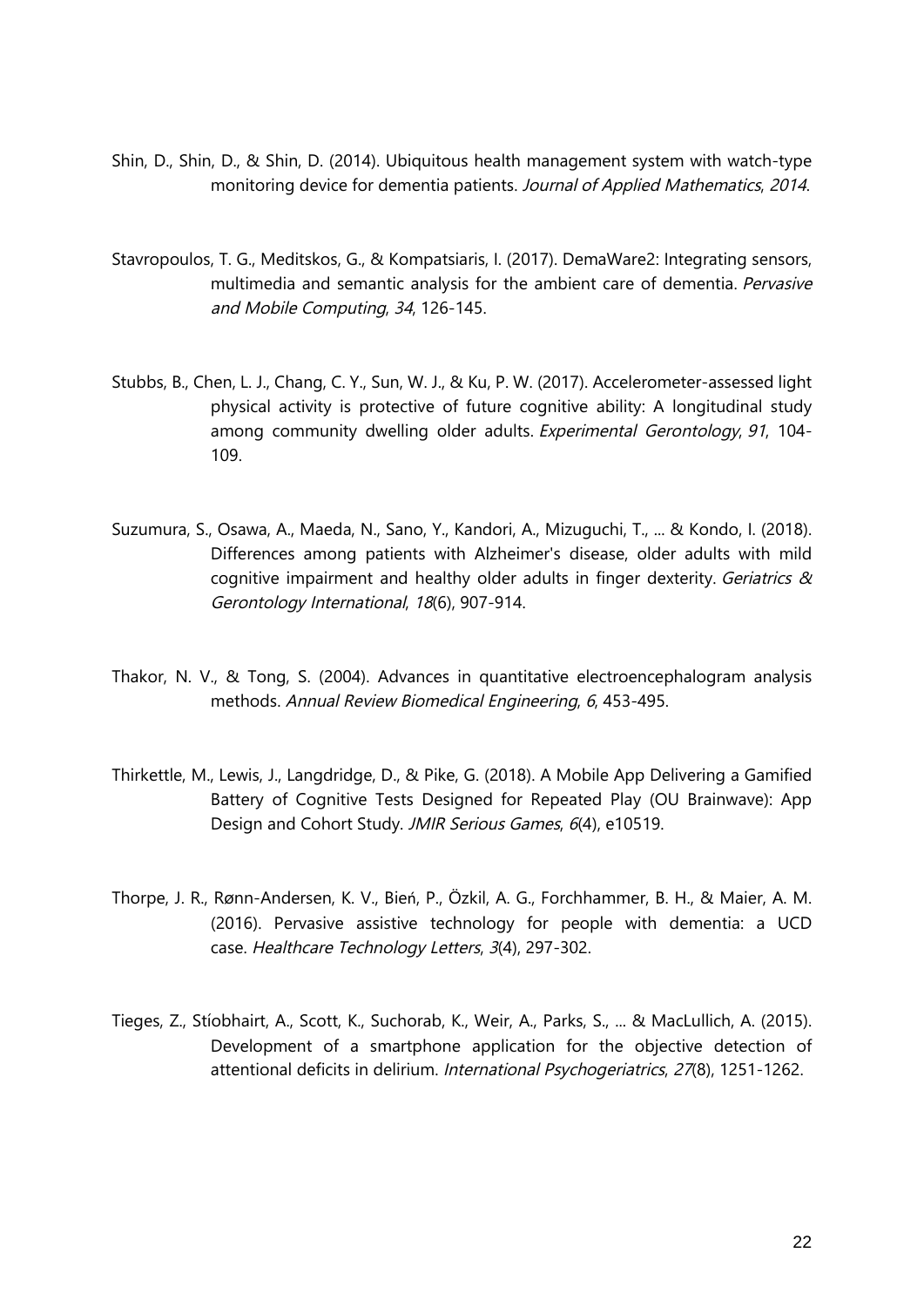- Timmers, C., Maeghs, A., Vestjens, M., Bonnemayer, C., Hamers, H., & Blokland, A. (2014). Ambulant cognitive assessment using a smartphone. Applied Neuropsychology: Adult, 21(2), 136-142.
- Tong, T., Chignell, M., Tierney, M. C., & Lee, J. (2016). A serious game for clinical assessment of cognitive status: validation study. JMIR Serious Games, 4(1), e7.
- Trost, S. G., Mciver, K. L., & Pate, R. R. (2005). Conducting accelerometer-based activity assessments in field-based research. Medicine and Science in Sports and Exercise, 37(11 Suppl), S531-S543.
- Tung, J. Y., Rose, R. V., Gammada, E., Lam, I., Roy, E. A., Black, S. E., & Poupart, P. (2014). Measuring life space in older adults with mild-to-moderate Alzheimer's disease using mobile phone GPS. Gerontology, 60(2), 154-162.
- Wac K. (2018) From Quantified Self to Quality of Life. In: Rivas H., Wac K. (eds) Digital Health. Health Informatics. Springer, Cham
- Wiederhold, B. K. (2016). Using your digital phenotype to improve your mental health. Cyberpsychology, Behavior and Social Networking, 19, 419.
- Wijsman, L. W., Richard, E., Cachucho, R., de Craen, A. J., Jongstra, S., & Mooijaart, S. P. (2016). Evaluation of the use of home blood pressure measurement using mobile phoneassisted technology: the iVitality proof-of-principle study. JMIR mHealth and uHealth, 4(2), e67.
- Wild, C. J., Nichols, E. S., Battista, M. E., Stojanoski, B., & Owen, A. M. (2018). Dissociable effects of self-reported daily sleep duration on high-level cognitive abilities. Sleep, 41(12), zsy182.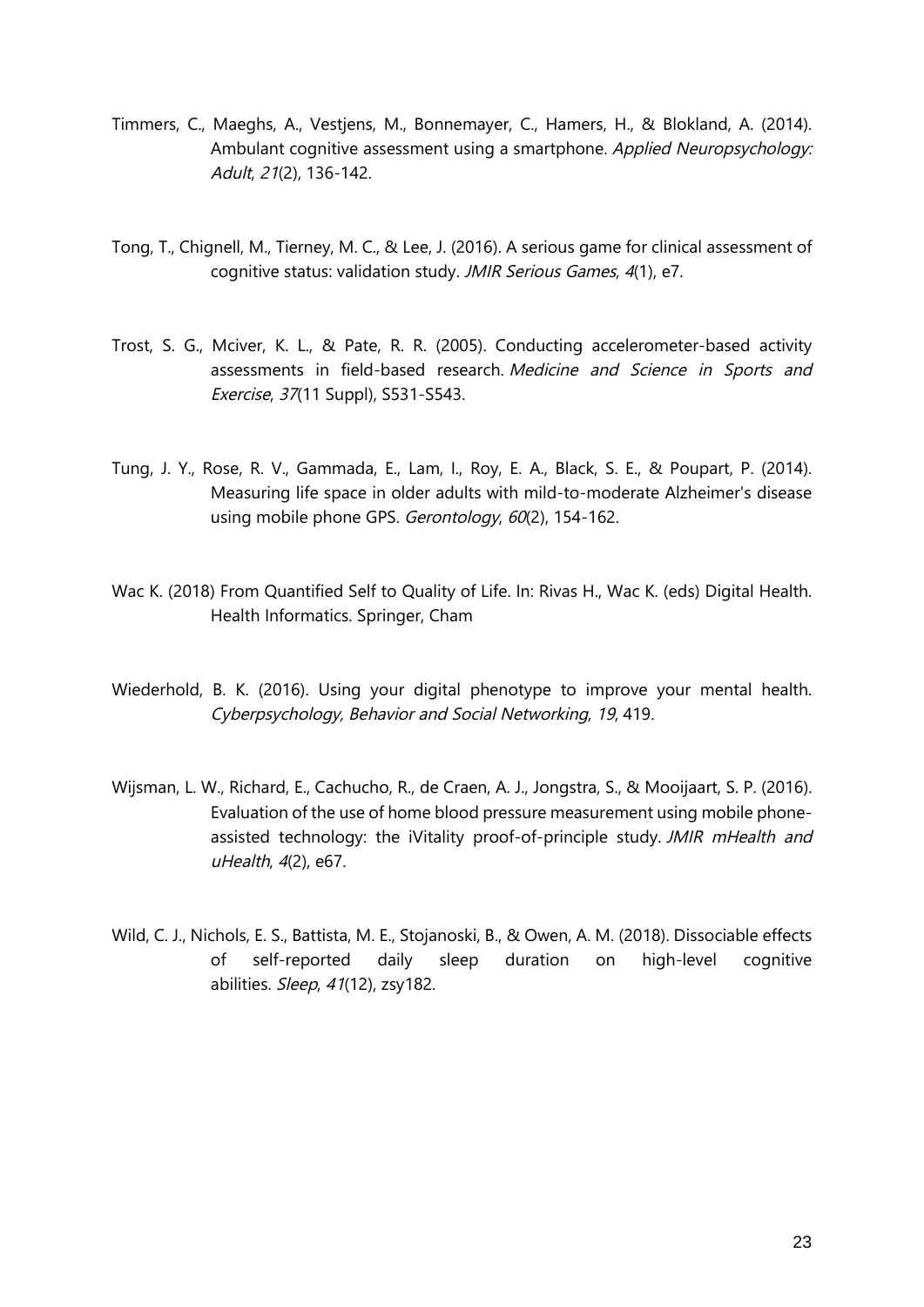# **Table 1: Tests of Cognition for Adults**

| <b>Products</b>                                                         | Domain(s)<br><b>Measured</b>                                                                                                                                                                                                     | <b>Description</b>                                                                                                                                                                                                                                                                                                                                                                                                                                                                                                                                                                                | <b>Administration</b>                                                                                                                                                                                                                                                                                                                                                                                                                                                                                   | <b>Link / Reference Table /</b><br><b>Contact</b>                                                                                                                                        |
|-------------------------------------------------------------------------|----------------------------------------------------------------------------------------------------------------------------------------------------------------------------------------------------------------------------------|---------------------------------------------------------------------------------------------------------------------------------------------------------------------------------------------------------------------------------------------------------------------------------------------------------------------------------------------------------------------------------------------------------------------------------------------------------------------------------------------------------------------------------------------------------------------------------------------------|---------------------------------------------------------------------------------------------------------------------------------------------------------------------------------------------------------------------------------------------------------------------------------------------------------------------------------------------------------------------------------------------------------------------------------------------------------------------------------------------------------|------------------------------------------------------------------------------------------------------------------------------------------------------------------------------------------|
| <b>Cambridge Brain</b><br><b>Sciences</b>                               | It assesses a broad<br>range of cognitive<br>abilities that can be<br>categorized into<br>three cognitive<br>domains:<br>$\rightarrow$ reasoning skills<br>$\rightarrow$ short-term<br>memory<br>$\rightarrow$ verbal processing | Table<br>The full assessment (12 cognitive tests)<br>takes between 20-45 minutes. You can<br>schedule a demo with them as well.                                                                                                                                                                                                                                                                                                                                                                                                                                                                   | Web-based neurocognitive<br>assessment tool                                                                                                                                                                                                                                                                                                                                                                                                                                                             | Table 2 in this document.<br>Database with a lot of<br>publications which have<br>used this battery / these<br>tasks:<br>https://www.cambridgebrain<br>sciences.com/science/resea<br>rch |
| <b>Adaptive Cognitive</b><br><b>Evaluation (ACE)</b><br><b>Explorer</b> | <b>Basic Reaction Time</b><br>Attention<br><b>Working Memory</b><br>Goal Management                                                                                                                                              | "The adaptive algorithms allow each task to<br>be completed in approximately 5 minutes<br>and ensure that comparisons between<br>individuals of different ages, genders, races,<br>or cultures reflect actual differences in their<br>cognitive ability and not disparities in the<br>testing parameters or ceiling/floor effects.<br>ACE can also be retaken any number of<br>times to benchmark and track an<br>individual's changing cognitive control<br>abilities over time."<br>The adaptive algorithms means that the<br>same game can be used from ages 7 to 100<br>across the life span. | This is a Uniti App available on<br>mobile and tablet devices for both<br>Apple and Android.<br>By using this battery, researchers<br>would be able to perform cognitive<br>assessments remotely.<br>The App is currently being<br>validated and it is foreseen that<br>within the next 6 months $-1$ year it<br>will be benchmarked. Aspects of<br>the App might be developed<br>further, therefore you will have to<br>get in touch with the development<br>team if there is intention to utilise it. | Link to ACE Explorer<br>website:<br>https://sites.google.com/vie<br>w/aceexplorer/home<br>Table 3 in this document.                                                                      |
| <b>CANTAB Connect</b><br><b>Research</b>                                |                                                                                                                                                                                                                                  | Table 4 in this document.                                                                                                                                                                                                                                                                                                                                                                                                                                                                                                                                                                         |                                                                                                                                                                                                                                                                                                                                                                                                                                                                                                         | Table 4 in this document.                                                                                                                                                                |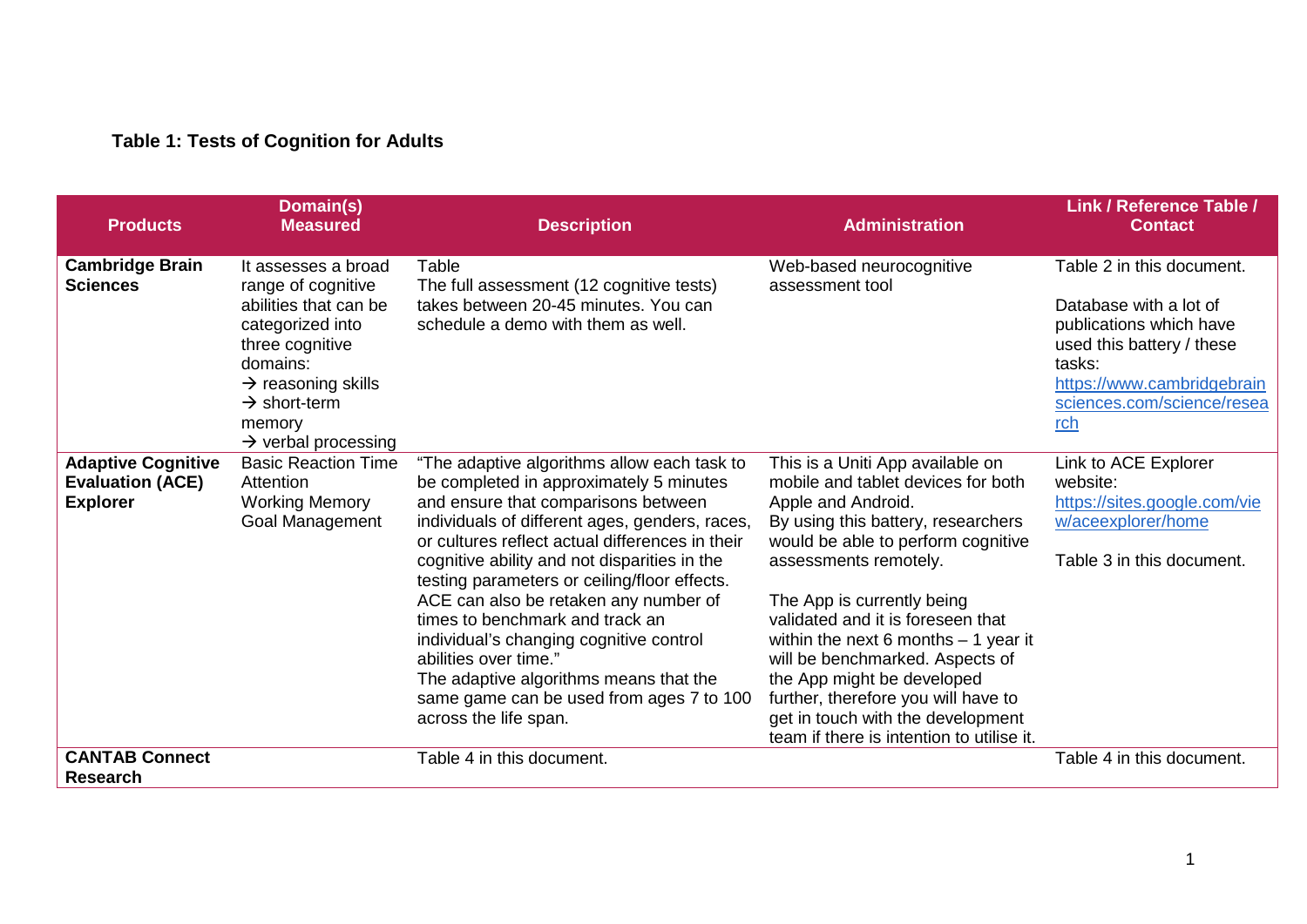| <b>NIH Toolbox</b><br><b>Cognition Battery -</b><br>Ages $18+$ |                                                                                                                                                                                                                           | Table 5 in this document.                                                                                                                                                                                                                                                                                                                                                                                                                                                                                                                                                    | The measures can be administered<br>with an iPad App.<br>No internet access needed during<br>administration.<br>It automatically calculates normed<br>and composite scores.<br>Data is stored on the iPad and can<br>be exported in multiple ways (e.g.,<br>send to iCloud, email data files) | Table 5 in this document.<br><b>NIH Toolbox Support</b><br>Center (very detailed<br>information on everything):<br>https://nihtoolbox.desk.com/                                                                                             |
|----------------------------------------------------------------|---------------------------------------------------------------------------------------------------------------------------------------------------------------------------------------------------------------------------|------------------------------------------------------------------------------------------------------------------------------------------------------------------------------------------------------------------------------------------------------------------------------------------------------------------------------------------------------------------------------------------------------------------------------------------------------------------------------------------------------------------------------------------------------------------------------|-----------------------------------------------------------------------------------------------------------------------------------------------------------------------------------------------------------------------------------------------------------------------------------------------|---------------------------------------------------------------------------------------------------------------------------------------------------------------------------------------------------------------------------------------------|
| Cogstate<br>Research™                                          | Each test has been<br>designed and<br>validated to assess<br>specific domains<br>including<br>psychomotor<br>function, attention,<br>memory, executive<br>function, verbal<br>learning and social-<br>emotional cognition | Table 6 in this document.                                                                                                                                                                                                                                                                                                                                                                                                                                                                                                                                                    | Online platform; can be<br>administered on a PC / iPad                                                                                                                                                                                                                                        | Table 6 in this document.<br>Information on the battery:<br>https://www.cogstate.com/a<br>cademic-research/<br>Database with a lot of<br>publications which used this<br>battery / these tasks<br>https://www.cogstate.com/p<br>ublication/ |
| <b>Sea Hero Quest</b>                                          | <b>Spatial Cognition</b><br>Human spatial<br>navigation<br>represents the ability<br>to navigate through<br>an environment.                                                                                               | Designed to investigate the brain's capacity<br>for orientation/spatial awareness.<br>Participants navigate their way through<br>each level of the game. It gathers data on<br>the average person's ability to navigate.<br>Scientific data: "While playing, every 0.5<br>Seconds the game records the location and<br>orientation of the boat in the game level<br>currently played. This, combined with<br>demographics information entered and the<br>choices made in flare levels, provides the<br>science team with the data to measure<br>spatial navigation ability." | Mobile game designed to be<br>played on a mobile or tablet device.<br>Sea Hero Quest VR<br>By using the App with Virtual<br>Reality it is also possible to track<br>eye movements                                                                                                             | http://www.seaheroquest.co<br>m/site/en<br><b>Frequently Asked</b><br>Questions:<br>http://www.seaheroquest.co<br>m/site/en/faq                                                                                                             |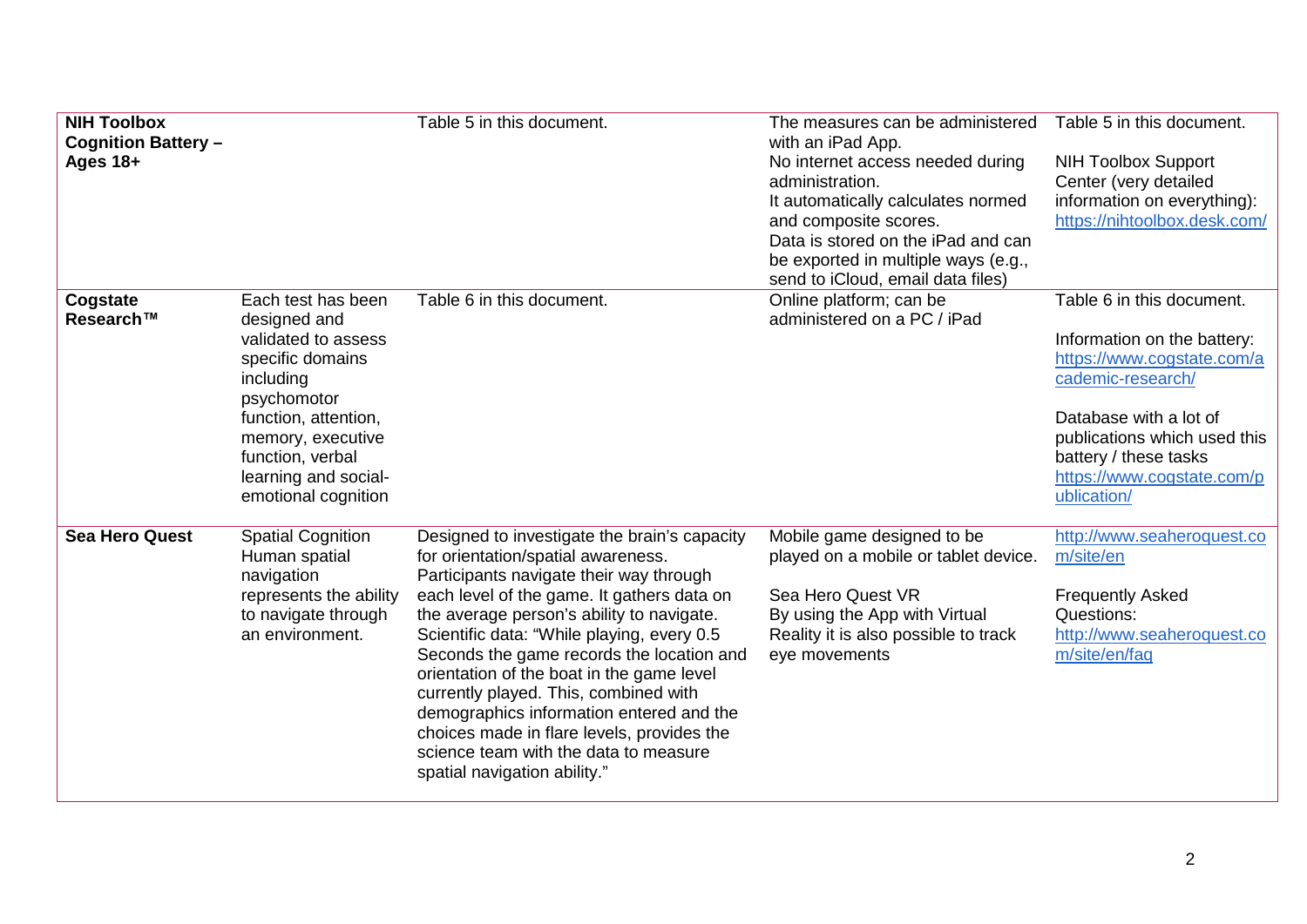| <b>Metacognition</b>                                                                                       | Metacognitive<br>sensitivity<br>represents the ability<br>to distinguish<br>between accurate<br>and inaccurate<br>performance. It is a<br>relatively stable ID<br>and is related to<br>generic resistance to<br>recognising and<br>revising incorrect<br>beliefs. | Researchers from MetaLab at UCL<br>(http://metacoglab.org/) are developing an<br>app together with a London-based<br>technology company DamnFire to quantify<br>metacognition via a series of decision-<br>making games:<br>https://www.metacogmission.com/<br>The app is not available for general use yet.<br>Nonetheless, Dr Steve Fleming consented<br>to mention this App in this report as a<br>prospective data collection method of<br>metacognition and include his contact<br>details to follow up. | Online App:<br>https://www.metacogmission.com/<br>In its current state the app can be<br>utilised on any device: desktop<br>computer, tablet, smartphone.<br>However, the App will be<br>developed further, therefore you<br>will have to get in the touch with<br>the development team if there is<br>intention to utilise it. | https://www.metacogmissio<br>n.com/<br>Principal Investigator:<br>Dr Steve Fleming<br>stephen.fleming@ucl.ac.uk |
|------------------------------------------------------------------------------------------------------------|-------------------------------------------------------------------------------------------------------------------------------------------------------------------------------------------------------------------------------------------------------------------|---------------------------------------------------------------------------------------------------------------------------------------------------------------------------------------------------------------------------------------------------------------------------------------------------------------------------------------------------------------------------------------------------------------------------------------------------------------------------------------------------------------|---------------------------------------------------------------------------------------------------------------------------------------------------------------------------------------------------------------------------------------------------------------------------------------------------------------------------------|-----------------------------------------------------------------------------------------------------------------|
| LEAP-<br><b>Questionnaire:</b><br>Language<br><b>Experience and</b><br><b>Proficiency</b><br>Questionnaire | Assessing language<br>profiles in bilinguals<br>and multilinguals.                                                                                                                                                                                                | Comprehensive measure                                                                                                                                                                                                                                                                                                                                                                                                                                                                                         | The questionnaire can be<br>downloaded from the website I<br>linked in the adjacent section. It is<br>a word document with a<br>comprehensive set of questions.<br>This questionnaire can be<br>administered online or offline.                                                                                                 | https://bilingualism.northwe<br>stern.edu/leapq/                                                                |
| <b>Mezurio</b>                                                                                             | N/a                                                                                                                                                                                                                                                               | Used by researchers to deploy games to<br>test cognition in their studies. Participants<br>can complete interactive, scientific<br>measurement tasks. It's designed to be<br>used as part of a research study.<br>Participants can contribute different kinds of<br>data quickly, frequently, and from their own<br>home.<br>Example of study where it has been used:<br>assessed long-term memory in adults at risk<br>of Alzheimer's Disease<br>https://www.biorxiv.org/content/10.1101/599<br>175v1        | Smartphone App for Android and<br>iPhone mobile devices<br>Remote administration                                                                                                                                                                                                                                                | https://mezur.io/                                                                                               |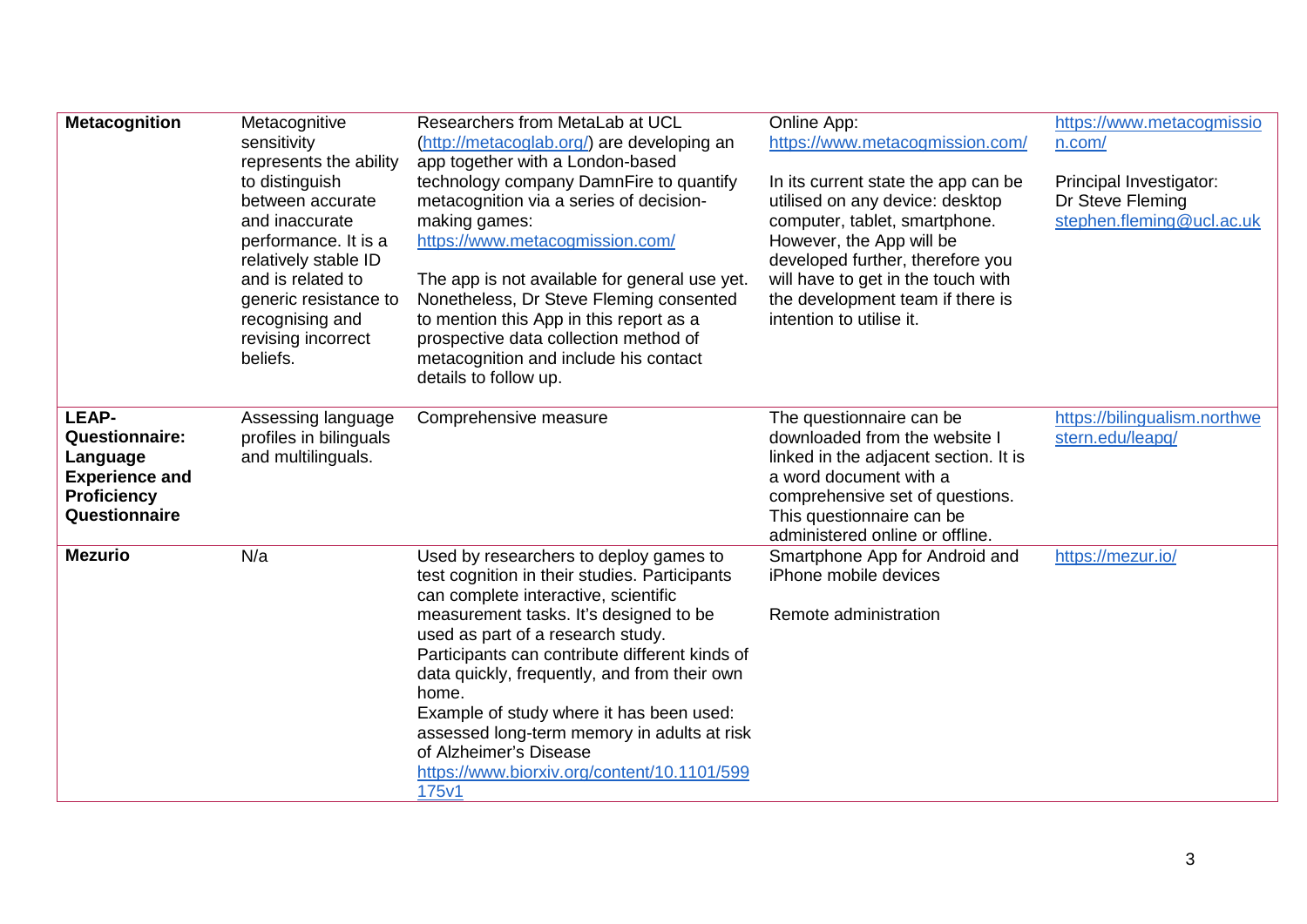| <b>mEMA</b><br>(ecological<br>momentary<br>assessment) | Can be used by<br>researchers using:<br>Ecological<br>Momentary<br>Assessment<br>(https://ilumivu.com/<br>about/science/ecolo<br>gical-momentary-<br>intervention/),<br>Experience<br>Sampling methods                                                       | Collect real time-data from participants as<br>they go about their daily life.<br>It is possible to combine data from self-<br>reports, phone sensors, and wearable<br>sensors.<br>It is possible to control which surveys and<br>tests are presented to whom and when they<br>see it.<br>Context aware: capture location, ambient<br>noise, light levels, weather etc.<br>Capture Physiology: integrate with wearable                           | Mobile App for both Apple and<br>Android smartphones<br>Remote administration                                                                                                                                       | https://ilumivu.com/<br>Scientific worth example:<br>"Examination of Real-Time<br><b>Fluctuations in Suicidal</b><br><b>Ideation and Its Risk</b><br><b>Factors: Results From Two</b><br><b>Ecological Momentary</b><br><b>Assessment Studies"</b><br>https://kleimanlab.org/wp-<br>content/uploads/2018/11/KI |
|--------------------------------------------------------|--------------------------------------------------------------------------------------------------------------------------------------------------------------------------------------------------------------------------------------------------------------|--------------------------------------------------------------------------------------------------------------------------------------------------------------------------------------------------------------------------------------------------------------------------------------------------------------------------------------------------------------------------------------------------------------------------------------------------|---------------------------------------------------------------------------------------------------------------------------------------------------------------------------------------------------------------------|----------------------------------------------------------------------------------------------------------------------------------------------------------------------------------------------------------------------------------------------------------------------------------------------------------------|
|                                                        | (https://ilumivu.com/<br>about/science/experi<br>ence-sampling/),<br>Ambulatory<br>Assessment<br>(https://ilumivu.com/<br>about/science/ambul<br>atory-assessment-<br>app/                                                                                   | sensors to capture Heart Rate, Heart Rate<br>Variability, electrodermal activity (EDA),<br>motion, galvanic skin response (GSR) and<br>other biometrics.                                                                                                                                                                                                                                                                                         |                                                                                                                                                                                                                     | eiman-et-al.-2017-<br><b>Examination-of-Real-Time-</b><br><b>Fluctuations-in-Suicidal-</b><br>Ideation-and-Its-Risk-<br>Factors-Results-From-Two-<br>Ecological-Mome.pdf                                                                                                                                       |
| <b>Stress Risk Score</b><br>(SRS)                      | It is a diagnostic tool<br>that identifies urban<br>stressors that have<br>the most impact on<br>the human biological<br>system, specifically<br>the stress response.<br>These stressors<br>have been qualified<br>using scientific<br>studies that focus on | The Purpose:<br>1. At this diagnostic stage, the aim is to<br>understand what stressors are present in a<br>given area<br>2. Have biologically based diagnostics to<br>score an area, allowing mitigations to be<br>based on human biology rather than only<br>self-reporting data.<br>3. A stress risk score - understanding that<br>an area has a risk of biological stress which<br>in turn can lead to physical and mental<br>health issues. | Araceli Camargo (the contact from<br>the Centric Lab where the tool has<br>been developed) indicated they<br>can be contacted in July 2019<br>about this tool to talk about<br>potential to utilise it in research. | Link to the technology<br>company website:<br>https://www.thecentriclab.co<br>m/<br>Scientific enquiries:<br>Araceli Camargo<br>araceli@thecentriclab.com                                                                                                                                                      |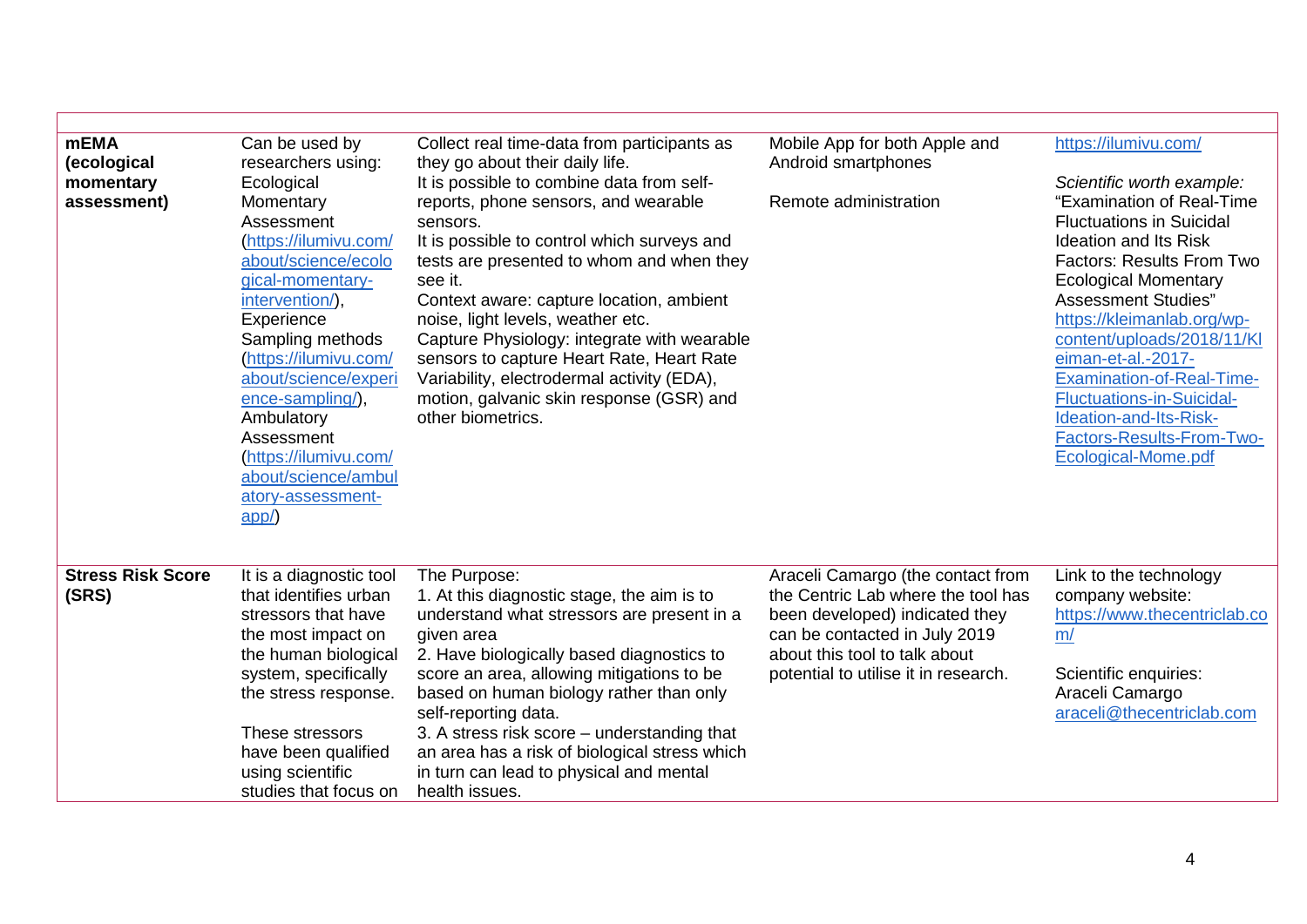|                                                                                                        | the stress response,<br>human physiology,<br>and cognition.                                                             | Applications:<br>1. This data can be used to do a cross<br>correlation with mental and physical health<br>statistics, helping both academics and<br>industry.<br>2. This can also be used to do more data<br>led mitigations as there will be a better<br>understanding what stressors to mitigate at<br>building and area level. |                                                                                                                                       |                                                                                                                                                                                                                                                                                                   |
|--------------------------------------------------------------------------------------------------------|-------------------------------------------------------------------------------------------------------------------------|-----------------------------------------------------------------------------------------------------------------------------------------------------------------------------------------------------------------------------------------------------------------------------------------------------------------------------------|---------------------------------------------------------------------------------------------------------------------------------------|---------------------------------------------------------------------------------------------------------------------------------------------------------------------------------------------------------------------------------------------------------------------------------------------------|
| Cognitive<br><b>Reflection Test</b>                                                                    | This measures<br>cognitive<br>reflection/analytic<br>thinking.                                                          | Table 7 in this document.                                                                                                                                                                                                                                                                                                         | To use this scale, it would suffice to<br>design an online survey to<br>administer online or via an<br>smartphone app such as Mezurio | This researcher has run a lot<br>of<br>studies<br>using<br>this<br>measure and is very familiar<br>with the relevant theories:<br>gordon.pennycook@uregin<br>a.ca                                                                                                                                 |
| <b>The Actively Open-</b><br>minded Thinking<br>about Evidence<br>$(AOT-E)$                            | This measures<br>willingness to<br>change one's beliefs<br>according to<br>evidence.                                    | Table 7 in this document.                                                                                                                                                                                                                                                                                                         | To use this scale, it would suffice to<br>design an online survey to<br>administer online or via an<br>smartphone app such as Mezurio | This researcher has run a lot<br>studies<br>using<br>of<br>this<br>measure and is very familiar<br>with the relevant theories:<br>gordon.pennycook@uregin<br>a.ca                                                                                                                                 |
| Wechsler<br><b>Individual</b><br><b>Achievement Test -</b><br><b>Second UK Edition</b><br>(WIAT-II UK) | Assessment of<br>reading, language<br>and numerical<br>attainment in one<br>test.<br>Subtests:<br>Word<br>٠.<br>Reading | The WIAT- $II^{UK}$ was standardised on<br>children aged 4 years to 16 years 11<br>months in the UK. However, adult norms<br>from the U.S study are available from 17 to<br>85 years by simply purchasing the adult<br>scoring and normative supplement for use<br>with your existing materials.                                  | <b>Booklet</b>                                                                                                                        | <b>UK Pearson Assessment</b><br>website:<br>https://www.pearsonclinical.<br>co.uk/Psychology/ChildCog<br>nitionNeuropsychologyandL<br>anguage/ChildAchievement<br>Measures/WechslerIndividu<br>alAchievementTest-<br>SecondUKEdition(WIAT-<br><b>IIUK)/WechslerIndividualAc</b><br>hievementTest- |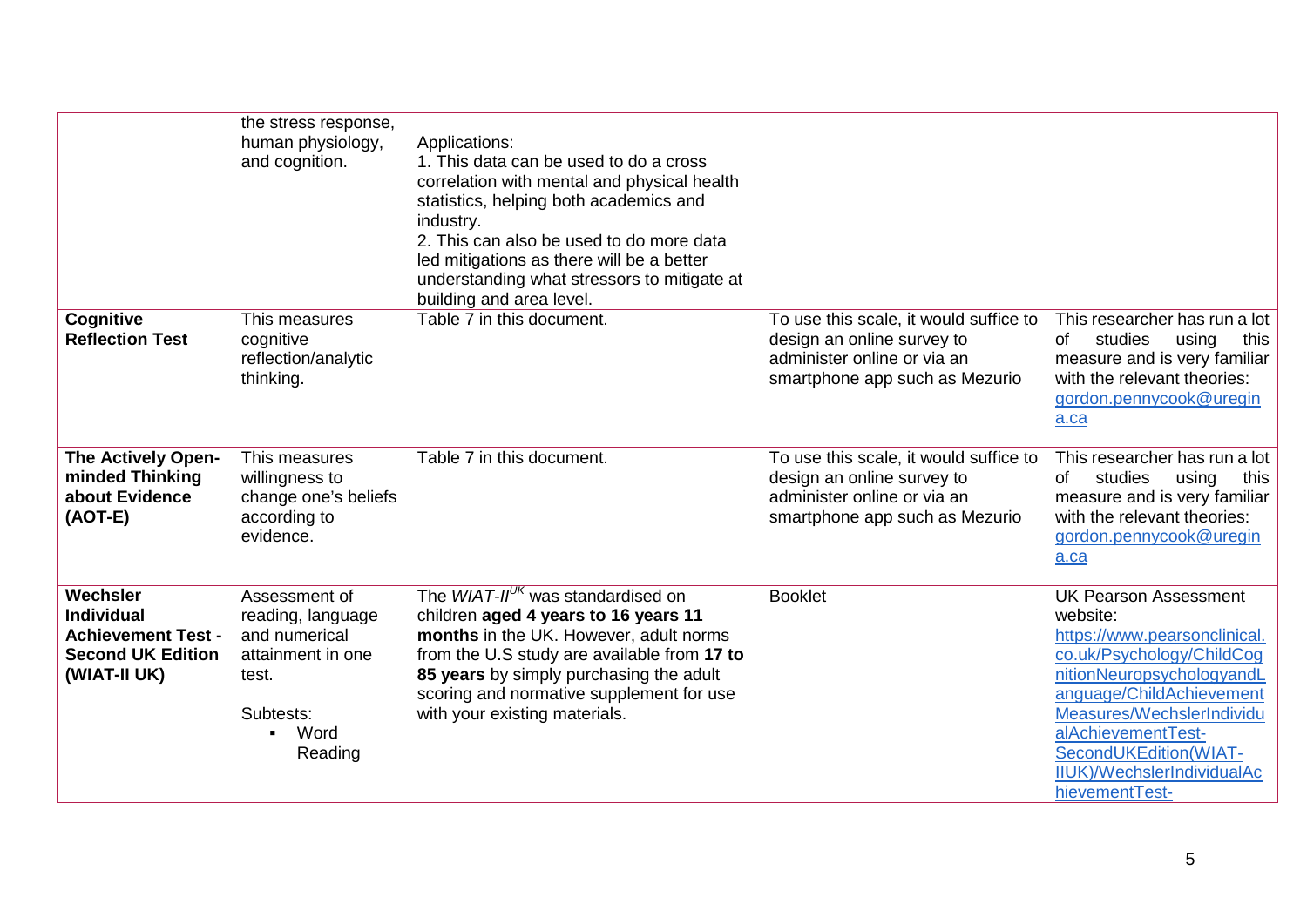|                                                  | Reading<br>$\blacksquare$<br>Comprehensi<br>on<br>Pseudoword<br>$\blacksquare$<br>Decoding<br>Numerical<br>Operations<br>Mathematical<br>$\blacksquare$<br>Reasoning<br>Spelling<br>Written<br>$\blacksquare$<br>Expression<br>Listening<br>$\blacksquare$<br>Comprehensi<br><b>on</b><br>Oral<br>$\blacksquare$<br>Expression |                                                                                                                                                                                                                                                                |                | SecondUKEdition(WIAT-<br>IIUK).aspx<br>The Psychometrics Center:<br>https://www.psychometrics.<br>cam.ac.uk/services/psycho<br>metric-tests/wiat-ii                                                                                                                                                                                                        |
|--------------------------------------------------|--------------------------------------------------------------------------------------------------------------------------------------------------------------------------------------------------------------------------------------------------------------------------------------------------------------------------------|----------------------------------------------------------------------------------------------------------------------------------------------------------------------------------------------------------------------------------------------------------------|----------------|------------------------------------------------------------------------------------------------------------------------------------------------------------------------------------------------------------------------------------------------------------------------------------------------------------------------------------------------------------|
| Raven's<br><b>Progressive</b><br><b>Matrices</b> | Measure of<br>deductive ability<br>("the ability to make<br>sense or meaning<br>out of complex or<br>confusing data; the<br>ability to perceive<br>new patterns and<br>relationships, and to<br>forge (largely non-<br>verbal) constructs<br>which make it easy<br>to handle<br>complexity")                                   | Two formats for adults:<br><b>Standard Progressive Matrices</b><br><b>(SPM)</b> (for use with the general<br>population)<br><b>Advanced Progressive Matrices</b><br><b>(APM)</b> (top 20% of the population)<br>Testing time:<br>Timed (40 minutes) or untimed | <b>Booklet</b> | <b>UK Pearson Assessment</b><br>website:<br>https://www.pearsonclinical.<br>co.uk/Psychology/AdultCog<br>nitionNeuropsychologyandL<br>anguage/AdultGeneralAbiliti<br>es/Ravens-Progressive-<br>Matrices/Ravens-<br>Progressive-Matrices.aspx<br>The Psychometrics Center:<br>https://www.psychometrics.<br>cam.ac.uk/services/psycho<br>metric-tests/raven |
| <b>UK Version of the</b><br><b>Watson-Glaser</b> | Analyse,<br>$\bullet$<br>interpret and                                                                                                                                                                                                                                                                                         | Testing time:<br>30 minutes timed                                                                                                                                                                                                                              | <b>Booklet</b> | <b>Pearson TalentLens</b><br>website:                                                                                                                                                                                                                                                                                                                      |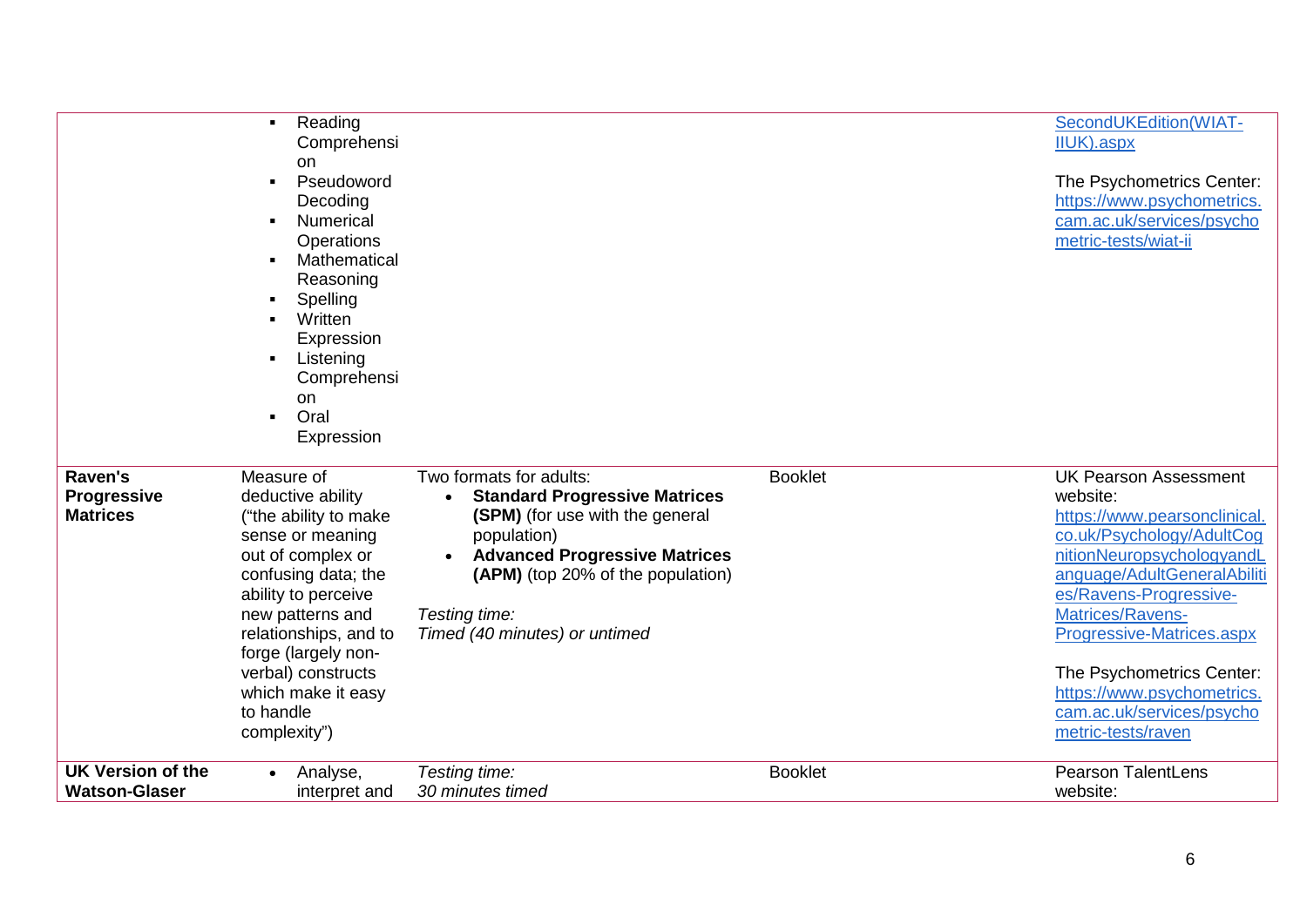| <b>Critical Thinking</b><br><b>Appraisal</b>                                      | draw logical<br>conclusions<br>from written<br>information.<br>Recognise<br>assumptions<br>from facts.<br>Evaluate the<br>$\bullet$<br>strength of<br>arguments.<br>Draw correct<br>inferences. |                                                                                                                                                                                                                                                                                                                                                                                                                                                                                                    |                                                                                                                                                                                                                                                                                                                                                             | https://www.talentlens.co.uk<br>/product/watson-glaser/<br>The Psychometrics Center:<br>https://www.psychometrics.<br>cam.ac.uk/services/psycho<br>metric-tests/critical-thinking |
|-----------------------------------------------------------------------------------|-------------------------------------------------------------------------------------------------------------------------------------------------------------------------------------------------|----------------------------------------------------------------------------------------------------------------------------------------------------------------------------------------------------------------------------------------------------------------------------------------------------------------------------------------------------------------------------------------------------------------------------------------------------------------------------------------------------|-------------------------------------------------------------------------------------------------------------------------------------------------------------------------------------------------------------------------------------------------------------------------------------------------------------------------------------------------------------|-----------------------------------------------------------------------------------------------------------------------------------------------------------------------------------|
| <b>Rust Advanced</b><br><b>Numerical</b><br>Reasoning<br><b>Appraisal (RANRA)</b> | Measures higher-<br>level numerical<br>reasoning skills                                                                                                                                         | The RANRA Preparation Package consists<br>of:<br>RANRA - Comparison of quantities<br>$\bullet$<br>RANRA - Sufficiency of Information<br><b>Watson Glaser Critical Thinking Test</b>                                                                                                                                                                                                                                                                                                                | Online tests                                                                                                                                                                                                                                                                                                                                                | https://www.assessment-<br>training.com/ranra                                                                                                                                     |
| Cognitive<br><b>Offloading</b>                                                    | Prospective memory<br>represents a form<br>of memory that<br>involves<br>remembering to<br>perform a planned<br>action or recall a<br>planned intention at<br>some future point in<br>time.     | Measures how we "offload" memories and<br>intentions into external devices, e.g., set a<br>smartphone reminder for an upcoming<br>appointment rather than remember it using<br>unaided memory.<br>Technological advances enable use of<br>smartphone and wearable devices<br>reminders.<br>The ability to fulfil delayed intentions is<br>increasingly supported by external devices<br>An individual's choice to use one may be<br>based on diverse metacognitive processes<br>and other factors. | Online / web based<br>Gilbert (2015):<br>https://www.sciencedirect.com/scie<br>nce/article/pii/S1053810015000070<br>Demo of the task used in these<br>studies:<br>https://www.ucl.ac.uk/sam-<br>gilbert/demos/circleDemo.html<br>Optimal use of reminders:<br>https://psyarxiv.com/7fxrg/<br>Task used:<br>http://samgilbert.net/optimalDemo/s<br>tart.html | Contact person:<br>Sam.gilbert@ucl.ac.uk                                                                                                                                          |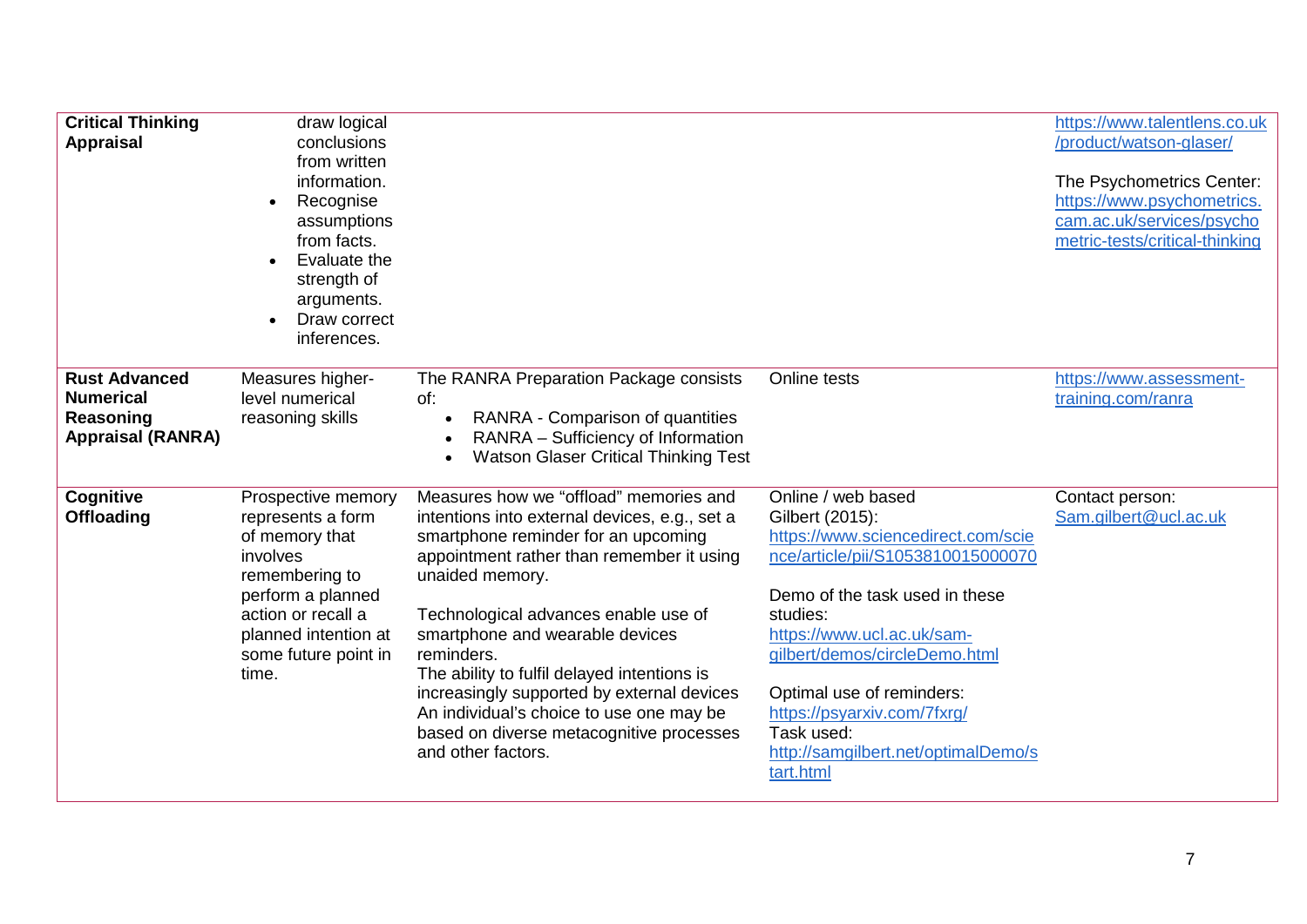| University of        | This tool builds a     | This is a tool developed to investigate          | Online / web based | https://applymagicsauce.co |
|----------------------|------------------------|--------------------------------------------------|--------------------|----------------------------|
| Cambridge            | psychological profile  | aspects of digital behaviour. It uses an         |                    | m/research                 |
| <b>Psychometrics</b> | from an individual's   | individual's digital footprints to predicts that |                    |                            |
| <b>Center</b>        | digital footprint from | individual's psychological profiles,             |                    |                            |
| (Apply Magic         | Facebook and           | psychological traits and emotions that drive     |                    |                            |
|                      |                        |                                                  |                    |                            |
| Sauce)               | Twitter data.          | their behaviour. To do so, it uses online        |                    |                            |
|                      |                        | data from participants' Facebook and             |                    |                            |
|                      |                        | Twitter accounts. Thus, it seems                 |                    |                            |
|                      |                        | incorporating this tool can significantly        |                    |                            |
|                      |                        | expand the breadth, detail and                   |                    |                            |
|                      |                        | interpretability of one's measurements. On       |                    |                            |
|                      |                        | the tool's website it is claimed this tool was   |                    |                            |
|                      |                        | proven to know better than one's                 |                    |                            |
|                      |                        | colleagues, friends, family and romantic         |                    |                            |
|                      |                        | partners.                                        |                    |                            |
|                      |                        | If you are conducting academic research,         |                    |                            |
|                      |                        | you can use the API for your project. You        |                    |                            |
|                      |                        | have to sign up on their website and tell        |                    |                            |
|                      |                        | them about your project. They want to know       |                    |                            |
|                      |                        | that your participants or users have             |                    |                            |
|                      |                        | consented, or will consent, to their data        |                    |                            |
|                      |                        | being used for the purpose of prediction.        |                    |                            |
|                      |                        |                                                  |                    |                            |
|                      |                        | They can also offer advice on how to design      |                    |                            |
|                      |                        | your study or application based on their         |                    |                            |
|                      |                        | research experience that you may find            |                    |                            |
|                      |                        | useful.                                          |                    |                            |
|                      |                        |                                                  |                    |                            |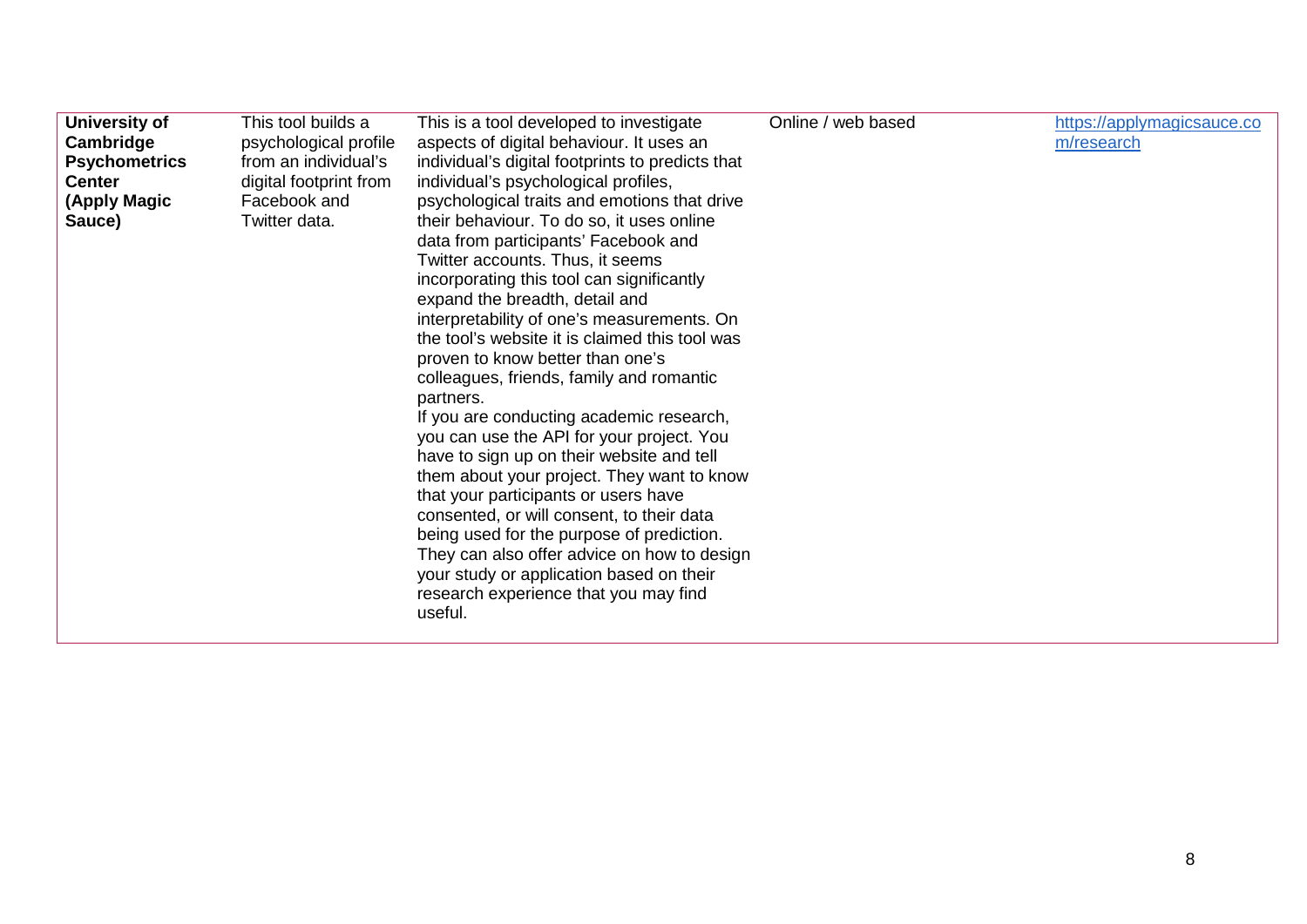## **Table 2: Cambridge Brain Sciences**

| <b>Domain</b>        | <b>Tests</b>         | <b>Description</b>                                                                                                                                              | <b>Tasks</b>                                                                                                                                                                                                                                                                                                                                                                                                                                                                                         | <b>Links to Test</b>                                                        |
|----------------------|----------------------|-----------------------------------------------------------------------------------------------------------------------------------------------------------------|------------------------------------------------------------------------------------------------------------------------------------------------------------------------------------------------------------------------------------------------------------------------------------------------------------------------------------------------------------------------------------------------------------------------------------------------------------------------------------------------------|-----------------------------------------------------------------------------|
| <b>Concentration</b> | Double Trouble       | Response Inhibition<br>Based upon the Stroop task                                                                                                               | "Three words appear on the screen: one at the top and two<br>at the bottom. The user's job is to click on the word at the<br>bottom that correctly describes the colour of the word at the<br>top-for example, if the word at the top says "BLUE" but is<br>written in red, the patient must inhibit the tendency to read<br>what the word says, and instead click the word "RED.""                                                                                                                  | https://www.cambridgebrain<br>sciences.com/science/tasks<br>/double-trouble |
|                      | <b>Feature Match</b> | Attention                                                                                                                                                       | "Two boxes appear on the screen, each containing an array<br>of abstract shapes. The patient must determine if the boxes<br>are identical or different and click the appropriate button.<br>Difficulty adjusts to the patient's performance, ensuring the<br>task is consistently challenging."                                                                                                                                                                                                      | https://www.cambridgebrain<br>sciences.com/science/tasks<br>/feature-match  |
| Reasoning            | Odd One Out          | <b>Deductive Reasoning</b><br>"Requires reasoning about<br>the features of several<br>shapes to deduce the one<br>shape that does not fit in<br>with the rest." | "Nine sets of shapes appear on the screen, different from<br>each other in color, shape, and number. The user must pay<br>close attention to how the shapes differ from each other,<br>and point out the one shape that is most different from the<br>rest. In some cases, like when there is only one red shape,<br>the answer is obvious. However, the task gets more difficult<br>with each correct answer, and harder puzzles require<br>comparing several different features at the same time." | https://www.cambridgebrain<br>sciences.com/science/tasks<br>/odd-one-out    |
|                      | Polygons             | Visuospatial processing                                                                                                                                         | "Two panels appear. One contains two overlapping shapes,<br>and one contains just one shape. The patient must<br>determine if the single shape is identical to one of the                                                                                                                                                                                                                                                                                                                            | https://www.cambridgebrain<br>sciences.com/science/tasks<br>/polygons       |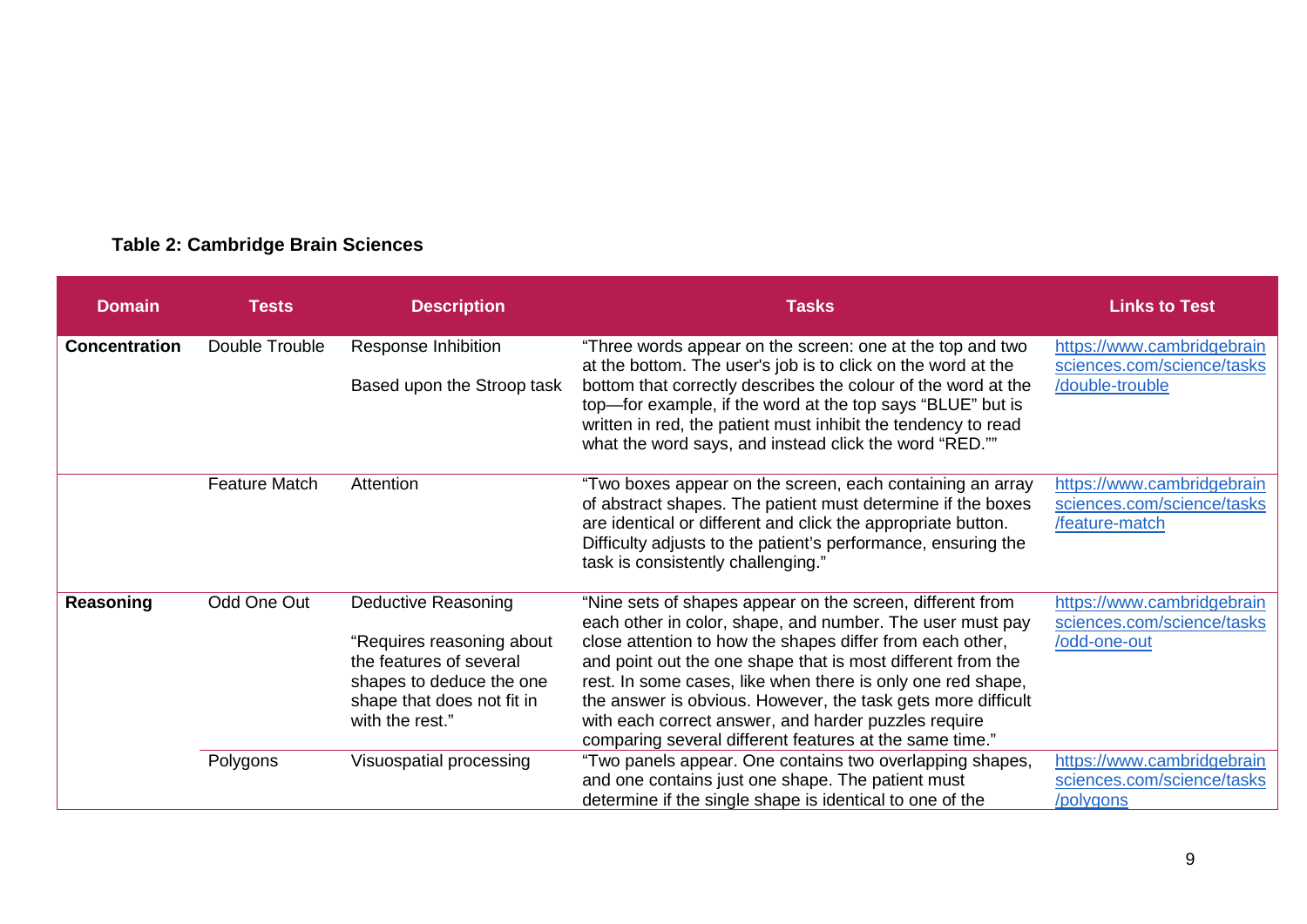|                                    |                         | "Polygons challenges the<br>patient's proficiency in<br>picking out subtle<br>differences between<br>shapes."                                                                               | overlapping shapes, or if it is subtly different than both<br>shapes. Puzzles get more difficult with every correct<br>answers."                                                                                                                                                                                                                                                                               |                                                                               |
|------------------------------------|-------------------------|---------------------------------------------------------------------------------------------------------------------------------------------------------------------------------------------|----------------------------------------------------------------------------------------------------------------------------------------------------------------------------------------------------------------------------------------------------------------------------------------------------------------------------------------------------------------------------------------------------------------|-------------------------------------------------------------------------------|
|                                    | Rotations               | <b>Mental rotation</b><br>"Effectively manipulating<br>mental representations of<br>objects allows people to<br>make valid conclusions<br>about what objects are and<br>where they belong." | "Two boxes appear on the screen, each filled with red and<br>green squares. The patient must determine if the boxes<br>would be identical if one of them could be rotated. More<br>squares are added each time the patient answers correctly,<br>increasing the difficulty."                                                                                                                                   | https://www.cambridgebrain<br>sciences.com/science/tasks<br>/rotations        |
|                                    | <b>Spatial Planning</b> | Planning<br>"Spatial Planning assesses<br>the patient's ability to act<br>with forethought and<br>sequence behaviour in an<br>orderly fashion to reach<br>specific goals."                  | "A tree-shaped frame appears on the screen with 9<br>numbered balls slotted onto the branches. The patient must<br>rearrange the balls so that they are slotted onto the<br>branches in numerical order, in as few moves as possible.<br>Puzzles get more difficult as the patient gets correct<br>answers."                                                                                                   | https://www.cambridgebrain<br>sciences.com/science/tasks<br>/spatial-planning |
| <b>Short-Term</b><br><b>Memory</b> | Monkey Ladder           | Visuospatial working<br>memory<br>"Requires storing numbers<br>and their locations, then<br>translating that memory into<br>a series of movements in<br>space."                             | "Boxes appear at different locations on the screen, each<br>containing a number. Your patient must try to remember<br>which numbers appear in which box. After a short time, the<br>numbers disappear, and the patient clicks on the boxes in<br>numerical sequence. Difficulty adjusts to the patient's<br>performance, and performance is indicated by the average<br>number of boxes correctly remembered." | https://www.cambridgebrain<br>sciences.com/science/tasks<br>/monkey-ladder    |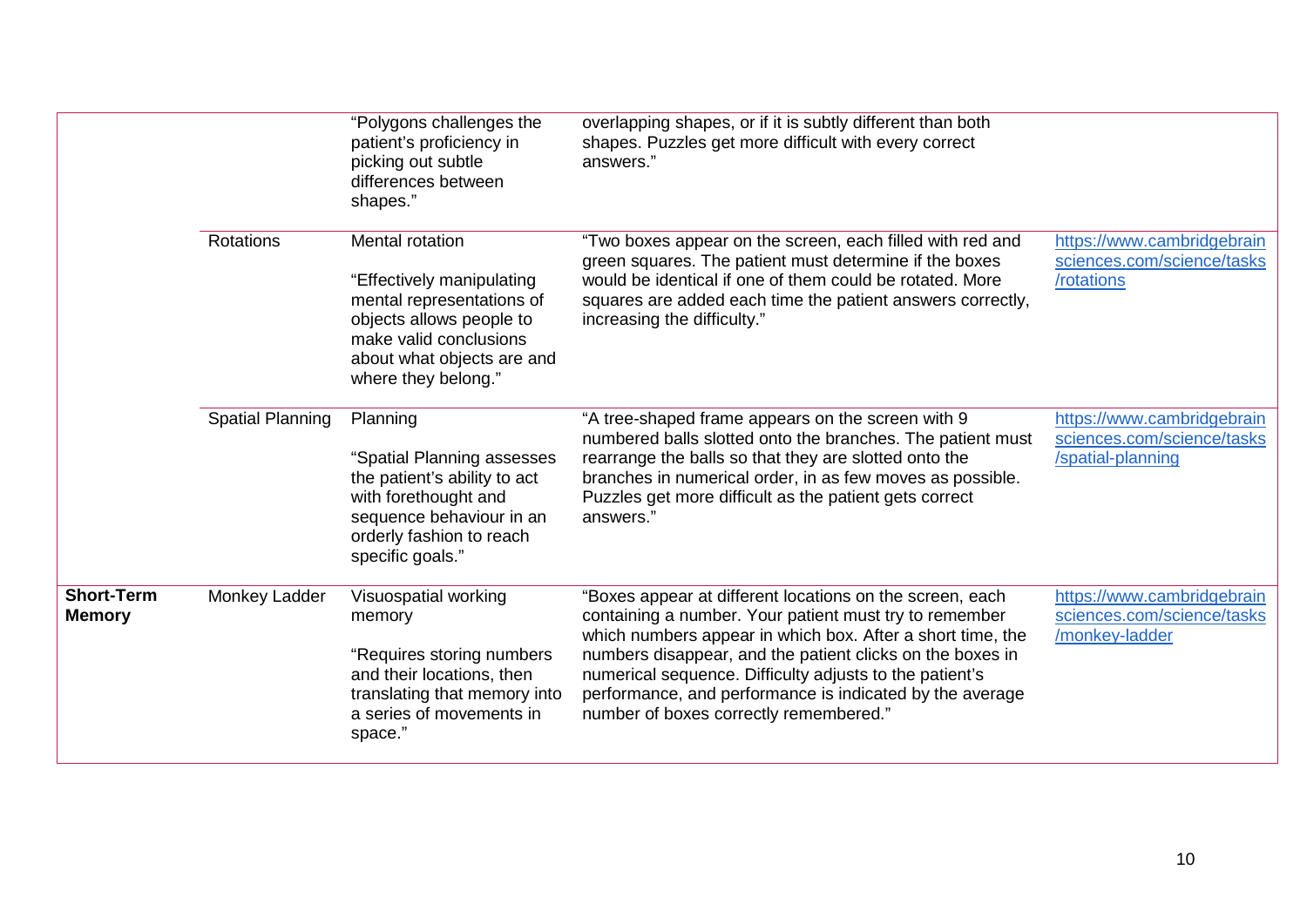|               | Paired<br>Associates | <b>Episodic Memory</b><br>"Assesses episodic memory<br>by asking patients to<br>remember which objects<br>they previously saw, along<br>with the location where they<br>were seen."                                                                            | "A set of boxes appear on the screen. They will open, one<br>after the other, revealing the objects inside. The patient<br>must remember which object appeared in which box. Next,<br>one at a time, objects appear in the center of the screen,<br>and patients must point out which box each object was<br>located in. The number of boxes increases with correct<br>answers, and performance is indicated by the average<br>number of boxes correctly remembered."         | https://www.cambridgebrain<br>sciences.com/science/tasks<br>/paired-associates |
|---------------|----------------------|----------------------------------------------------------------------------------------------------------------------------------------------------------------------------------------------------------------------------------------------------------------|-------------------------------------------------------------------------------------------------------------------------------------------------------------------------------------------------------------------------------------------------------------------------------------------------------------------------------------------------------------------------------------------------------------------------------------------------------------------------------|--------------------------------------------------------------------------------|
|               | Spatial Span         | Spatial short-term memory<br>"Spatial Span challenges<br>the patient's ability to<br>remember the relationships<br>between objects in space,<br>as opposed to verbally<br>rehearsing items in specific<br>order, which relies on verbal<br>short-term memory." | "A grid of boxes appears on the screen. The patient's job is<br>to pay attention when the boxes begin flashing in sequence,<br>then click the boxes in the same sequence. If correct, the<br>next sequence will be one box longer. Performance is<br>indicated by the average number of boxes remembered<br>during the task."                                                                                                                                                 | https://www.cambridgebrain<br>sciences.com/science/tasks<br>/spatial-span      |
|               | <b>Token Search</b>  | <b>Working Memory</b><br>"In Token Search, patients<br>need to maintain and<br>update an ongoing<br>representation of previous<br>searches in a self-directed<br>task."                                                                                        | "Several boxes appear on the screen. The patient must click<br>boxes to search them, looking for a token. The process<br>repeats when a token is found, but the box where a token<br>was previously found cannot be searched again, requiring<br>ongoing updates to the representation of the boxes in<br>memory. Correctly finding a token in every box will present<br>a new puzzle with more boxes, and performance is<br>indicated by the average number of boxes found." | https://www.cambridgebrain<br>sciences.com/science/tasks<br>/token-search      |
| <b>Verbal</b> | Digit Span           | Verbal short-term memory<br>"Digit Span involves<br>numbers, but performance<br>is indicative of verbal short-<br>term memory, because it                                                                                                                      | "A sequence of numbers appears on the screen, one at a<br>time. At the sound of the beep, users click the numbers in<br>the same order. The number of digits increases with correct<br>answers, and performance is indicated by the average<br>number of digits correctly remembered."                                                                                                                                                                                        | https://www.cambridgebrain<br>sciences.com/science/tasks<br>/digit-span        |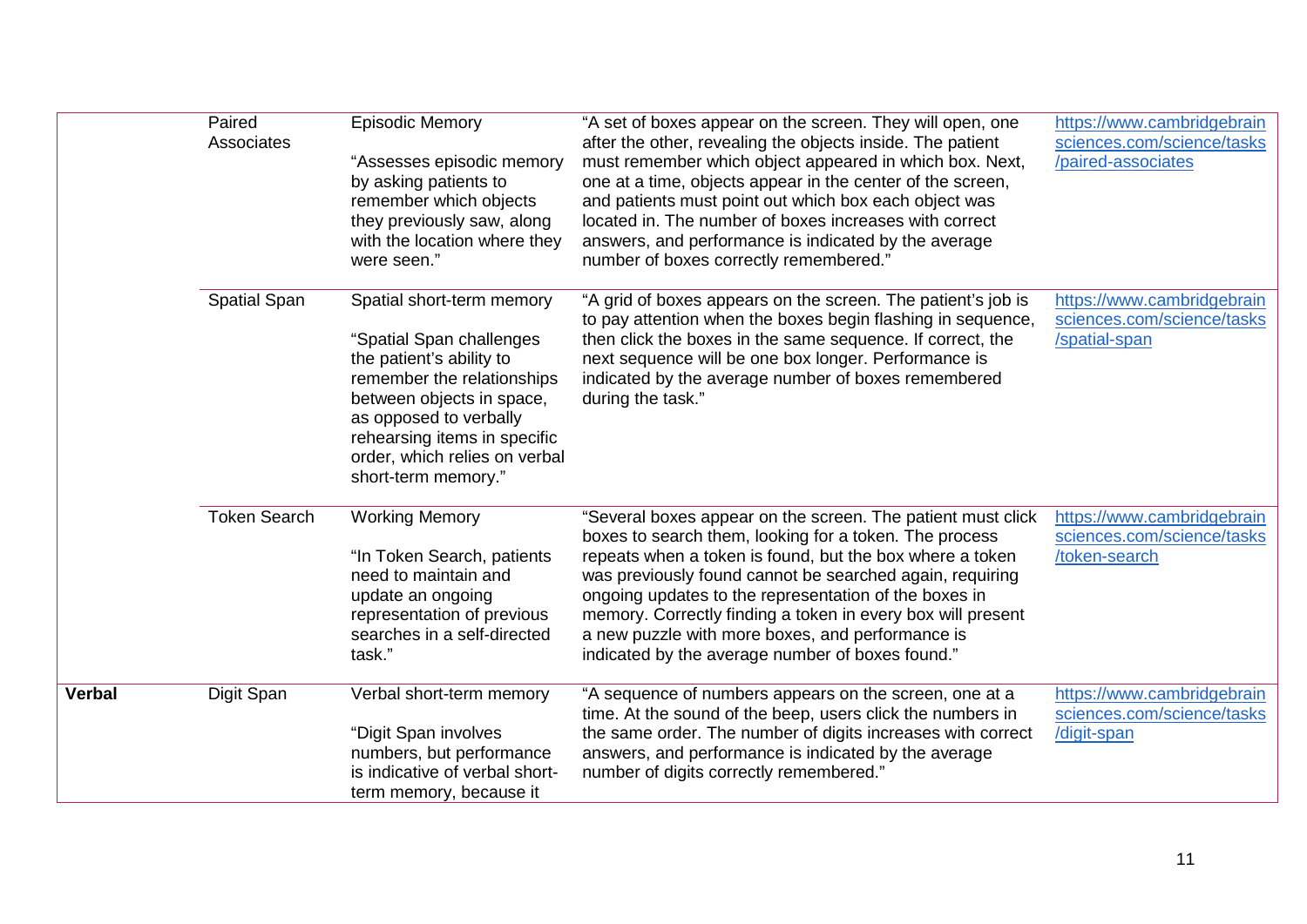|                          | requires dealing with items<br>in a specific order, as<br>opposed to spatial short-<br>term memory."                                                                                      |                                                                                                                                                                                                                                                                                   |                                                                                    |
|--------------------------|-------------------------------------------------------------------------------------------------------------------------------------------------------------------------------------------|-----------------------------------------------------------------------------------------------------------------------------------------------------------------------------------------------------------------------------------------------------------------------------------|------------------------------------------------------------------------------------|
| Grammatical<br>Reasoning | <b>Verbal Reasoning</b><br>"While language comes<br>naturally to most people,<br>understanding complex<br>sentences with multiple<br>negative statements is<br>consistently challenging." | "A statement appears at the top of the screen, and two<br>objects underneath. The patient's task is to reason about<br>the relationships among the objects and determine if the<br>statement is true or false. Responding quickly and<br>accurately is required for high scores." | https://www.cambridgebrain<br>sciences.com/science/tasks<br>/grammatical-reasoning |

## **Table 3: ACE Explorer (Adaptive Cognitive Evaluation)**

| <b>Domain</b>                        | <b>Construct Measured</b>  | <b>ACE Explorer Task</b>    | <b>Description</b>                                                                                                                                                                                                        | <b>More Information</b>                       |
|--------------------------------------|----------------------------|-----------------------------|---------------------------------------------------------------------------------------------------------------------------------------------------------------------------------------------------------------------------|-----------------------------------------------|
| <b>Basic</b><br><b>Response Time</b> | <b>Basic Response Time</b> | <b>Basic Response Time</b>  | "The Basic Response Time module is designed to index<br>the basic response speed of participants. Participants are                                                                                                        |                                               |
|                                      |                            | Gameplay Time:<br>2 minutes | instructed to identify the ACE symbol (target) always<br>appearing in the center of the screen without distraction by<br>tapping a button each time the symbol appears.<br>Participants complete 20 trials of this game." | Link to Tasks Details for<br>all these tests. |
| <b>Attention</b>                     | Response Inhibition        | Colour Tricker (Stroop)     | "The Stroop Module is designed to measure response                                                                                                                                                                        |                                               |
|                                      |                            |                             | inhibition performance. Participants view colored words                                                                                                                                                                   |                                               |
|                                      |                            | Gameplav Time:              | and are instructed to identify the color of the word (target)                                                                                                                                                             |                                               |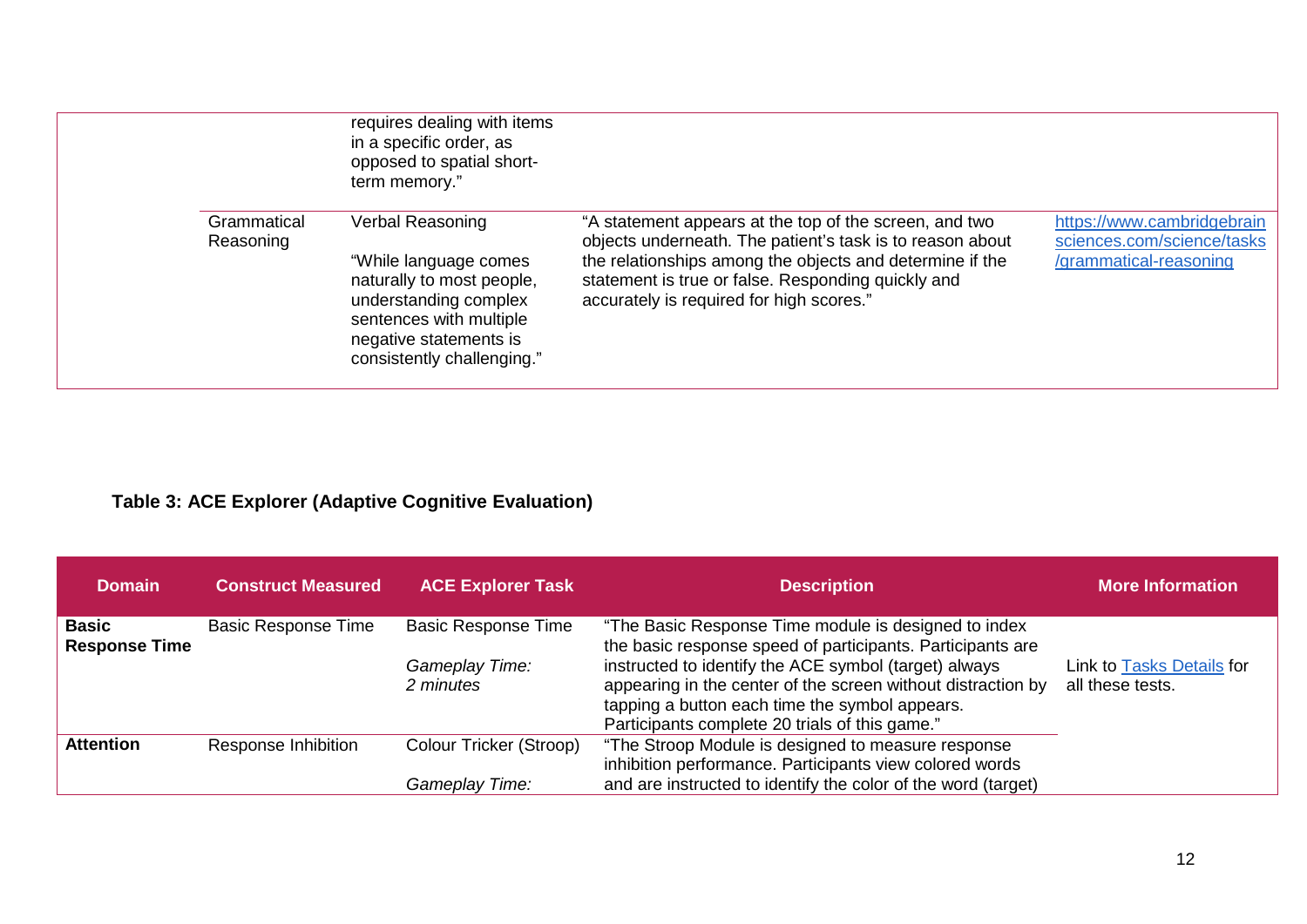|                                               | 3 minutes                          | and ignore the color the word spells (distractor).<br>Participants complete 50 trials, 70% incongruent trials in<br>which the color of the word does not match the color it<br>spells, and 30% congruent trials in which the color of the<br>word matches the color the word spells."                                                                                                                                                                           |
|-----------------------------------------------|------------------------------------|-----------------------------------------------------------------------------------------------------------------------------------------------------------------------------------------------------------------------------------------------------------------------------------------------------------------------------------------------------------------------------------------------------------------------------------------------------------------|
| <b>Selective Attention</b>                    | Flanker                            | "The Flanker Module is designed to measure selective<br>attention and interference resolution performance.                                                                                                                                                                                                                                                                                                                                                      |
|                                               | Gameplay Time:<br>3 minutes        | Participants view an array of five letters and are instructed<br>to identify the central letter (target) and ignore the flanking<br>letters (distractors). Participants complete 50 trials, 50%<br>congruent trials in which the distractors and target match,<br>and 50% incongruent trials in which the distractors differ<br>from the target."                                                                                                               |
| <b>Sustained Attention</b><br>Impulse Control | <b>UFO (SAAT)</b>                  | "The SAAT Module is designed to measure both sustained<br>attention and impulsivity. Participants view the ACE                                                                                                                                                                                                                                                                                                                                                  |
|                                               | Gameplay Time:<br>3 minutes        | symbol appear on the top of the screen (target) or bottom<br>of the screen (distractor). Participants are instructed to<br>press a button when the target appears at the top of the<br>screen, and ignore the symbol when it appears on the<br>bottom. Participants complete 40 trials, 50% of which are<br>impulsivity trials (i.e., target appears 66.6% of the time),<br>and 50% of which are sustained trials (i.e., target appears<br>33.3% of the time)." |
| Directed / Selective<br>Attention             | <b>Compass (Spatial</b><br>Cueing) | "Spatial cueing is designed to measure selective attention.<br>Participants are instructed to look at the center of the<br>screen where they will show an arrow pointing to the likely                                                                                                                                                                                                                                                                          |
|                                               | Gameplay Time:<br>3 minutes        | location of a target UFO. Regardless of where the arrow is<br>pointing, the participant must tap the button on the side<br>corresponding to where the UFO appears. Participants<br>complete 40 trials of this game."                                                                                                                                                                                                                                            |
| <b>Emotion-Based</b><br>Attention             | <b>Face Switch</b>                 | "Face Switch is designed to measure emotion-based<br>attention abilities, as it is a derivative of the attention dot                                                                                                                                                                                                                                                                                                                                            |
|                                               | <b>Gameplay Time:</b>              | probe task. Similar to the spatial cueing task, participants                                                                                                                                                                                                                                                                                                                                                                                                    |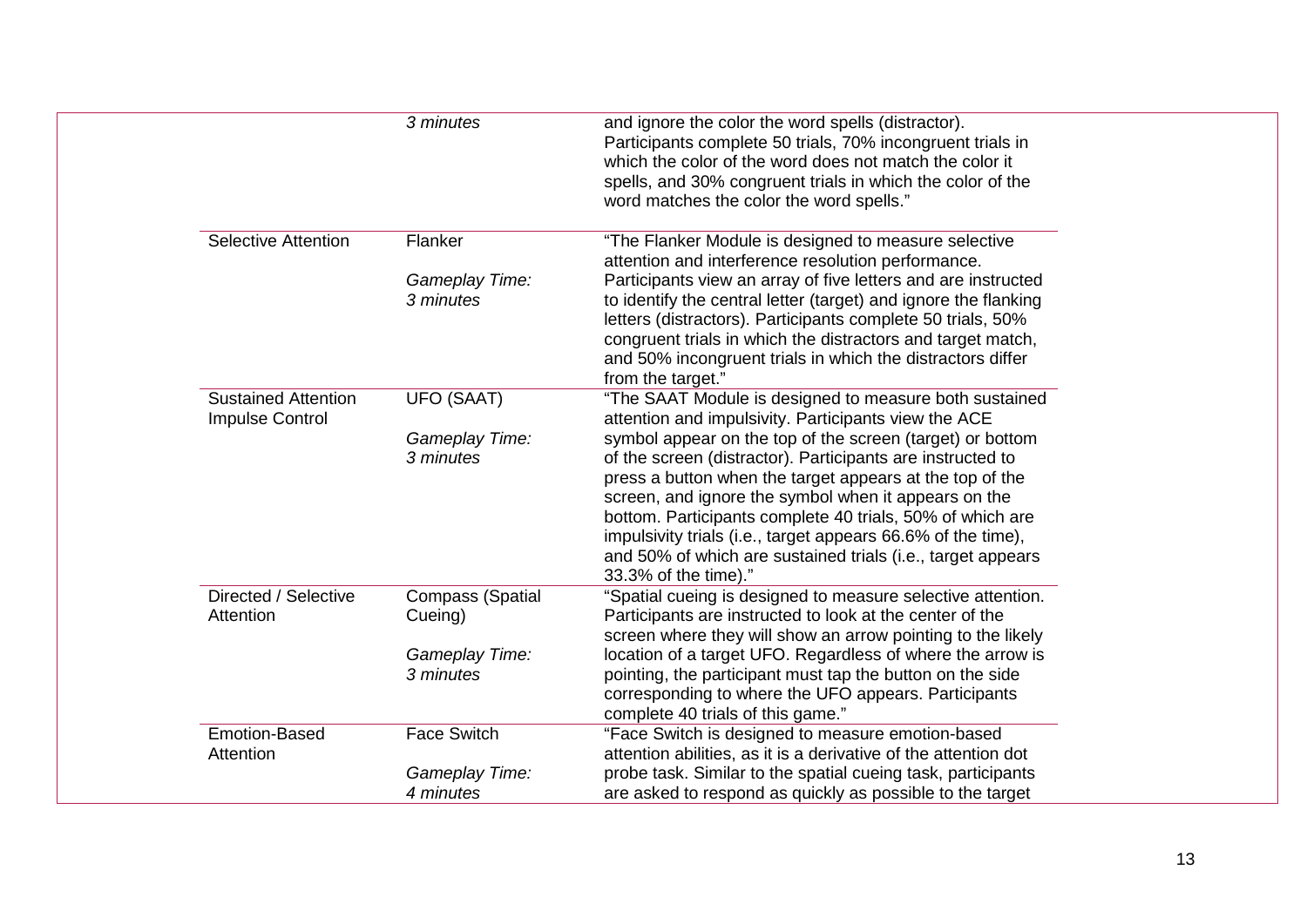|                          |                                         |                                                                                                   | on the left or right of the screen. Prior to target display, an<br>image of a face with a happy, neutral, or negative emotion<br>is shown where the target will be; previous work has<br>shown that these image types have direct effects on the<br>response time to a target. Participants complete 40 trials of<br>each type during this game."                                                                                                                                                                                                                                                                                                                                                                                                      |
|--------------------------|-----------------------------------------|---------------------------------------------------------------------------------------------------|--------------------------------------------------------------------------------------------------------------------------------------------------------------------------------------------------------------------------------------------------------------------------------------------------------------------------------------------------------------------------------------------------------------------------------------------------------------------------------------------------------------------------------------------------------------------------------------------------------------------------------------------------------------------------------------------------------------------------------------------------------|
| Working<br><b>Memory</b> | Visuospatial working<br>memory capacity | Gem Chaser (Forward<br>Spatial Span)<br>Gameplay Time:<br>2 minutes                               | "The Forward Spatial Span Module is designed to<br>measure visuospatial working memory capacity.<br>Participants view a test array of twenty black circles that<br>are cued randomly (i.e., light up in green, one at a time).<br>Participants are instructed to recall the cued circles, and<br>during target trials, identify them by tapping each in the<br>order they lit up. Participants complete two target trials per<br>level, beginning with level 3 (i.e., three cued circles); then<br>advance to the next level (i.e., Level 3, then 4, etc.) once<br>the participant completes two consecutive trials of the<br>previous level without error. Participants complete as<br>many levels as possible."                                      |
|                          | Visuospatial working<br>memory updating | <b>Backwards Gem</b><br><b>Chaser (Backwards)</b><br>Spatial Span)<br>Gameplay Time:<br>3 minutes | "The Backward Spatial Span Module is designed to<br>measure visuospatial working memory capacity and<br>manipulation performance. Participants view a test array of<br>twenty black circles that are cued randomly (i.e., light up in<br>blue, one at a time). Participants are instructed to recall<br>the cued circles, and during target trials, identify them by<br>tapping each in the reverse order they lit up. Participants<br>complete two target trials per level, beginning with level 3<br>(i.e., three cued circles); then advance to the next level<br>(i.e., Level 3, then 4, etc.) once the participant completes<br>two consecutive trials of the previous level without error.<br>Participants complete as many levels as possible." |
|                          | Working memory<br>fidelity              | <b>Color Swatch</b><br>Gameplay Time:<br>3 minutes                                                | "Color Swatch is designed to measure working memory<br>fidelity. Participants are instructed to memorize the (briefly)<br>displayed 3 colors on the screen, and then asked to recall<br>which of these colors were shown on the screen (out of 5                                                                                                                                                                                                                                                                                                                                                                                                                                                                                                       |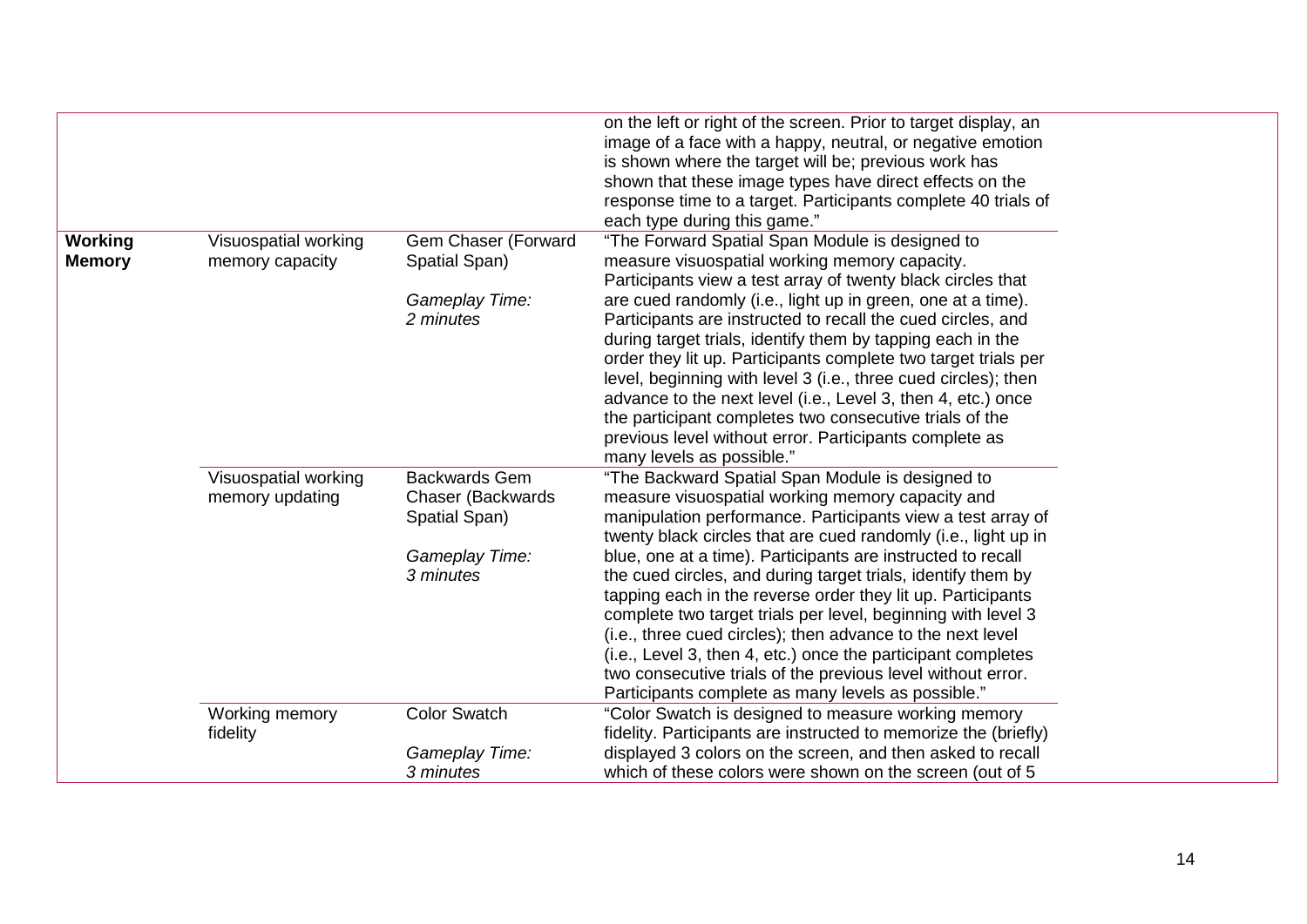|                          |                      | possible choices). Participants complete 40 trials of this         |
|--------------------------|----------------------|--------------------------------------------------------------------|
| Visual working memory    | Filter               | game."<br>"The Filter Module is designed to measure visual working |
| capacity and Distraction |                      | memory capacity and precision performance. Participants            |
| Filtering                | Gameplay Time:       | view an array of colored rectangles (red and blue) and are         |
|                          | 4 minutes            | instructed to attend to the red and ignore the blue                |
|                          |                      | rectangles. Two or four red (target) rectangles always             |
|                          |                      | appear, along with 0, 2, 4 blue (distracting) rectangles.          |
|                          |                      | Participants are instructed to detect whether either of the        |
|                          |                      | red (target) rectangles change orientation from first to           |
|                          |                      | second presentation, and indicate if the target is in the          |
|                          |                      | same or different orientation."                                    |
| Visual search working    | <b>Boxed</b>         | "The Boxed Module is designed to measure visual search             |
| memory performance       |                      | working memory performance. Participants view an array             |
|                          | Gameplay Time:       | of colored landolt squares (red and green) with side               |
|                          | 5 minutes            | openings (left, right, bottom, or top) and are instructed to       |
|                          |                      | attend to the green with top or bottom openings (target),          |
|                          | (Breakdown of        | and ignore all other red and green squares. Green squares          |
|                          | constructs measured: | with top/bottom openings always appear, along with 3               |
|                          | Visual search, Top-  | distractors (no green distractors; i.e., the feature 4             |
|                          | down Attention,      | condition) in the first 25% of trials, 11 distractors (no green    |
|                          | Distraction Cost,    | distractors; i.e., feature 12 condition) in the first 25% of       |
|                          | Processing Cost)     | trials, 3 distractors (both green and red distractors; i.e., the   |
|                          |                      | conjunction 4 condition) in the first 25% of trials, and 11        |
|                          |                      | distractors (both green and red distractors; i.e., the             |
|                          |                      | conjunction 12 condition) in the last 25% of trials."              |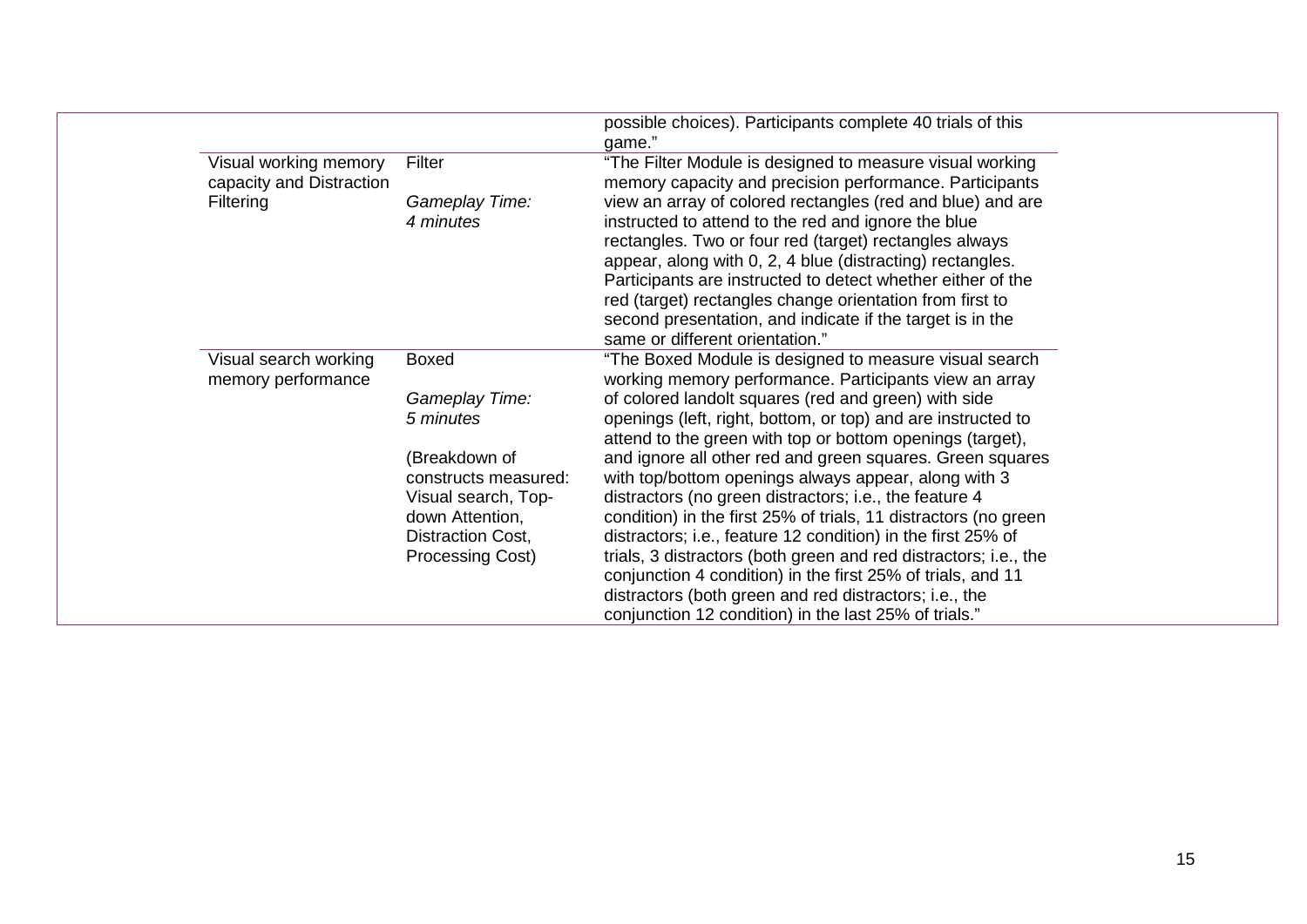| <b>Domain</b>                                | <b>Tests / Length / Outcome</b><br><b>Measure</b>                                   | <b>Description</b>                                 | <b>Task</b>                                                                                                                                                                                                 | <b>Link to Test</b>                                   |
|----------------------------------------------|-------------------------------------------------------------------------------------|----------------------------------------------------|-------------------------------------------------------------------------------------------------------------------------------------------------------------------------------------------------------------|-------------------------------------------------------|
| <b>Attention &amp;</b><br><b>Psychomotor</b> | Reaction Time (RTI)                                                                 | "Assessment of<br>motor and mental                 | "A white box is shown in the centre of the screen, inside which<br>digits from 2 to 9 appear in a pseudo-random order, at the rate of                                                                       | https://www.cam<br>bridgecognition.                   |
| <b>Speed</b>                                 | Administration time:<br>3 minutes                                                   | response speeds"<br>"Measures of<br>movement time, | 100 digits per minute. Participants are requested to detect target<br>sequences of digits (for example, 2-4-6, 3-5-7, 4-6-8). When the<br>participant sees the target sequence they must respond by         | com/cantab/cog<br>nitive-<br>tests/attention/ra       |
|                                              | Outcome measures:<br>$\rightarrow$ Latency (speed of                                | reaction time,<br>response                         | selecting the button in the centre of the screen as quickly as<br>possible. The level of difficulty varies with either one- or three-                                                                       | pid-visual-<br>information-                           |
|                                              | response)<br>$\rightarrow$ Probability of false alarms<br>$\rightarrow$ Sensitivity | accuracy,<br>impulsivity"                          | target sequences that the participant must watch for at the same<br>time."                                                                                                                                  | processing-rvp/                                       |
|                                              | Rapid Visual Information<br>Processing (RVP)                                        | "Measure of<br>sustained<br>attention"             | "A white box is shown in the centre of the screen, inside which<br>digits from 2 to 9 appear in a pseudo-random order, at the rate of<br>100 digits per minute. Participants are requested to detect target | https://www.cam<br>bridgecognition.<br>com/cantab/cog |
|                                              | Administration time:                                                                |                                                    | sequences of digits (for example, 2-4-6, 3-5-7, 4-6-8). When the                                                                                                                                            | nitive-                                               |
|                                              | 7 minutes                                                                           |                                                    | participant sees the target sequence they must respond by<br>selecting the button in the centre of the screen as quickly as                                                                                 | tests/attention/ra<br>pid-visual-                     |
|                                              | Outcome measures:                                                                   |                                                    | possible. The level of difficulty varies with either one- or three-                                                                                                                                         | information-                                          |
|                                              | $\rightarrow$ Latency (speed of<br>response)                                        |                                                    | target sequences that the participant must watch for at the same<br>time."                                                                                                                                  | processing-rvp/                                       |

#### **Table 4: CANTAB Connect Research**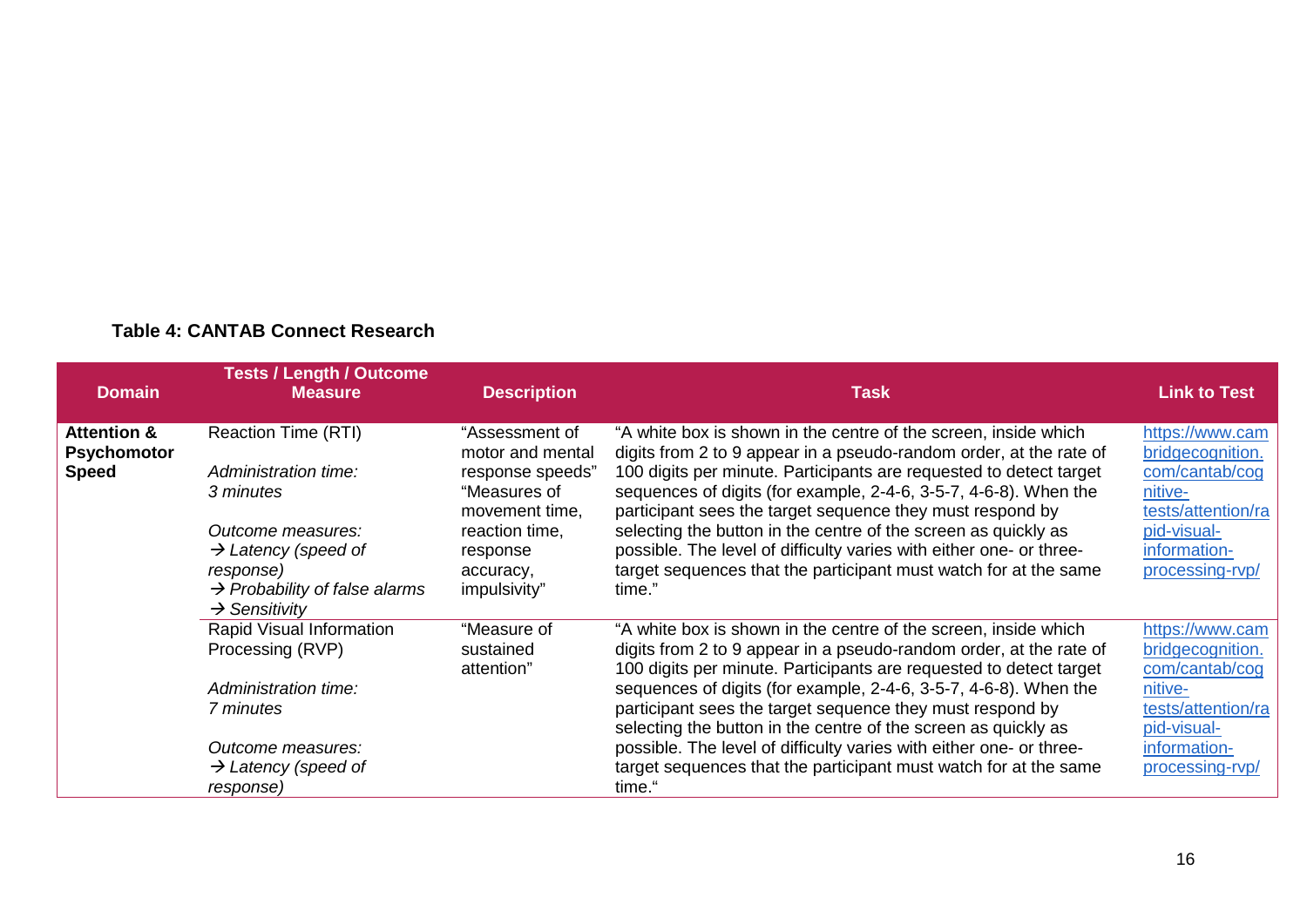|               | $\rightarrow$ Probability of false alarms<br>$\rightarrow$ Sensitivity                                                                                                                                                                                                                                                    |                                                                                                                                                         |                                                                                                                                                                                                                                                                                                                                                                                                                         |                                                                                                                          |
|---------------|---------------------------------------------------------------------------------------------------------------------------------------------------------------------------------------------------------------------------------------------------------------------------------------------------------------------------|---------------------------------------------------------------------------------------------------------------------------------------------------------|-------------------------------------------------------------------------------------------------------------------------------------------------------------------------------------------------------------------------------------------------------------------------------------------------------------------------------------------------------------------------------------------------------------------------|--------------------------------------------------------------------------------------------------------------------------|
|               | Motor Screening Task (MOT)<br>Administration time:<br>2 minutes<br>Outcome measures:<br>$\rightarrow$ Speed of response<br>$\rightarrow$ Accuracy of pointing                                                                                                                                                             | "General<br>assessment of<br>whether<br>sensorimotor<br>deficits or lack of<br>comprehension,<br>will limit the<br>collection of valid                  | "Coloured crosses are presented in different locations on the<br>screen, one at a time. The participant must select the cross on the<br>screen as quickly and accurately as possible."                                                                                                                                                                                                                                  | https://www.cam<br>bridgecognition.<br>com/cantab/cog<br>nitive-<br>tests/attention/m<br>otor-screening-<br>task-mot/    |
|               | (selecting the cross)                                                                                                                                                                                                                                                                                                     | data from the<br>participant."                                                                                                                          |                                                                                                                                                                                                                                                                                                                                                                                                                         |                                                                                                                          |
| <b>Memory</b> | Delayed Matching to Sample<br>(DMS)<br>Administration time:<br>7 minutes<br>Outcome measures:<br>$\rightarrow$ Latency (speed of<br>response)<br>$\rightarrow$ Number of correct patterns<br>selected<br>$\rightarrow$ Statistical measure giving<br>the probability of an error after<br>a correct or incorrect response | "Assesses both<br>simultaneous<br>visual matching<br>ability and short-<br>term visual<br>recognition<br>memory, for non-<br>verbalizable<br>patterns." | "The participant is shown a complex visual pattern, that is both<br>abstract and non-verbal (the sample), followed by four similar<br>patterns, after a brief delay. The participant must select the pattern<br>which exactly matches the sample. In some trials the sample and<br>the choice patterns are shown simultaneously, in others there is a<br>delay (of 0, 4 or 12 seconds) before the four choices appear." | https://www.cam<br>bridgecognition.<br>com/cantab/cog<br>nitive-<br>tests/memory/de<br>layed-matching-<br>to-sample-dms/ |
|               | <b>Paired Associates Learning</b><br>(PAL)                                                                                                                                                                                                                                                                                | "Assesses visual<br>memory and new<br>learning."                                                                                                        | "Boxes are displayed on the screen and are "opened" in a<br>randomised order. One or more of them will contain a pattern. The<br>patterns are then displayed in the middle of the screen, one at a                                                                                                                                                                                                                      | https://www.cam<br>bridgecognition.<br>com/cantab/cog                                                                    |
|               | Administration time:                                                                                                                                                                                                                                                                                                      |                                                                                                                                                         | time and the participant must select the box in which the pattern                                                                                                                                                                                                                                                                                                                                                       | nitive-                                                                                                                  |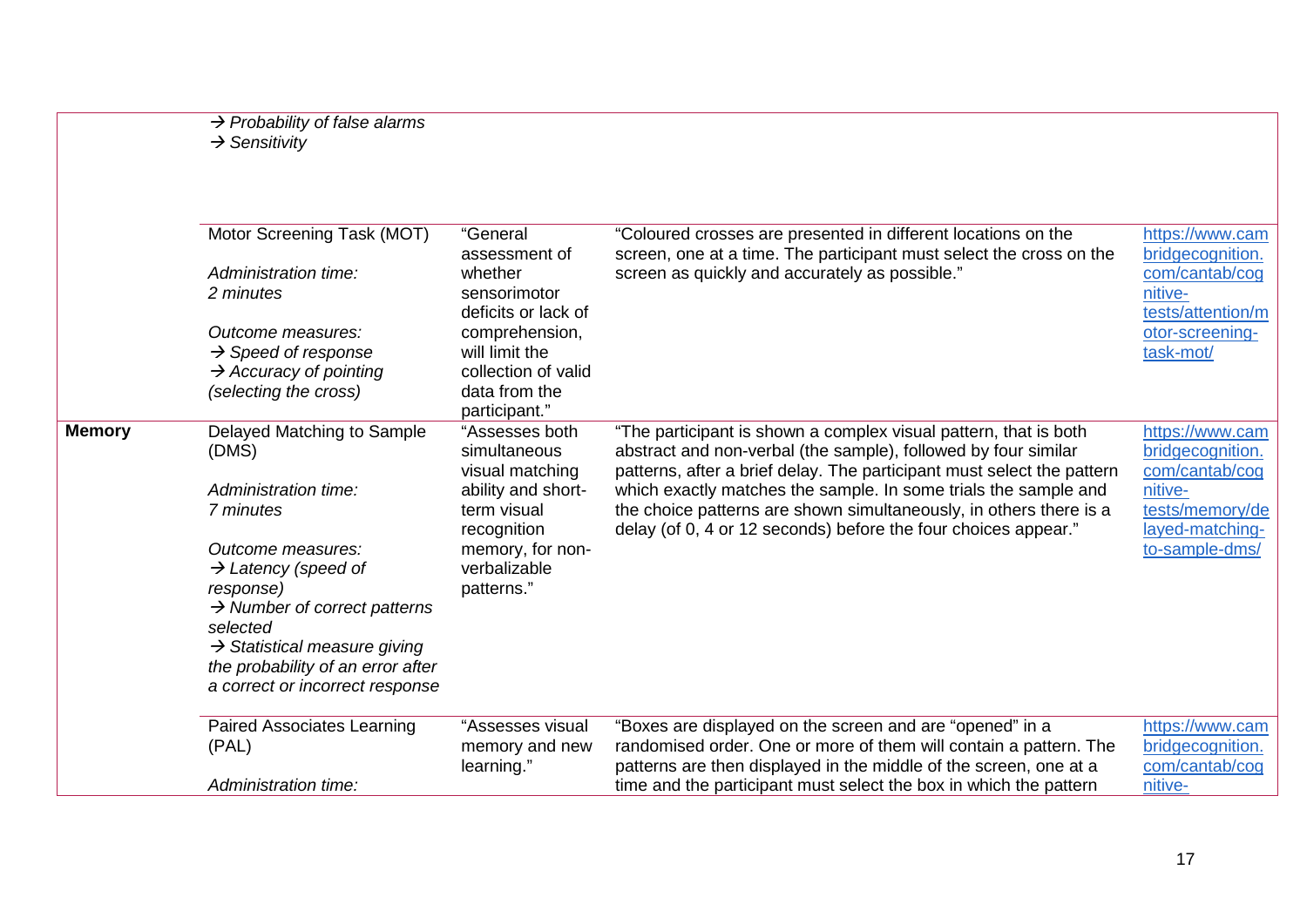| 8 minutes                                                                                                                                                                                                              |                                                    | was originally located. If the participant makes an error, the boxes                                                                                                                                                                  | tests/memory/pa                                       |
|------------------------------------------------------------------------------------------------------------------------------------------------------------------------------------------------------------------------|----------------------------------------------------|---------------------------------------------------------------------------------------------------------------------------------------------------------------------------------------------------------------------------------------|-------------------------------------------------------|
| Outcome measures:<br>$\rightarrow$ Errors made by the<br>participant<br>$\rightarrow$ Number of trials required to<br>locate the pattern(s) correctly<br>$\rightarrow$ Memory scores<br>$\rightarrow$ Stages completed |                                                    | are opened in sequence again to remind the participant of the<br>locations of the patterns. Increased difficulty levels can be used to<br>test high-functioning, healthy individuals."                                                | ired-associates-<br>learning-pal/                     |
| <b>Pattern Recognition Memory</b><br>(PRM)                                                                                                                                                                             | "Test of visual<br>pattern<br>recognition          | "The participant is presented with a series of visual patterns, one at<br>a time, in the centre of the screen. These patterns are designed so<br>that they cannot easily be given verbal labels. In the recognition                   | https://www.cam<br>bridgecognition.<br>com/cantab/cog |
| Administration time:<br>4 minutes                                                                                                                                                                                      | memory in a 2-<br>choice forced<br>discrimination  | phase, the participant is required to choose between a pattern they<br>have already seen and a novel pattern. In this phase, the test<br>patterns are presented in the reverse order to the original order of                         | nitive-<br>tests/memory/pa<br>ttern-                  |
| Outcome measures:<br>$\rightarrow$ Number and percentage of<br>correct trials<br>$\rightarrow$ Latency (speed of<br>participant's response)                                                                            | paradigm."                                         | presentation. This is then repeated, with new patterns. The second<br>recognition phase can be given either immediately or after a delay."                                                                                            | recognition-<br>memory-prm/                           |
| <b>Spatial Working Memory</b><br>(SWM)                                                                                                                                                                                 | This test has<br>executive function<br>demands and | "The test begins with a number of coloured squares (boxes) shown<br>on the screen. The aim of this test is that by selecting the boxes<br>and using a process of elimination, the participant should find one                         | https://www.cam<br>bridgecognition.<br>com/cantab/cog |
| Administration time:<br>4 minutes                                                                                                                                                                                      | provides a<br>measure of<br>strategy and           | yellow 'token' in each of a number of boxes and use them to fill up<br>an empty column on the right-hand side of the screen. Depending<br>on the difficulty level used for this test, the number of boxes can be                      | nitive-<br>tests/memory/sp<br>atial-working-          |
| Outcome measures:<br>$\rightarrow$ Errors (selecting boxes that<br>have already been found to be<br>empty and revisiting boxes<br>which have already been<br>found to contain a token)<br>$\rightarrow$ Strategy       | working memory<br>errors.                          | gradually increased until a maximum of 12 boxes are shown for the<br>participants to search. The colour and position of the boxes used<br>are changed from trial to trial to discourage the use of stereotyped<br>search strategies." | memory-swm/                                           |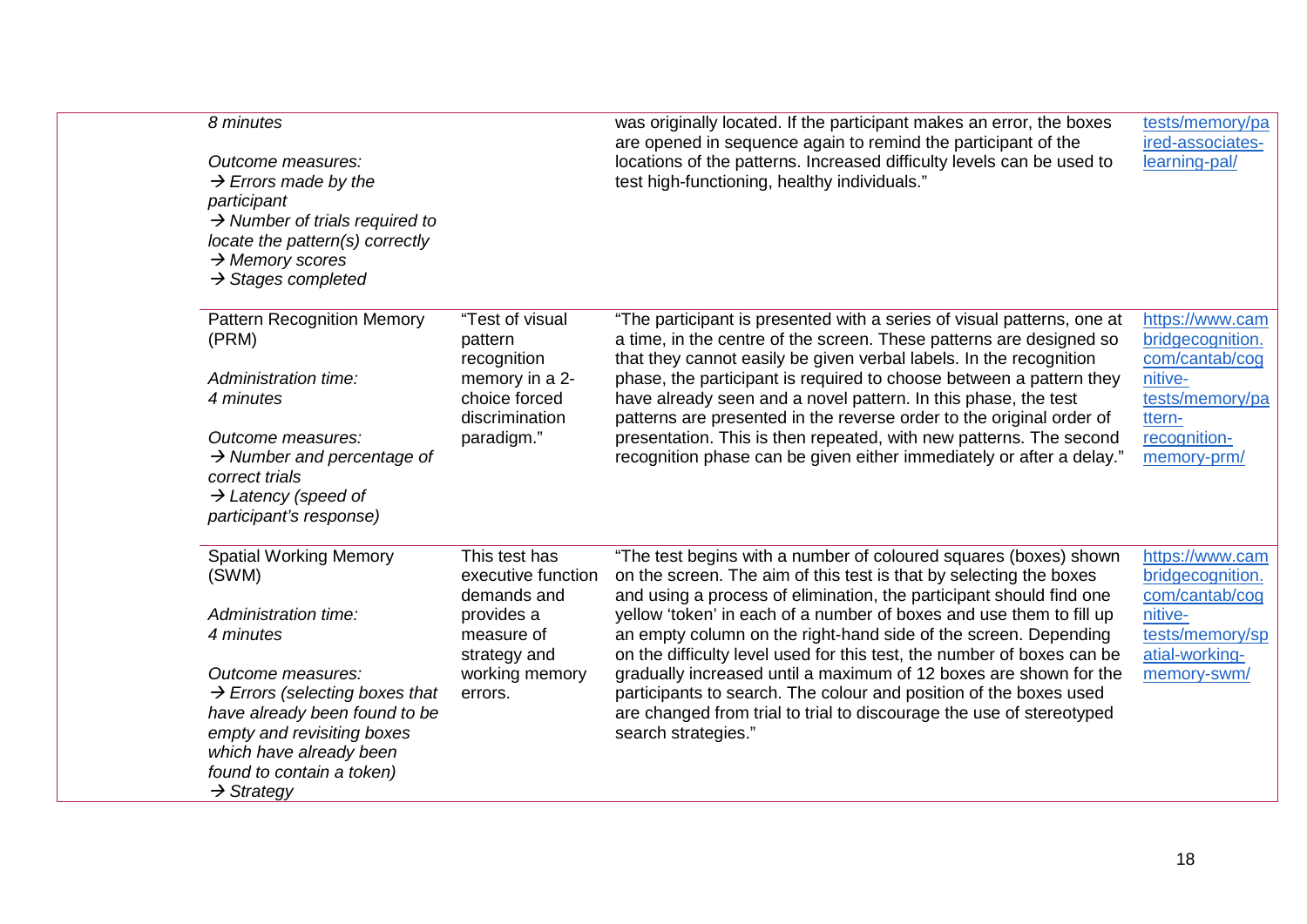|                  | <b>Verbal Recognition Memory</b><br>(VRM)                               | "Assesses<br>verbal memory<br>and new learning. | "The participant is shown a sequence of words on screen one by<br>one. The participant is then tasked with recalling the words, whilst a<br>rater marks which ones they remembered. In the next phase, the | https://www.cam<br>bridgecognition.<br>com/cantab/cog |
|------------------|-------------------------------------------------------------------------|-------------------------------------------------|------------------------------------------------------------------------------------------------------------------------------------------------------------------------------------------------------------|-------------------------------------------------------|
|                  | Administration time:<br>10 minutes                                      | It measures the<br>ability to encode            | participant is presented with two words, one from the original list<br>and one distractor and is asked to choose which one they have                                                                       | nitive-<br>tests/memory/ve                            |
|                  | Outcome measures:                                                       | and subsequently<br>retrieve verbal             | seen before, in a 2-force choice paradigm. The latter recognition                                                                                                                                          | rbal-recognition-                                     |
|                  | $\rightarrow$ Number of distinct words for                              | information, with                               | phase is then repeated after a delay."                                                                                                                                                                     | memory-vrm/                                           |
|                  | the free recall phase<br>$\rightarrow$ Number of correct and            | recall tapping into<br>fronto-temporal          |                                                                                                                                                                                                            |                                                       |
|                  | incorrect responses for the<br>immediate and delayed                    | networks and<br>recognition                     |                                                                                                                                                                                                            |                                                       |
|                  | recognition parts of the task                                           | assessing<br>hippocampal                        |                                                                                                                                                                                                            |                                                       |
|                  |                                                                         | areas."                                         |                                                                                                                                                                                                            |                                                       |
| <b>Executive</b> | <b>Cambridge Gambling Task</b>                                          | "Assess decision                                | "The participant is presented with a row of ten boxes across the top                                                                                                                                       | https://www.cam                                       |
| <b>Function</b>  | (CGT)                                                                   | making and risk-<br>taking behaviour            | of the screen: some are red and some are blue. The ratio of red<br>and blue boxes will vary between stages but there will always be                                                                        | bridgecognition.<br>com/cantab/cog                    |
|                  | Administration time:<br>18 minutes                                      | outside a learning<br>context."                 | one box that contains a yellow token. Participants must use the<br>'Red' and 'Blue' buttons at the bottom of the screen to choose the                                                                      | nitive-<br>tests/executive-                           |
|                  |                                                                         |                                                 | box colour in which they think the token is hidden.                                                                                                                                                        | function/cambrid                                      |
|                  | Outcome measures:<br>$\rightarrow$ Measurements of risk-taking          |                                                 | In the assessed stages, participants start with 100 points and select<br>a proportion of these points to bet on their decision. A circle in the                                                            | ge-gambling-<br>task-cgt/                             |
|                  | $\rightarrow$ Quality of decision-making<br>$\rightarrow$ Decision time |                                                 | centre of the screen displays the current bet value, which will either<br>incrementally increase or decrease (depending on the task variant                                                                |                                                       |
|                  | $\rightarrow$ Risk adjustment                                           |                                                 | selected). Participants press this button when it shows the                                                                                                                                                |                                                       |
|                  | $\rightarrow$ Delay aversion<br>$\rightarrow$ Impulsivity               |                                                 | proportion of their score they would like to bet. These points will<br>either be added or taken away to their total score, depending on                                                                    |                                                       |
|                  |                                                                         |                                                 | their decision and where the token is actually hidden."                                                                                                                                                    |                                                       |
|                  | Intra-Extra Dimensional Set<br>Shift (IED)                              | "Test of rule<br>acquisition and                | "Two artificial dimensions are used in the test:<br>1. Pink shapes                                                                                                                                         | https://www.cam<br>bridgecognition.                   |
|                  |                                                                         | reversal. It                                    | 2. White lines                                                                                                                                                                                             | com/cantab/cog                                        |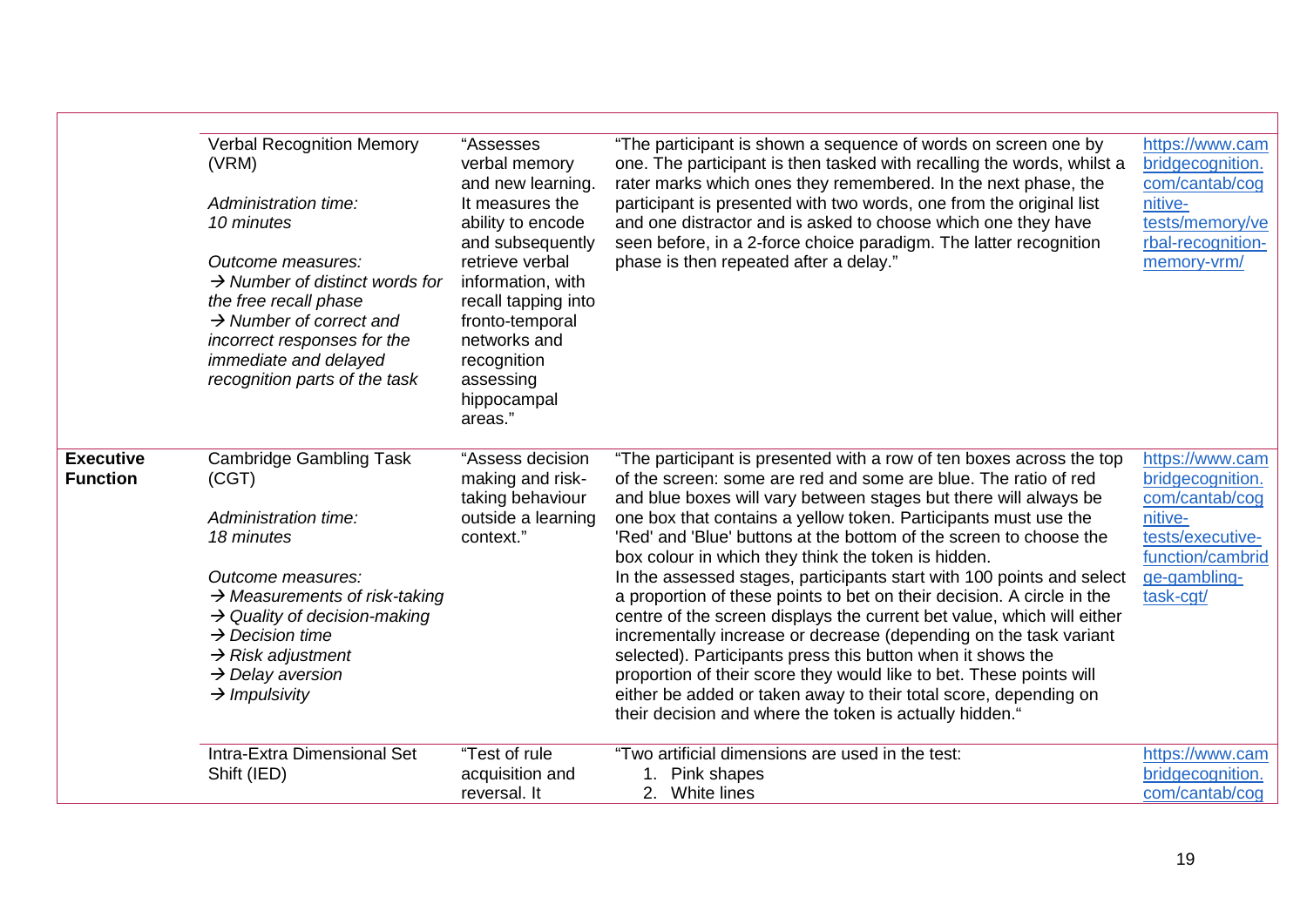| Administration time:<br>7 minutes<br>Outcome measures:<br>$\rightarrow$ Number of errors made<br>$\rightarrow$ Number of trials completed<br>$\rightarrow$ Number of stages<br>completed<br>$\rightarrow$ Latency                                                                                                                                 | features visual<br>discrimination<br>and attentional<br>set formation<br>maintenance,<br>shifting and<br>flexibility of<br>attention. This<br>test is sensitive to<br>changes in the<br>fronto-striatal<br>areas of the brain<br>and is a<br>computerised<br>analogue of the<br><b>Wisconsin Card</b><br>Sorting test." | In this task, participants must use feedback to work out a rule that<br>determines which stimulus is correct. After six correct responses,<br>the stimuli and/or rule changes.<br>Initially the task will involve simple stimuli which are made up of just<br>one of the dimensions e.g. two white lines that differ in shape. Later<br>on in the task, compound stimuli are used: white lines overlaid on<br>the pink shapes.<br>The shifts in rule are initially intra-dimensional (i.e. the pink shapes<br>remain the only relevant dimension) and then later extra-<br>dimensional (i.e. white lines become the relevant dimension)."                                                                                                                                                                                                                                                                                                                                                       | nitive-<br>tests/executive-<br>function/intra-<br>extra-<br>dimensional-set-<br>shift-ied/                                  |
|---------------------------------------------------------------------------------------------------------------------------------------------------------------------------------------------------------------------------------------------------------------------------------------------------------------------------------------------------|-------------------------------------------------------------------------------------------------------------------------------------------------------------------------------------------------------------------------------------------------------------------------------------------------------------------------|-------------------------------------------------------------------------------------------------------------------------------------------------------------------------------------------------------------------------------------------------------------------------------------------------------------------------------------------------------------------------------------------------------------------------------------------------------------------------------------------------------------------------------------------------------------------------------------------------------------------------------------------------------------------------------------------------------------------------------------------------------------------------------------------------------------------------------------------------------------------------------------------------------------------------------------------------------------------------------------------------|-----------------------------------------------------------------------------------------------------------------------------|
| Multitasking Test (MTT)<br>Administration time:<br>8 minutes<br>Outcome measures:<br>$\rightarrow$ Response latency<br>$\rightarrow$ Error scores that reflect the<br>participant's ability to manage<br>multitasking and the<br>interference of incongruent<br>task-irrelevant information on<br>task performance (i.e. a<br>Stroop-like effect) | "Test of the<br>participant's<br>ability to manage<br>conflicting<br>information<br>provided by the<br>direction of an<br>arrow and its<br>location on the<br>screen and to<br>ignore task-<br>irrelevant<br>information."                                                                                              | "The test displays an arrow which can appear on either side of the<br>screen (right or left) and can point in either direction (to the right or<br>to the left).<br>Each trial displays a cue at the top of the screen that indicates to<br>the participant whether they have to select the right or left button<br>according to the "side on which the arrow appeared" or the<br>"direction in which the arrow was pointing".<br>In some sections of the task this rule is consistent across trials<br>(single task) while in others it may change from trial to trial in a<br>randomised order (multitasking). Using both rules in a flexible<br>manner places a higher demand on cognition than using a single<br>rule.<br>Some trials display congruent stimuli (e.g. arrow on the right side<br>pointing to the right) whereas other trials display incongruent<br>stimuli, which require a higher cognitive demand (e.g. arrow on the<br>right side of the screen pointing to the left)." | https://www.cam<br>bridgecognition.<br>com/cantab/cog<br>nitive-<br>tests/executive-<br>function/multitas<br>king-test-mtt/ |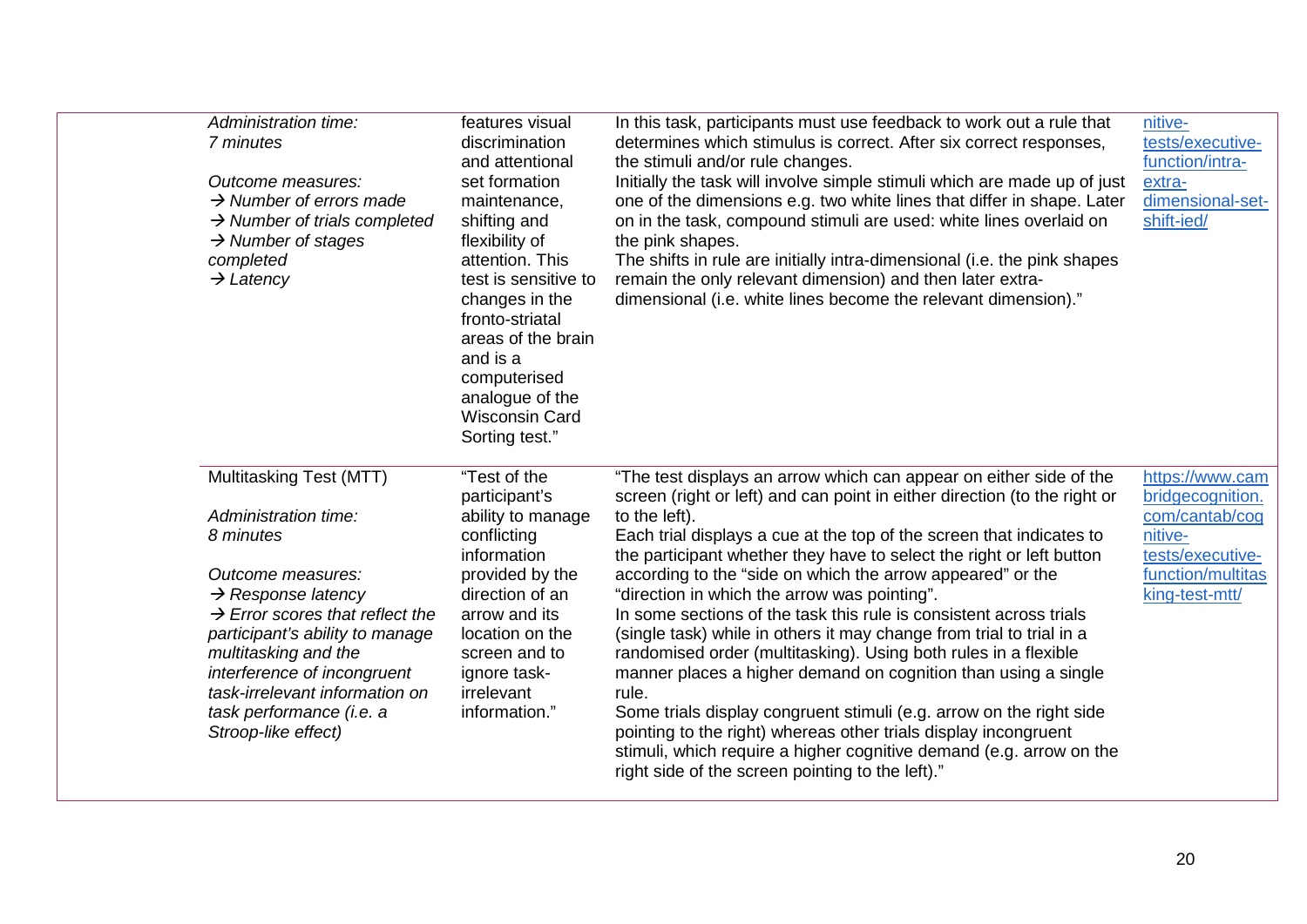| One Touch Stockings of<br>Cambridge (OTS)<br>Administration time:<br>10 minutes<br>Outcomes measures:<br>$\rightarrow$ Number of problems solved<br>on first choice<br>$\rightarrow$ Mean choices to correct<br>$\rightarrow$ Mean latency (speed of<br>response) to first choice<br>$\rightarrow$ Mean latency to correct<br>"Each of these measures may<br>be calculated for all problems,<br>or for problems with a specified | "Test of executive<br>function, based<br>upon the Tower<br>of Hanoi test. It<br>assesses both<br>the spatial<br>planning and the<br>working memory<br>subdomains." | "The participant is shown two displays containing three coloured<br>balls. The displays are presented in such a way that they can be<br>easily perceived as stacks of coloured balls held in stockings or<br>socks suspended from a beam. This arrangement makes the 3-D<br>concepts involved apparent to the participant and fits with the<br>verbal instructions. There is a row of numbered boxes along the<br>bottom of the screen. The test administrator first demonstrates to<br>the participant how to move the balls in the lower display to copy<br>the pattern in the upper display and completes one demonstration<br>problem, where the solution requires one move. The participant<br>must then complete three further problems, one each requiring two<br>moves, three moves and four moves. Next the participant is shown<br>further problems and must work out in their head how many moves<br>the solutions require and then select the appropriate box at the<br>bottom of the screen to indicate their response." | https://www.cam<br>bridgecognition.<br>com/cantab/cog<br>nitive-<br>tests/executive-<br>function/one-<br>touch-stockings-<br>of-cambridge-<br>ots/ |
|----------------------------------------------------------------------------------------------------------------------------------------------------------------------------------------------------------------------------------------------------------------------------------------------------------------------------------------------------------------------------------------------------------------------------------|--------------------------------------------------------------------------------------------------------------------------------------------------------------------|---------------------------------------------------------------------------------------------------------------------------------------------------------------------------------------------------------------------------------------------------------------------------------------------------------------------------------------------------------------------------------------------------------------------------------------------------------------------------------------------------------------------------------------------------------------------------------------------------------------------------------------------------------------------------------------------------------------------------------------------------------------------------------------------------------------------------------------------------------------------------------------------------------------------------------------------------------------------------------------------------------------------------------------|----------------------------------------------------------------------------------------------------------------------------------------------------|
| number of moves (one-move<br>to five or six moves)."<br>Spatial Span (SSP)<br>Administration time:<br>5 minutes                                                                                                                                                                                                                                                                                                                  | "Assesses<br>visuospatial<br>working memory<br>capacity."                                                                                                          | "White squares are shown on the screen, some of which briefly<br>change colour in a variable sequence. The participant must then<br>select the boxes which changed colour in the same order that they<br>were displayed by the computer (for the forward variant) or in the                                                                                                                                                                                                                                                                                                                                                                                                                                                                                                                                                                                                                                                                                                                                                           | https://www.cam<br>bridgecognition.<br>com/cantab/cog<br>nitive-                                                                                   |
| Outcome measures:<br>$\rightarrow$ Span length (the longest<br>sequence successfully<br>recalled)<br>$\rightarrow$ Errors<br>$\rightarrow$ Number of attempts<br>$\rightarrow$ Latency (speed of                                                                                                                                                                                                                                 |                                                                                                                                                                    | reverse order (for backward variant). The number of boxes in the<br>sequence increases from two at the start of the test, to nine at the<br>end and the sequence and colour are varied through the test."                                                                                                                                                                                                                                                                                                                                                                                                                                                                                                                                                                                                                                                                                                                                                                                                                             | tests/executive-<br>function/spatial-<br>span-ssp/                                                                                                 |
| response)<br>Stockings of Cambridge (SOC)                                                                                                                                                                                                                                                                                                                                                                                        | "Test of spatial<br>planning that                                                                                                                                  | "The participant is shown two displays. In each of these displays,<br>three stockings - containing three coloured balls - are                                                                                                                                                                                                                                                                                                                                                                                                                                                                                                                                                                                                                                                                                                                                                                                                                                                                                                         | https://www.cam<br>bridgecognition.                                                                                                                |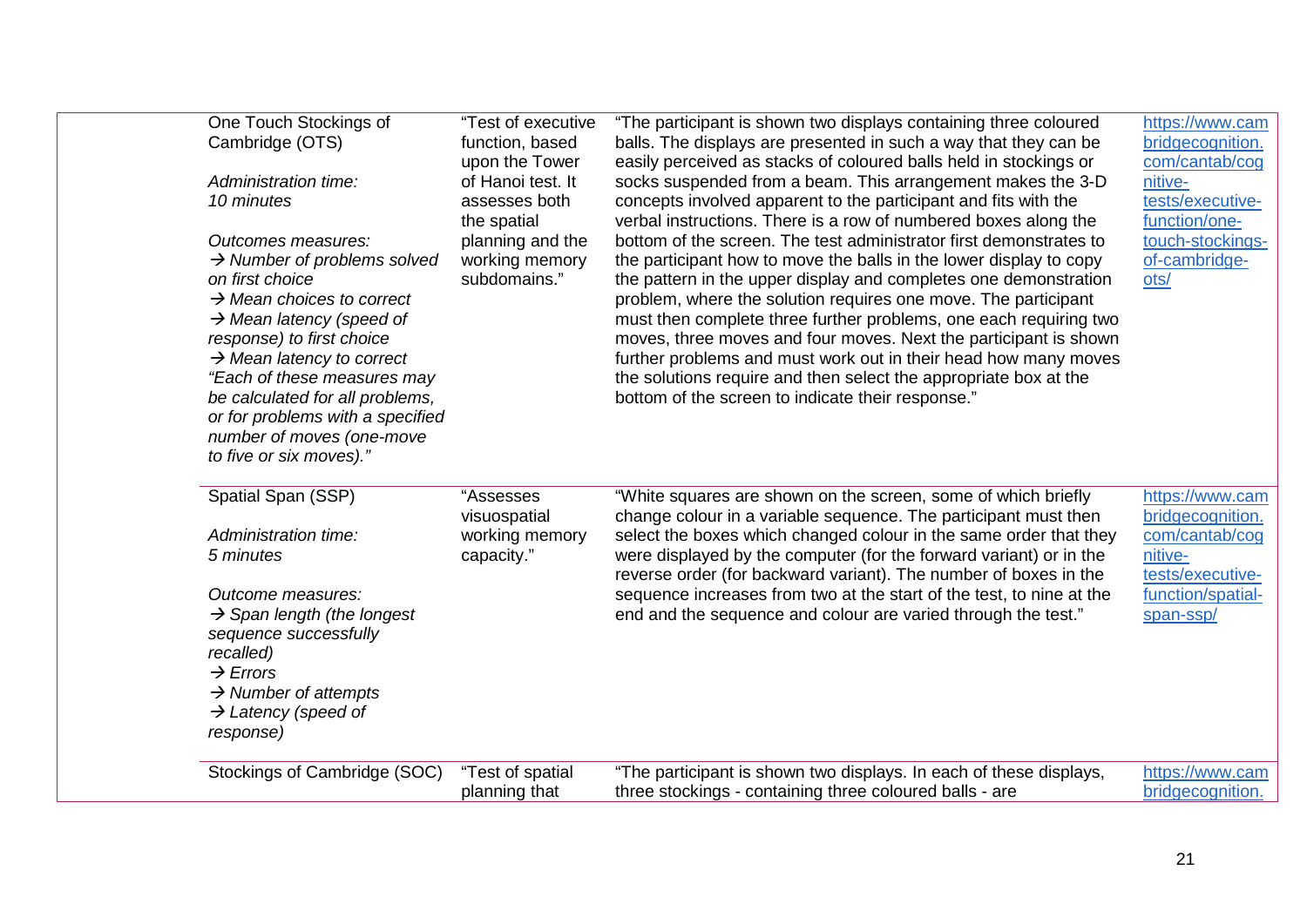|                                                    | Administration time:<br>10 minutes<br>Outcome measures:<br>$\rightarrow$ Problem difficulty level<br>reached<br>$\rightarrow$ Mean moves used<br>$\rightarrow$ Thinking time                                                                                            | requires<br>individuals to use<br>problem-solving<br>strategies to<br>match two sets of<br>stimuli."         | suspended from a beam. The two displays appear at the top and<br>bottom of the screen. The balls are arranged in different patterns in<br>each display.<br>The participant must move the balls in the bottom display to copy<br>the pattern shown in the top display. The balls are moved one at a<br>time by selecting the required ball, then selecting the position to<br>which it should be moved. The participant is instructed to make as<br>few moves as possible to match the two patterns.<br>Movement time is discounted in a distinct phase of task, in which<br>participants simply copy moves made by the computer. The moves<br>shown by the computer mimic the moves the participant made<br>when originally solving the problem."                                                                                                                                                                                                                                                            | com/cantab/cog<br>nitive-<br>tests/executive-<br>function/stockin<br>gs-of-<br>cambridge-soc/                              |
|----------------------------------------------------|-------------------------------------------------------------------------------------------------------------------------------------------------------------------------------------------------------------------------------------------------------------------------|--------------------------------------------------------------------------------------------------------------|--------------------------------------------------------------------------------------------------------------------------------------------------------------------------------------------------------------------------------------------------------------------------------------------------------------------------------------------------------------------------------------------------------------------------------------------------------------------------------------------------------------------------------------------------------------------------------------------------------------------------------------------------------------------------------------------------------------------------------------------------------------------------------------------------------------------------------------------------------------------------------------------------------------------------------------------------------------------------------------------------------------|----------------------------------------------------------------------------------------------------------------------------|
|                                                    | Stop Signal Task (SST)<br>Administration time:<br>20 minutes<br>Outcome measures:<br>$\rightarrow$ Direction errors<br>$\rightarrow$ Proportion of successful<br>stops<br>$\rightarrow$ Reaction time on Go trials<br>$\rightarrow$ Stop signal reaction time<br>(SSRT) | "Unique version<br>of a classic<br>approach to<br>measuring<br>response<br>inhibition (impulse<br>control)." | "The participant must respond to an arrow stimulus, by selecting<br>one of two options, depending on the direction in which the arrow<br>points. If an audio tone is present, the subject must withhold<br>making that response (inhibition). The test consists of two parts:<br>In the first part, the participant is introduced to the test and told to<br>select the left-hand button when they see a left-pointing arrow and<br>the right-hand button when they see a right-pointing arrow. There is<br>one block of 16 trials for the participant to practice this.<br>In the second part, the participant is told to continue selecting the<br>buttons when they see the arrows but, if they hear an auditory<br>signal (a beep), they should withhold their response and not select<br>the button.<br>The task uses a staircase design for the stop signal delay (SSD),<br>allowing the task to adapt to the performance of the participant,<br>narrowing in on the 50% success rate for inhibition." | https://www.cam<br>bridgecognition.<br>com/cantab/cog<br>nitive-<br>tests/executive-<br>function/stop-<br>signal-task-sst/ |
| <b>Emotion &amp;</b><br><b>Social</b><br>Cognition | Emotional Bias Task (EBT)<br>Administration time:<br>4 minutes<br>Outcome measures:                                                                                                                                                                                     | "Detects<br>perceptual bias in<br>facial emotion<br>perception."                                             | "Participants view images of faces that are morphed between two<br>emotions of varied intensities. The variants cover continuums from<br>happy to sad, happy to angry or happy to disgusted. Each face is<br>displayed for 150ms, followed by a two-alternative forced choice<br>where they must select one of the two emotions."                                                                                                                                                                                                                                                                                                                                                                                                                                                                                                                                                                                                                                                                            | https://www.cam<br>bridgecognition.<br>com/cantab/cog<br>nitive-<br>tests/emotion-<br>and-                                 |
|                                                    |                                                                                                                                                                                                                                                                         |                                                                                                              |                                                                                                                                                                                                                                                                                                                                                                                                                                                                                                                                                                                                                                                                                                                                                                                                                                                                                                                                                                                                              |                                                                                                                            |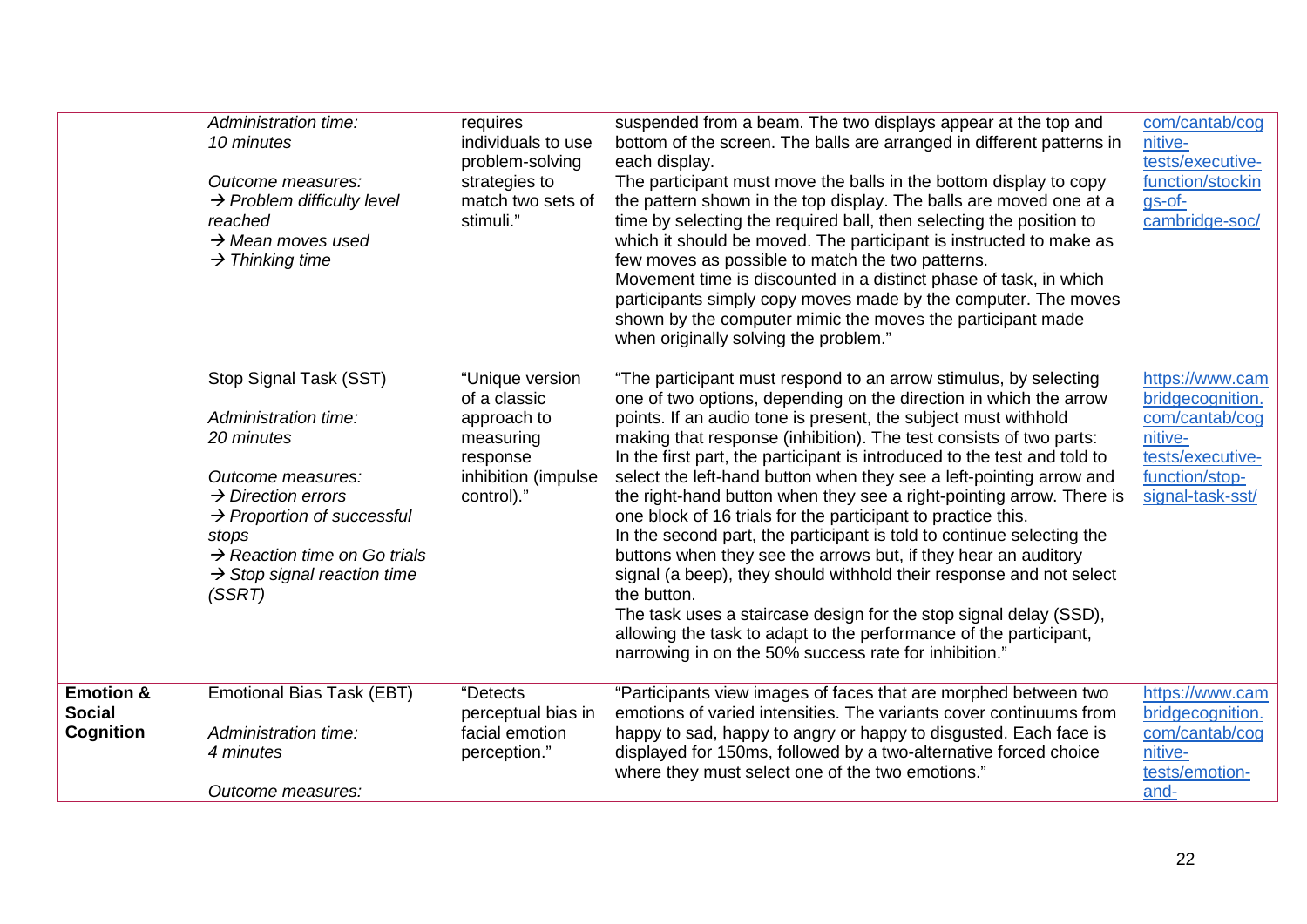| $\rightarrow$ Bias point - the proportion of<br>trials selected as happy<br>compared to the alternative<br>emotion, adjusted to a scale of<br>0 to 15.<br>"This is used to determine the<br>extent and direction of the<br>participant's bias."<br>$\rightarrow$ Latency measures<br>$\rightarrow$ Measures of how many<br>times each emotion was<br>selected |                                                   |                                                                                                                                                                                                             | social/emotional<br>-bias-task-ebt/                   |
|---------------------------------------------------------------------------------------------------------------------------------------------------------------------------------------------------------------------------------------------------------------------------------------------------------------------------------------------------------------|---------------------------------------------------|-------------------------------------------------------------------------------------------------------------------------------------------------------------------------------------------------------------|-------------------------------------------------------|
| <b>Emotion Recognition Task</b><br>(ERT)                                                                                                                                                                                                                                                                                                                      | "Measures the<br>ability to identify<br>six basic | "Computer-morphed images derived from the facial features of real<br>individuals, each showing a specific emotion, are displayed on the<br>screen, one at a time. Each face is displayed for 200ms and then | https://www.cam<br>bridgecognition.<br>com/cantab/cog |
| Administration time:<br>6-10 minutes                                                                                                                                                                                                                                                                                                                          | emotions in facial<br>expressions                 | immediately covered up to prevent residual processing of the<br>image. The participant must select which emotion the face                                                                                   | nitive-<br>tests/emotion-                             |
|                                                                                                                                                                                                                                                                                                                                                               | along a                                           | displayed from 6 options (sadness, happiness, fear, anger, disgust                                                                                                                                          | and-                                                  |
| Outcome measures:<br>$\rightarrow$ Percentages and numbers<br>correct or incorrect<br>$\rightarrow$ Overall response latencies,<br>which can be looked at either<br>across individual emotions or<br>across all emotions at once                                                                                                                              | continuum of<br>expression<br>magnitude."         | or surprise)."                                                                                                                                                                                              | social/emotion-<br>recognition-task-<br>ert/          |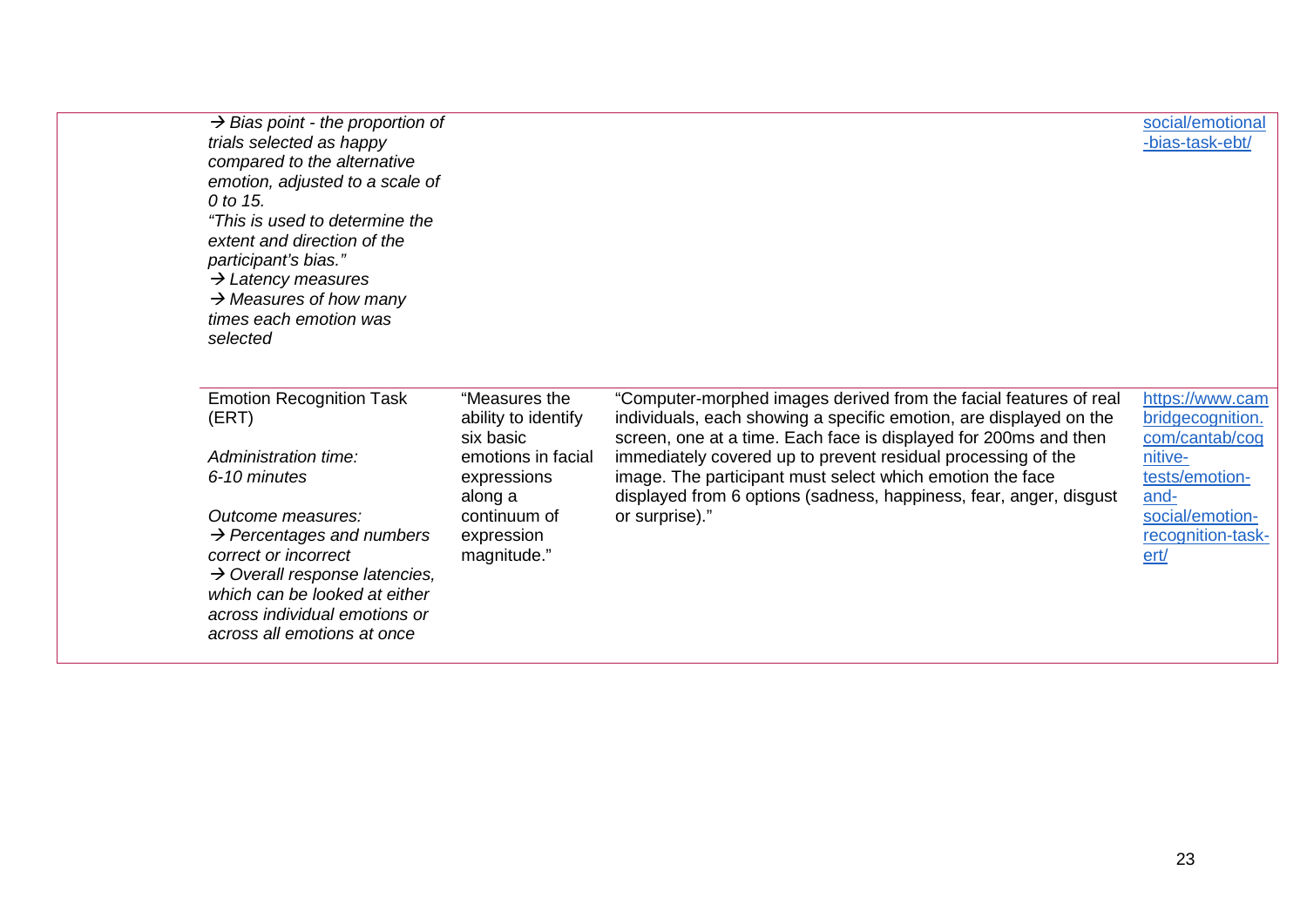# **Table 5: NIH Toolbox Cognition Battery – Ages 18+**

| <b>Domain</b>                                                    | <b>Tests</b>                                                                                                                                                                                                                                                                                             | <b>Description</b>                                                                                                                                                   | <b>Task</b>                                                                                                                                                                                                                                                                                                                                   | <b>Link</b>                               |
|------------------------------------------------------------------|----------------------------------------------------------------------------------------------------------------------------------------------------------------------------------------------------------------------------------------------------------------------------------------------------------|----------------------------------------------------------------------------------------------------------------------------------------------------------------------|-----------------------------------------------------------------------------------------------------------------------------------------------------------------------------------------------------------------------------------------------------------------------------------------------------------------------------------------------|-------------------------------------------|
| <b>Attention &amp;</b><br><b>Executive</b><br><b>Functioning</b> | NIH Toolbox Flanker Inhibitory<br><b>Control and Attention Test Age</b><br>$12 + v2.1$<br>Test time:<br>3 minutes                                                                                                                                                                                        | "This is a measure of<br>executive function that<br>measures attention and<br>ability to inhibit automatic<br>responses that may interfere<br>with achieving goals." | "This task requires participants to focus on a<br>particular stimulus while inhibiting attention to<br>the flanking stimuli."<br>"For older children and adults, arrows are<br>flanked by two arrows on each side."<br>"There are two types of trials, congruent and<br>incongruent."<br>"The congruent and incongruent trials are<br>mixed." | Detailed information on<br>each test here |
| <b>Episodic</b><br><b>Memory</b>                                 | <b>NIH Toolbox Picture Sequence</b><br>Memory Test Age 8+ Form A<br>V <sub>2.1</sub><br><b>NIH Toolbox Picture Sequence</b><br>Memory Test Age 8+ Form B<br>V <sub>2.1</sub><br><b>NIH Toolbox Picture Sequence</b><br>Memory Test Age 8+ Form C<br>V <sub>2.1</sub><br>Test time:<br>7 minutes per test | "Cognitive processes<br>involved in the acquisition,<br>storage and retrieval of new<br>information."                                                                | "This measure assesses episodic memory<br>using sequences of pictured objects and<br>activities that are presented in a particular<br>order."<br>"Participants put the pictures back into the<br>sequence that was shown."                                                                                                                    | Detailed information on<br>each test here |
| <b>Working</b><br><b>Memory</b>                                  | <b>NIH Toolbox List Sorting</b><br>Working Memory Test 7+ v2.1<br>Test time:<br>7 minutes                                                                                                                                                                                                                | "The ability to store<br>information until the amount<br>of information to be stored<br>exceeds one's capacity to<br>hold that information."                         | "This task assesses working memory or the<br>capacity to process information across a<br>series of tasks and modalities."<br>"It requires the participant to sequence sets<br>of visually and orally presented stimuli in size<br>order from smallest to biggest."                                                                            | Detailed information on<br>each test here |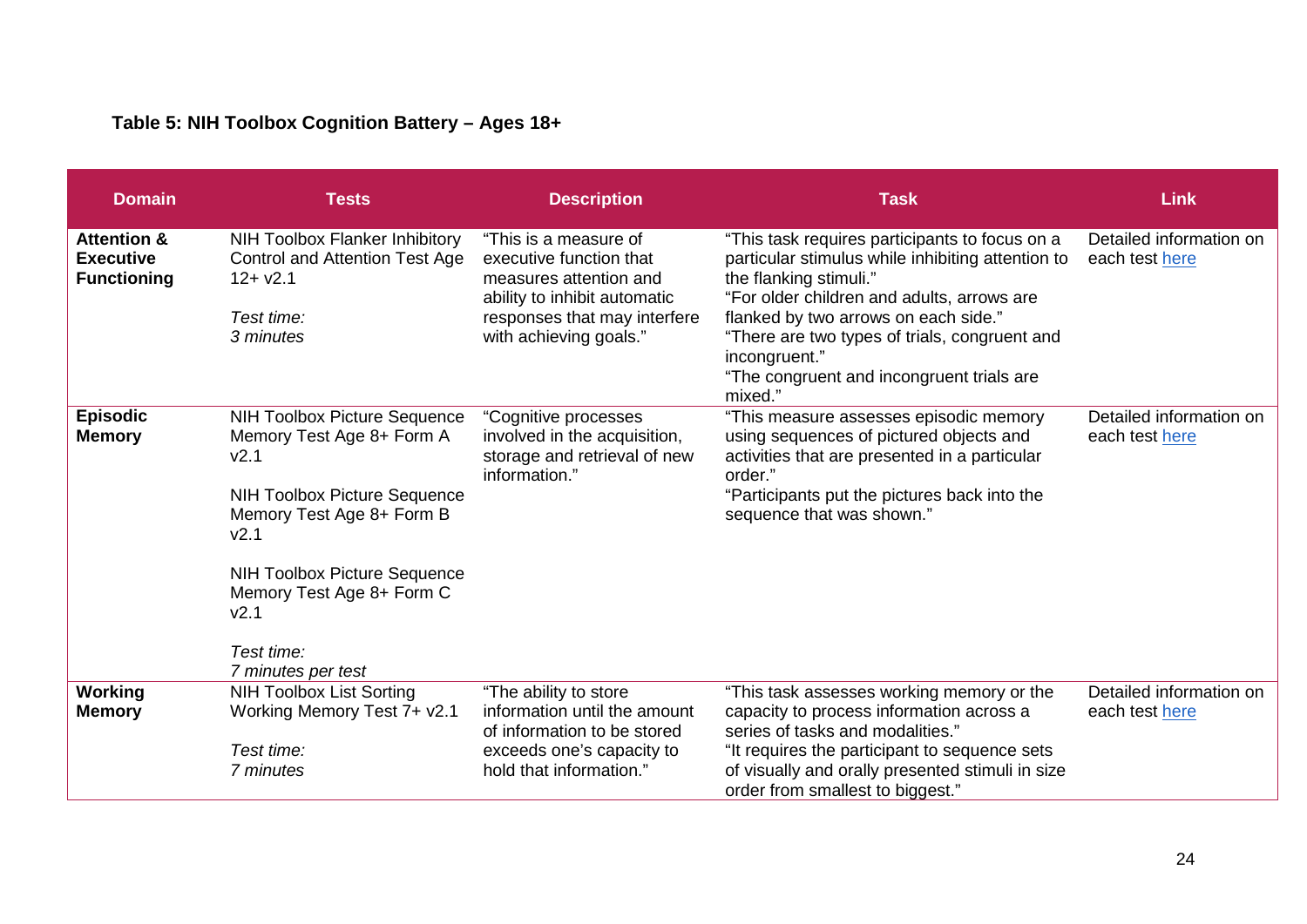|                                     |                                                                                                                 |                                                                                                                                                                                            | "Pictures of different foods and animals are<br>displayed with both a sound clip and written<br>text that names them."                                                                                                                                                                                |                                                                                                                                  |
|-------------------------------------|-----------------------------------------------------------------------------------------------------------------|--------------------------------------------------------------------------------------------------------------------------------------------------------------------------------------------|-------------------------------------------------------------------------------------------------------------------------------------------------------------------------------------------------------------------------------------------------------------------------------------------------------|----------------------------------------------------------------------------------------------------------------------------------|
| <b>Executive</b><br><b>Function</b> | <b>NIH Toolbox Dimensional</b><br><b>Change Card Sort Test Age</b><br>$12 + v2.1$<br>Test time:<br>4 minutes    | "Measure of executive<br>function that assesses<br>cognitive flexibility and<br>attention."                                                                                                | "There are two target pictures presented;<br>these vary along two dimensions - shape<br>and colour."<br>"Participants match sets of two test pictures<br>that differ in colour to the target pictures $-$ the<br>relevant dimension for sorting is indicated by<br>a cue word - "shape" or "colour"." | Detailed information on<br>each test here                                                                                        |
| <b>Processing</b><br><b>Speed</b>   | <b>NIH Toolbox Pattern</b><br><b>Comparison Processing Speed</b><br>Test Age 7+ v2.1<br>Test time:<br>3 minutes | "Assesses the amount of<br>information that can be<br>processed within a certain<br>unit of time. Items are simple<br>so as to purely measure<br>processing speed."                        | "It requires participants to discern whether<br>two side-by-side pictures are the same or<br>not."<br>"Older children and adults choose YES or NO<br>buttons on the screen."                                                                                                                          | Detailed information on<br>each test here                                                                                        |
| Language                            | <b>NIH Toolbox Picture</b><br>Vocabulary Test Age 3+ v2.1<br>Test time:<br>4 minutes                            | Assesses vocabulary<br>comprehension.<br>"Administered in a computer-<br>adaptive test format."                                                                                            | "This measure of receptive vocabulary is<br>administered in a computer-adaptive format."<br>"The participant is presented with four<br>pictures and hears an audio recording saying<br>a word."<br>"Respondents select the picture that most<br>closely matches the meaning of the word."             | Detailed information on<br>each test here<br>Source: Gershon,<br>Cook, Mungas, Manly,<br>Slotkin, Beaumont, &<br>Weinraub (2014) |
|                                     | <b>NIH Toolbox Oral Reading</b><br>Recognition Test Age 3+ v2.1<br>Test time:<br>3 minutes                      | "This measure assesses a<br>participant's ability to read<br>and pronounce letters and<br>words."<br>"The administration is<br>individualized using a<br>computerized adaptive<br>format." | "Participant is asked to read and pronounce<br>letters and words as accurately as possible."                                                                                                                                                                                                          | Detailed information on<br>each test here<br>Source: Gershon,<br>Cook, Mungas, Manly,<br>Slotkin, Beaumont, &<br>Weinraub (2014) |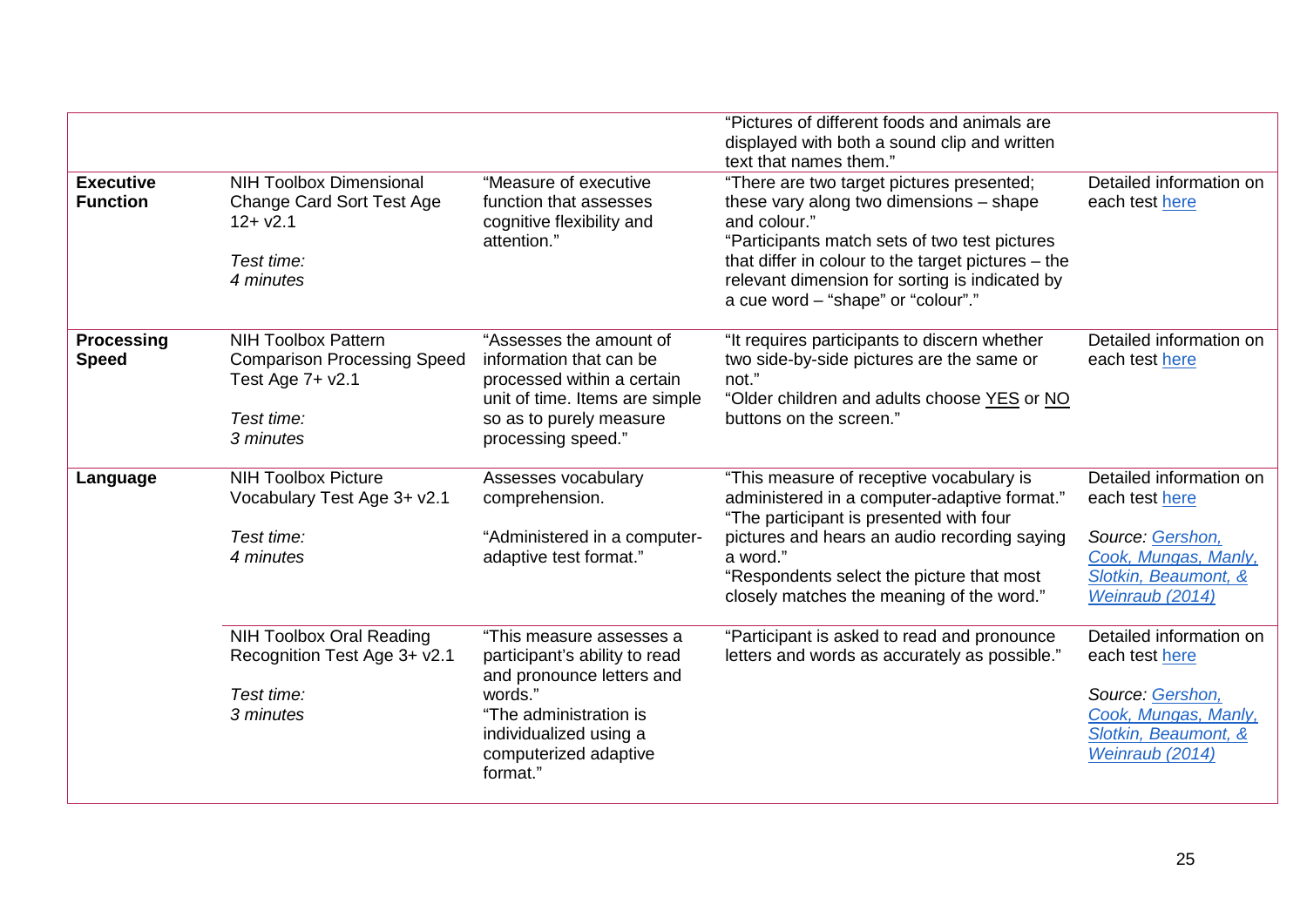| <b>NIH Toolbox Cognition Supplemental Measures - Ages 18+</b> |                                                                   |                              |                                                                                                    |  |
|---------------------------------------------------------------|-------------------------------------------------------------------|------------------------------|----------------------------------------------------------------------------------------------------|--|
| <b>Immediate</b><br>Recall                                    | <b>NIH Toolbox Auditory Verbal</b><br>Learning Test (Rey) 8+ v2.0 | "Measures immediate recall." | "Unrelated words presented via audio<br>recording and participant recalls as many as<br>possible." |  |
|                                                               | Test time:                                                        |                              |                                                                                                    |  |
|                                                               | 3 minutes                                                         |                              |                                                                                                    |  |
| <b>Processing</b>                                             | NIH Toolbox Oral Symbol Digit                                     | "Measures speed of           | "Symbols on the screen are associated with a                                                       |  |
| <b>Speed</b>                                                  | Test $8+$                                                         | processing."                 | number, then presented with symbols without<br>numbers."                                           |  |
|                                                               | Test time:                                                        |                              |                                                                                                    |  |
|                                                               | 3 minutes                                                         |                              |                                                                                                    |  |

## **Table 6: Cogstate Research™**

| <b>Domain</b>                         | <b>Tests</b>                                                                                | <b>Task / Description</b>                                                                                                                                                                                                                                                                                                                       | <b>Source</b>                                      |
|---------------------------------------|---------------------------------------------------------------------------------------------|-------------------------------------------------------------------------------------------------------------------------------------------------------------------------------------------------------------------------------------------------------------------------------------------------------------------------------------------------|----------------------------------------------------|
| <b>Visual Motor</b><br><b>Control</b> | Chase the target<br>Administration time:<br>2 minutes (healthy controls)                    | "The Chase test measures visual motor control using a "chase the target"<br>paradigm. This test is usually presented immediately before the Groton<br>Maze Learning Test to familiarize the participant with the grid and to gain a<br>measure of visuo-motor speed.<br>The Chase test uses the same size grid as the Groton Maze Learning Test | <b>INFORMATION</b><br>on this battery<br>and tasks |
|                                       | Outcome measures:<br>$\rightarrow$ Number of correct moves per<br>second chasing the target | (e.g., a 10 x 10 grid of tiles). A red target is presented in the top left tile; the<br>participant must select this target to begin the test. The target will move<br>randomly from tile to tile throughout the grid and the participant must chase                                                                                            | A large<br><b>DATABASE</b> with<br>publications    |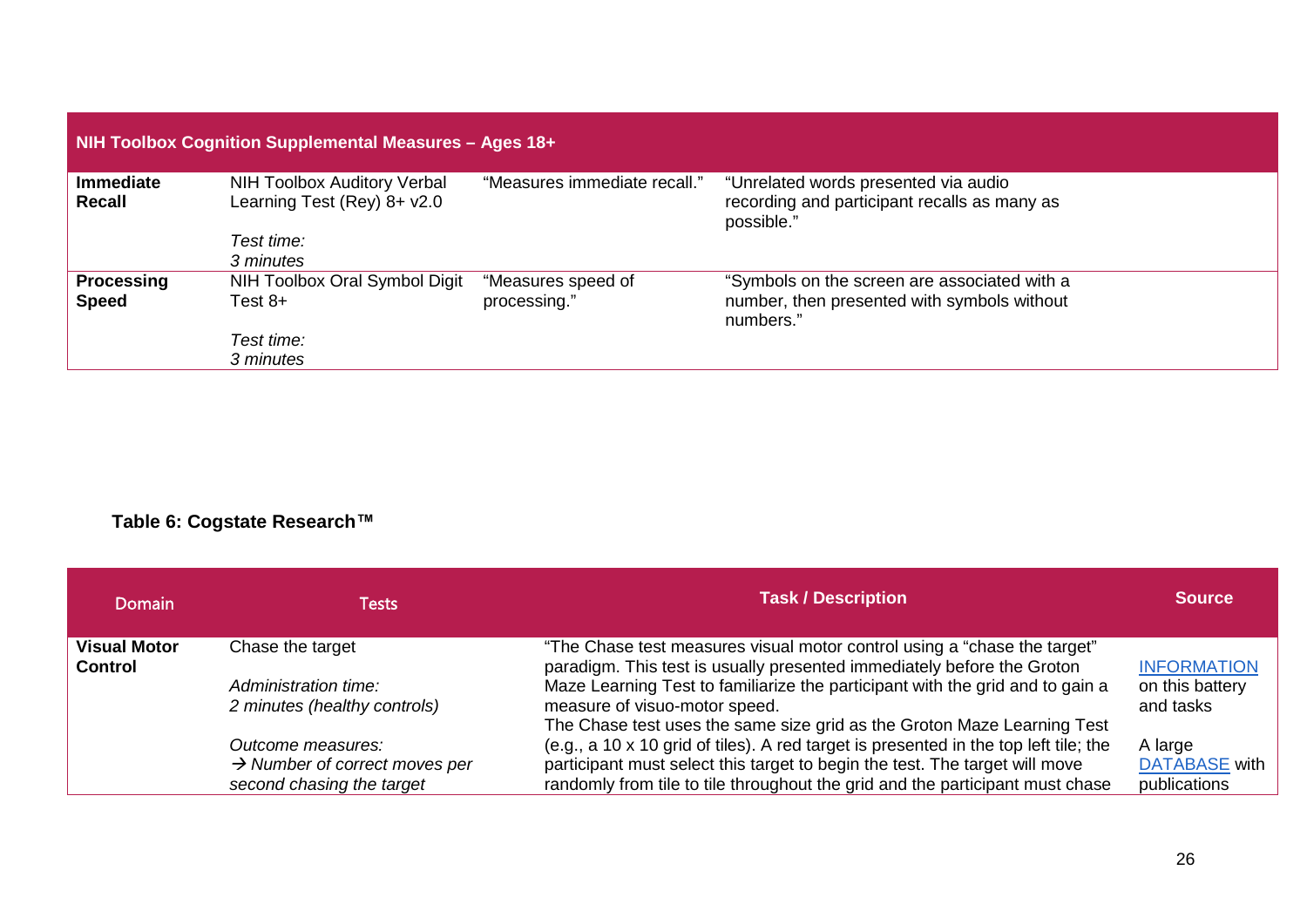|                                               |                                                                                                                                                                           | it by selecting tiles one at a time. If the correct move is made, a green<br>checkmark briefly appears. If the move is incorrect, a red cross is briefly<br>revealed."                                                                                                                                         | which used this<br>battery / these<br>tasks |
|-----------------------------------------------|---------------------------------------------------------------------------------------------------------------------------------------------------------------------------|----------------------------------------------------------------------------------------------------------------------------------------------------------------------------------------------------------------------------------------------------------------------------------------------------------------|---------------------------------------------|
| <b>Paired</b><br><b>Associate</b><br>Learning | <b>Continuous Paired Associate Learning</b><br><b>Test</b>                                                                                                                | "The Continuous Paired Associate Learning test measures visual memory<br>using a paired associative learning paradigm. In this test, the participant<br>must learn and remember the pictures hidden beneath different locations on                                                                             |                                             |
|                                               | Administration time:<br>7 minutes (healthy controls)                                                                                                                      | the screen. In the first stage of the test the pre-test on-screen instructions<br>ask: "In what locations do these pictures belong". A picture is presented in<br>the centre of the screen. The participant taps the peripheral location of the                                                                |                                             |
|                                               | Outcome measures:<br>$\rightarrow$ Total number of errors across the<br>seven rounds in the test                                                                          | picture and must remember its location. During the second stage of the test<br>the same pictures are presented in the centre of the screen, however the<br>peripheral location of each picture is hidden. The participant must tap on the<br>peripheral location where the picture previously appeared."       |                                             |
| <b>Psychomotor</b><br><b>Function</b>         | <b>Detection Test</b>                                                                                                                                                     | "The Detection test measures processing speed using a simple reaction<br>time paradigm. The on-screen instructions ask: "Has the card turned over?".                                                                                                                                                           |                                             |
|                                               | Administration time:<br>3 minutes (healthy controls)                                                                                                                      | A playing card is presented face down in the center of the screen. The card<br>flips over so it is face up. As soon as the card flips over the participant must<br>press "Yes". The participant is encouraged to work as quickly as they can                                                                   |                                             |
|                                               | Outcome measures:<br>$\rightarrow$ Speed of performance (mean of the<br>log10 transformed reaction times for<br>correct responses)                                        | and be as accurate as possible."                                                                                                                                                                                                                                                                               |                                             |
| <b>Executive</b><br><b>Function</b>           | <b>Groton Maze Learning Test</b>                                                                                                                                          | "The Groton Maze Learning Test measures executive function using a maze<br>learning paradigm. A 10 x 10 grid of tiles is presented to the participant on                                                                                                                                                       |                                             |
|                                               | Administration time:<br>7 minutes (healthy controls)                                                                                                                      | the screen. A 28-step pathway is hidden among these tiles. A blue tile<br>indicates the start and a tile with red circles indicates the finish. The<br>participant must move one step at a time from the start toward the end by                                                                               |                                             |
|                                               | Outcome measures:<br>$\rightarrow$ Total number of errors made in<br>attempting to learn the same hidden<br>pathway on five consecutive trials<br>during a single session | touching a tile next to their current location. If the correct move is made a<br>green checkmark appears and if the move is incorrect a red cross is<br>revealed. Once completed, they are returned to the start location to repeat<br>the test and must try to remember the pathway they have just completed. |                                             |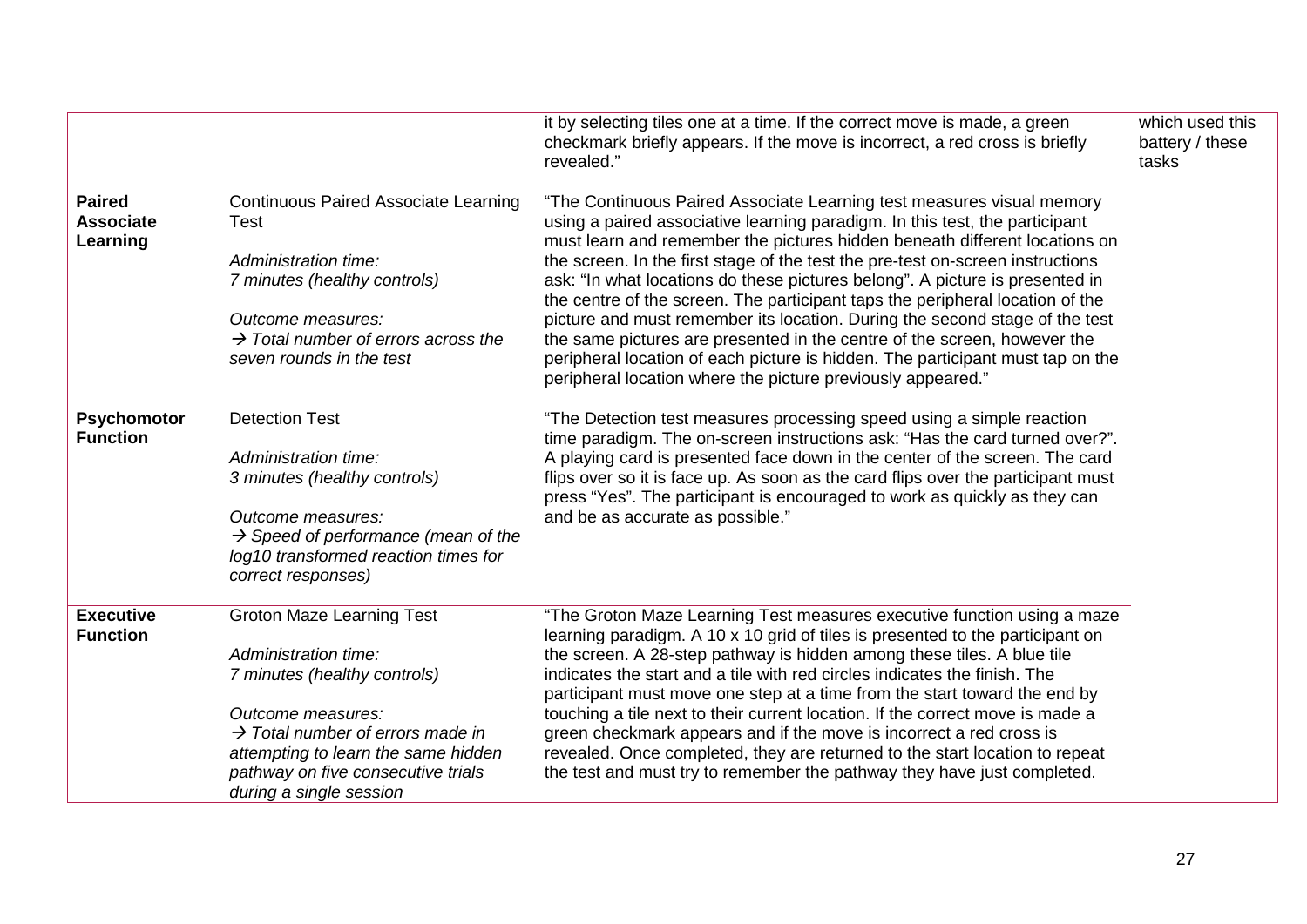|                        |                                                                                                                                                         | The Groton Maze Learning Test is also available in a "Delayed Recall"<br>version, which measures visual memory."                                                                        |
|------------------------|---------------------------------------------------------------------------------------------------------------------------------------------------------|-----------------------------------------------------------------------------------------------------------------------------------------------------------------------------------------|
| <b>Attention</b>       | <b>Identification Test</b>                                                                                                                              | "The Identification test measures attention using a choice reaction time<br>paradigm. The on-screen instructions ask: "Is the card red?". A playing card                                |
|                        | Administration time:<br>3 minutes (healthy controls)                                                                                                    | is presented face down in the center of the screen. The card flips over so it<br>is face up. As soon as it flips over the participant must decide whether the                           |
|                        | Outcome measures:                                                                                                                                       | card is red or not. If it is red the participant should press "Yes", and if it is not<br>red the participant should press "No". The participant is encouraged to work                   |
|                        | $\rightarrow$ Speed of performance (mean of the<br>log10 transformed reaction times for<br>correct responses)                                           | as quickly as they can and be as accurate as possible."                                                                                                                                 |
|                        |                                                                                                                                                         |                                                                                                                                                                                         |
| <b>Verbal Learning</b> | <b>International Shopping List Test</b>                                                                                                                 | "The International Shopping List Test measures verbal learning using a<br>word list learning paradigm. The participant is read a shopping list and must                                 |
|                        | Administration time:<br>5 minutes (healthy controls)                                                                                                    | remember and recall as many items from the list as possible.<br>The International Shopping List Test is also available in a "Delayed Recall"<br>version, which measures verbal memory." |
|                        | Outcome measures:<br>$\rightarrow$ Total number of correct responses<br>made in remembering the list on three<br>consecutive trials at a single session |                                                                                                                                                                                         |
| <b>Visual Learning</b> | One Card Learning Test                                                                                                                                  | "The One Card Learning test measures visual memory using a pattern<br>separation paradigm. The on-screen instructions ask: "Have you seen this                                          |
|                        | Administration time:                                                                                                                                    | card before in this test?". A playing card is presented face up in the center of                                                                                                        |
|                        | 6 minutes (healthy controls)                                                                                                                            | the screen and the participant must decide whether they have seen the card<br>before in this test. The participant is encouraged to work as quickly as they                             |
|                        | Outcome measures:<br>$\rightarrow$ Accuracy of performance (arcsine<br>transformation of the square root of the<br>proportion of correct responses)     | can and be as accurate as possible."                                                                                                                                                    |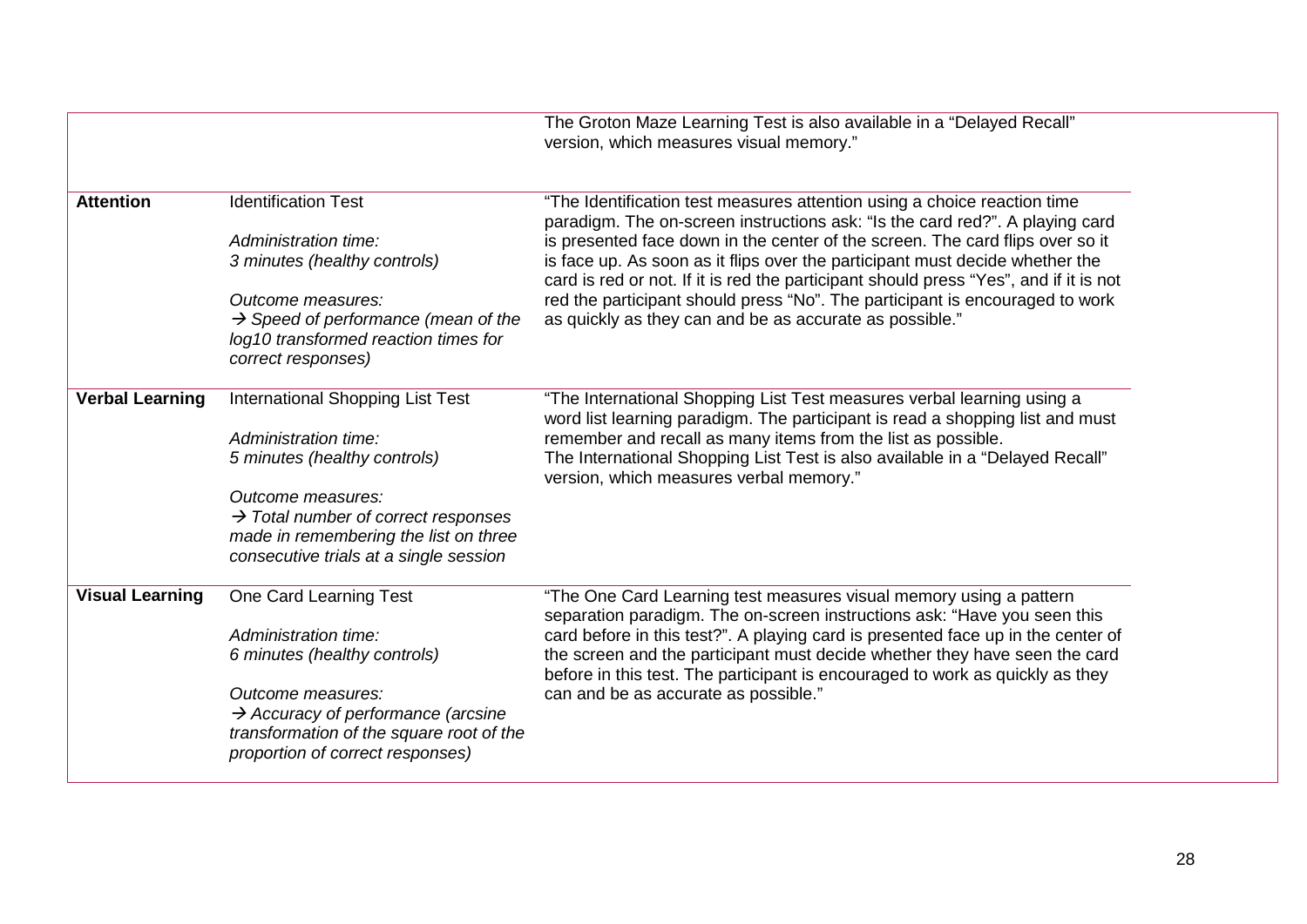| Working<br><b>Memory</b>                              | One Back Test<br>Administration time:<br>4 minutes (healthy controls)<br>Outcome measures:<br>$\rightarrow$ Speed of performance (mean of the<br>log10 transformed reaction times for<br>correct responses)<br>$\rightarrow$ Accuracy of performance (arcsine<br>transformation of the square root of the<br>proportion of correct responses) | "The One Back test measures working memory using an n-back paradigm.<br>The on-screen instructions ask: "Is the previous card the same?". A playing<br>card is presented face up in the center of the screen. The participant must<br>decide whether the card is the same as the previous card. If the card is the<br>same the participant should press "Yes", and if it is not the same the<br>participant should press "No". The participant is encouraged to work as<br>quickly as they can and be as accurate as possible."                                                                                                                                                                                                                                                                                                                                                                                                                                                                                                                                                                                                                                                                                                                                                                                                                                              |
|-------------------------------------------------------|-----------------------------------------------------------------------------------------------------------------------------------------------------------------------------------------------------------------------------------------------------------------------------------------------------------------------------------------------|------------------------------------------------------------------------------------------------------------------------------------------------------------------------------------------------------------------------------------------------------------------------------------------------------------------------------------------------------------------------------------------------------------------------------------------------------------------------------------------------------------------------------------------------------------------------------------------------------------------------------------------------------------------------------------------------------------------------------------------------------------------------------------------------------------------------------------------------------------------------------------------------------------------------------------------------------------------------------------------------------------------------------------------------------------------------------------------------------------------------------------------------------------------------------------------------------------------------------------------------------------------------------------------------------------------------------------------------------------------------------|
| <b>Set shifting</b><br>(Executive<br><b>Function)</b> | <b>Set-Shifting Test</b><br>Administration time:<br>7 minutes (healthy controls)<br>Outcome measures:<br>$\rightarrow$ Total number of errors made during<br>the test                                                                                                                                                                         | "The Set-Shifting test uses a set shifting paradigm to measure executive<br>function. The on-screen instructions ask: "Is this a target card?". A playing<br>card is presented face up in the center of the screen with the word "Number"<br>or "Color" above it. If the word is "Color" the participant must guess whether<br>the target card is black or red. If the word is "Number" the participant must<br>guess whether the current number displayed on the card is correct. At the<br>beginning of the test, the participant simply needs to guess whether the<br>current card is the target card. If they think the card is the target card, the<br>participant should press "Yes". If they think the card is not the target card,<br>they must press "No". As the participant makes their guesses, feedback is<br>provided and the next card is not displayed until a correct response has<br>been made. Once the participant has made their way through a set of cards<br>the hidden rule changes (e.g., from one color to the other color [intra-<br>dimensional shift], or from color to number [extra-dimensional shift]). The<br>participant is not told when these set-shifts occur, and they must learn the<br>new target rule to proceed through the test. The participant is encouraged to<br>work as quickly as they can and be as accurate as possible." |
| <b>Emotion</b><br><b>Recognition</b>                  | <b>Social-Emotional Cognition Test</b><br>Administration time:<br>6 minutes (healthy controls)                                                                                                                                                                                                                                                | "The Social-Emotional Cognition Test measures emotional recognition using<br>an odd-man out paradigm. The on-screen instructions ask: "Tap the odd one<br>out". Four pictures are presented on the screen. One of these pictures will<br>be different to the others and the participant must decide which picture is                                                                                                                                                                                                                                                                                                                                                                                                                                                                                                                                                                                                                                                                                                                                                                                                                                                                                                                                                                                                                                                         |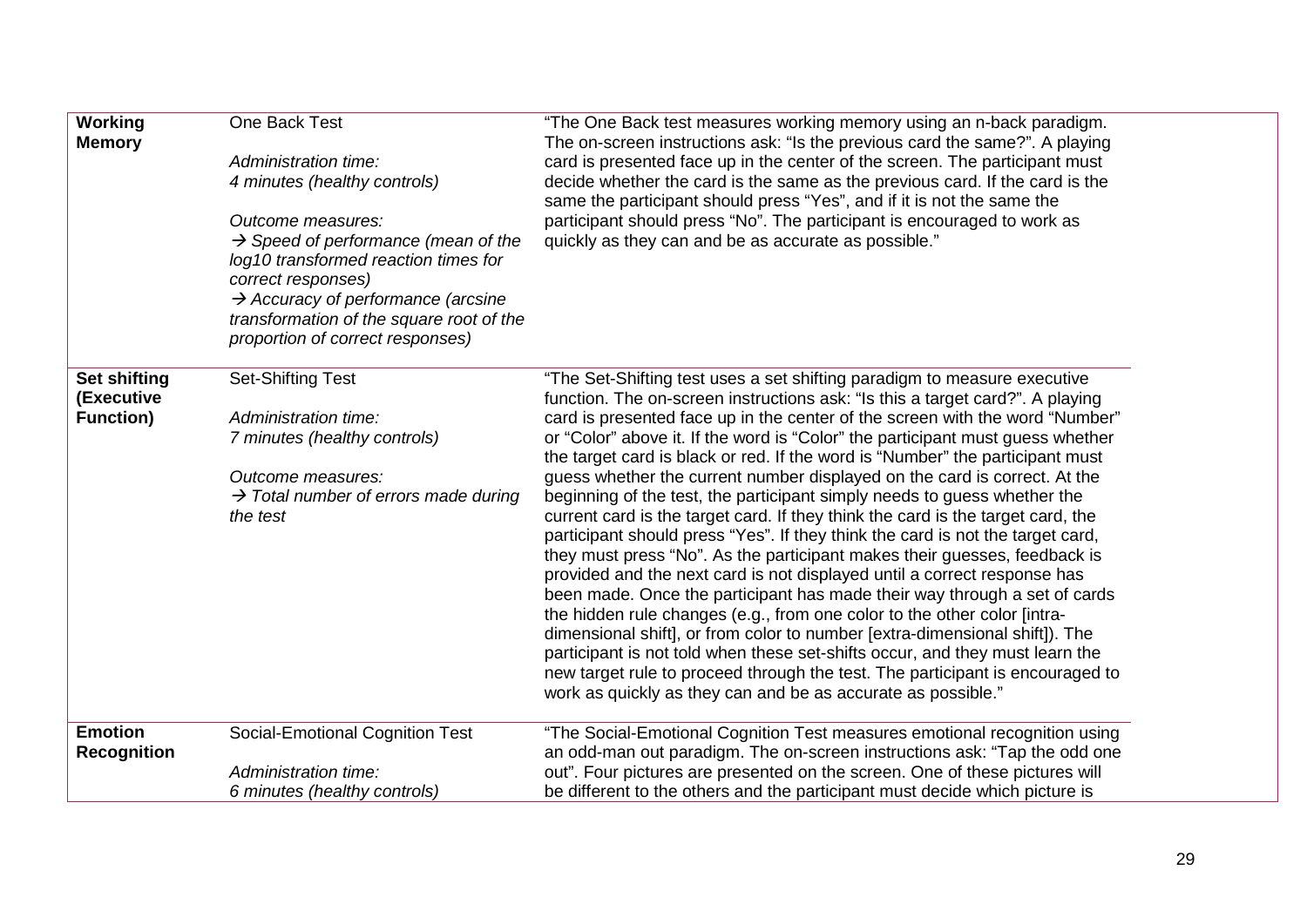|                          | Outcome measures:<br>$\rightarrow$ Accuracy of performance (arcsine<br>transformation of the square root of the<br>proportion of correct responses) | different and tap that picture. The participant is encouraged to work as<br>quickly as they can and be as accurate as possible."                                                                                                          |
|--------------------------|-----------------------------------------------------------------------------------------------------------------------------------------------------|-------------------------------------------------------------------------------------------------------------------------------------------------------------------------------------------------------------------------------------------|
| Working<br><b>Memory</b> | Two Back Test                                                                                                                                       | "The Two Back test measures working memory using an n-back paradigm.<br>The on-screen instructions ask: "Is the card the same as that shown two                                                                                           |
|                          | Administration tine:<br>4 minutes                                                                                                                   | cards ago?". A playing card is presented face up in the center of the screen.<br>The participant must decide whether the card is the same as the card shown<br>two cards previously. If the card is the same the participant should press |
|                          | Outcome measures:<br>$\rightarrow$ Accuracy of performance (arcsine<br>transformation of the square root of the<br>proportion of correct responses) | "Yes", and if it is not the same the participant should press "No". The<br>participant is encouraged to work as quickly as they can and be as accurate<br>as possible."                                                                   |

## **Table 7: Novel cognitive constructs that have not been implemented with an app**

| <b>Domain</b>                                                | <b>Tests</b>                        | <b>Description</b>                                                                                                                             | <b>Task</b>                                                                                                                                                                                                                                                                                                                                                                                                                                                                                                                                                                                                                                                 | <b>Source</b>                                                                                   |
|--------------------------------------------------------------|-------------------------------------|------------------------------------------------------------------------------------------------------------------------------------------------|-------------------------------------------------------------------------------------------------------------------------------------------------------------------------------------------------------------------------------------------------------------------------------------------------------------------------------------------------------------------------------------------------------------------------------------------------------------------------------------------------------------------------------------------------------------------------------------------------------------------------------------------------------------|-------------------------------------------------------------------------------------------------|
| Cognitive<br><b>Reflection /</b><br><b>Analytic Thinking</b> | Cognitive<br><b>Reflection Test</b> | This is a<br>behavioural<br>measure of the<br>propensity to<br>critically evaluate<br>outputs from<br>intuitive<br>processing and<br>engage in | 1) A bat and a ball cost \$1.10 in total. The bat costs \$1.00 more than the ball.<br>How much does the ball cost? _____ cents [5 cents]<br>(2) If it takes 5 machines 5 minutes to make 5 widgets, how long would it take<br>100 machines to make 100 widgets? ______ minutes [5 minutes]<br>(3) In a lake, there is a patch of lily pads. Every day, the patch doubles in size. If<br>it takes 48 days for the patch to cover the entire lake, how long would it take for<br>the patch to cover half of the lake? ______ days [47 days]<br>(4) If you're running a race and you pass the person in second place, what place<br>are you in? [second place] | $(1)-(3)$ from<br>(Frederick,<br>$2005$ ; $(4)-(7)$<br>from (Thomson<br>& Oppenheimer,<br>2016) |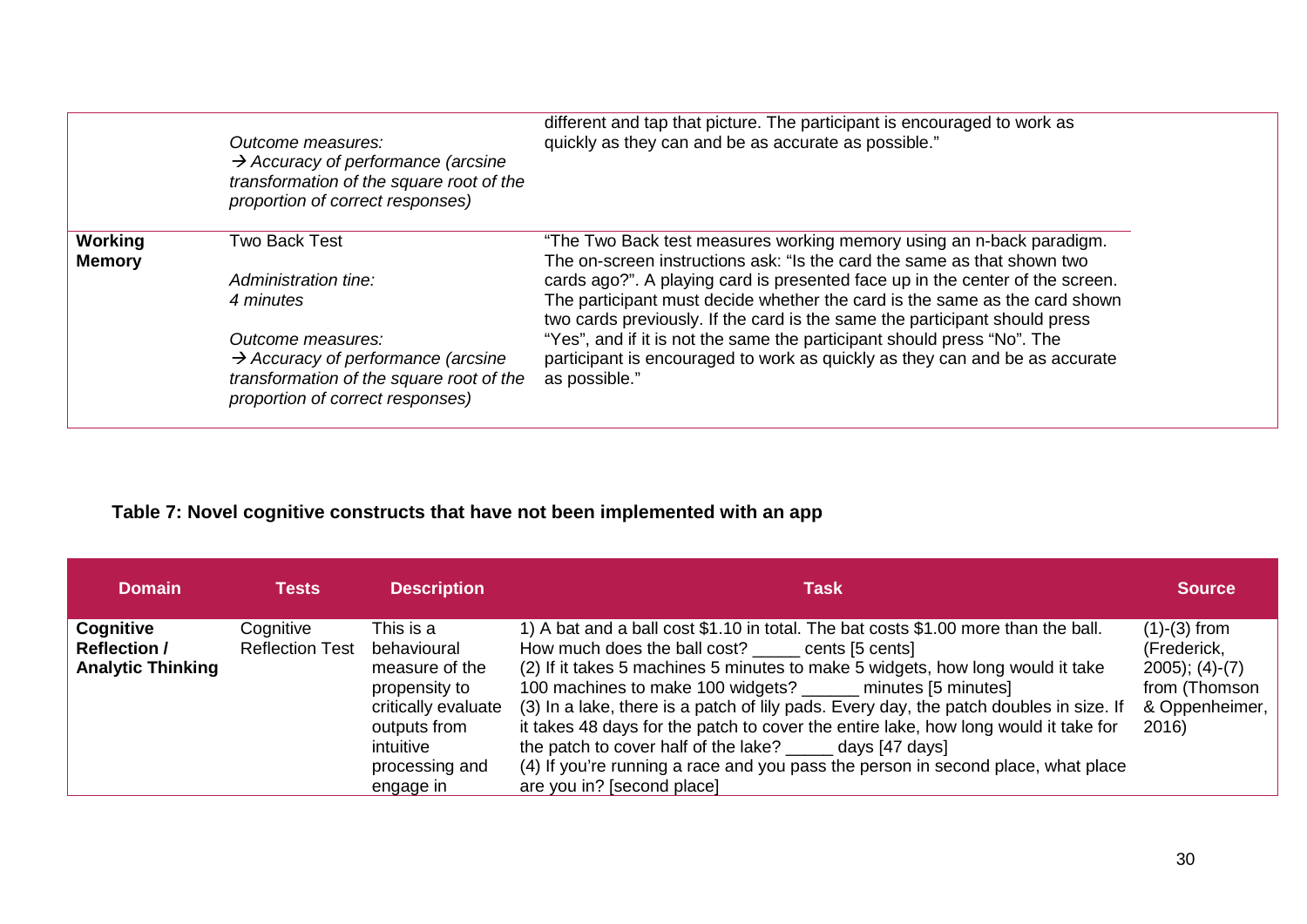| <b>Actively Open-</b><br>The Actively<br>This measures<br>Items 3, 4, 5, 7, & 8 are reverse scored.<br>minded Thinking<br>E scale:<br>Open-minded<br>willingness to<br>Item<br>about Evidence<br><b>AOT Subscale</b><br>Thinking about<br>change one's<br><b>Item</b><br>Pennycook,<br>#<br>Evidence<br>beliefs according<br>Cheyne,<br>$(AOT-E)$<br>to evidence.<br>A person should always consider new possibilities.<br><b>AOT</b><br>Koehler, and<br>$\overline{2}$<br>Fugelsang<br>People should always take into consideration<br><b>AOT</b> | Source of AOT-                   |
|----------------------------------------------------------------------------------------------------------------------------------------------------------------------------------------------------------------------------------------------------------------------------------------------------------------------------------------------------------------------------------------------------------------------------------------------------------------------------------------------------------------------------------------------------|----------------------------------|
|                                                                                                                                                                                                                                                                                                                                                                                                                                                                                                                                                    |                                  |
|                                                                                                                                                                                                                                                                                                                                                                                                                                                                                                                                                    |                                  |
|                                                                                                                                                                                                                                                                                                                                                                                                                                                                                                                                                    |                                  |
| evidence that goes against their beliefs.                                                                                                                                                                                                                                                                                                                                                                                                                                                                                                          | $(2019)$ (working                |
| 3<br>It is important to persevere in your beliefs even<br><b>Belief</b><br>paper).<br>Related<br>Identification<br>when evidence is brought to bear against them.<br>(rev)                                                                                                                                                                                                                                                                                                                                                                         | versions: Baron,                 |
| Scott, Fincher<br>4<br>Certain beliefs are just too important to abandon no<br><b>Belief</b><br>Identification<br>matter how good a case can be made against<br>them. (rev)                                                                                                                                                                                                                                                                                                                                                                        | and Emlen Metz<br>(2015); Haran, |
| 5<br>Ritov, and<br>One should disregard evidence that conflicts with<br><b>Belief</b><br>Mellers (2013)<br>your established beliefs. (rev)<br><b>Identification</b>                                                                                                                                                                                                                                                                                                                                                                                |                                  |
| 6<br>Beliefs should always be revised in response to<br><b>Belief</b><br>new information or evidence.<br>Identification                                                                                                                                                                                                                                                                                                                                                                                                                            |                                  |
| $\overline{7}$<br>No one can talk me out of something I know is<br>Dogmatism<br>right. (rev)                                                                                                                                                                                                                                                                                                                                                                                                                                                       |                                  |
| 8<br>I believe that loyalty to one's ideals and principles<br>Openness-<br>Values<br>is more important than "open-mindedness". (rev)                                                                                                                                                                                                                                                                                                                                                                                                               |                                  |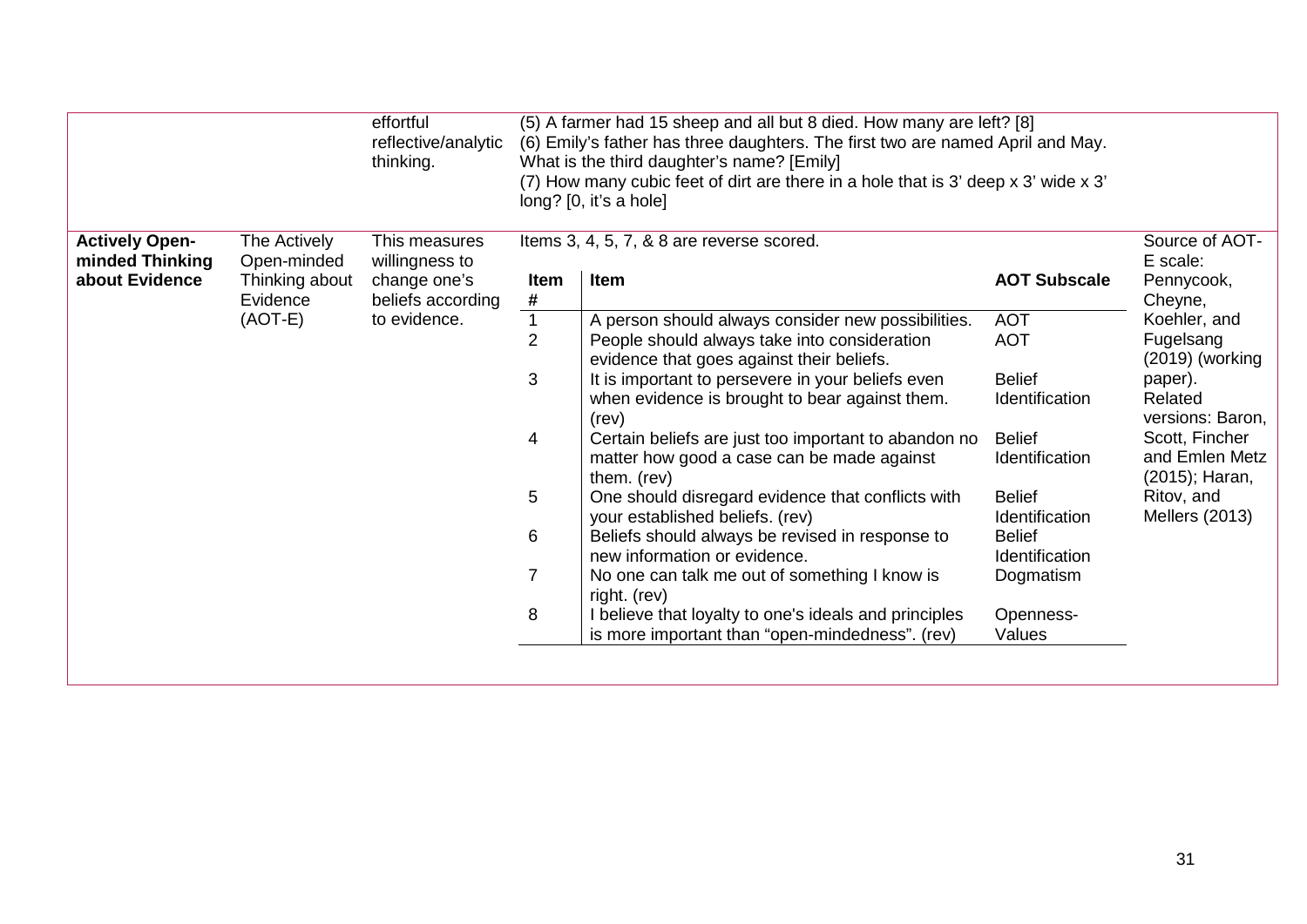#### **Table 8: Useful resources**

| <b>Name</b>                                                                           | <b>Description</b>                                                                                                                                                                                                 | <b>Contact/More Info</b>                                                                                       |
|---------------------------------------------------------------------------------------|--------------------------------------------------------------------------------------------------------------------------------------------------------------------------------------------------------------------|----------------------------------------------------------------------------------------------------------------|
| <b>Technology, Mind and</b><br><b>Society Conference</b>                              | OCTOBER 3-5, 2019, GRAND HYATT WASHINGTON, WASHINGTON, DC<br>Registration open till Oct 2 <sup>nd</sup> the latest                                                                                                 | https://www.apa.org/members/your-<br>focus/science/technology-mind-and-society-<br>conference/index            |
| LDC 2019 UbiComp 2019<br>Workshop on<br><b>Longitudinal Data</b><br><b>Collection</b> | Selected high-quality, high-impact, and original research results papers will be<br>invited to submit extended version of their work to the Special Issue on<br>'Longitudinal Data Collection' of a journal (TBC). | https://ldc2019ubicomp.wordpress.com/<br>https://www.qualityoflifetechnologies.com/ev<br>ent/Idc-2019-ubicomp/ |
| <b>UbiComp</b>                                                                        | <b>Ubiquitous Computing</b><br>Conferences                                                                                                                                                                         | http://ubicomp.org/ubicomp2019/                                                                                |
| <b>Pervasive Computing</b>                                                            | Conference for presenting scholarly research in pervasive computing and<br>communications                                                                                                                          | http://www.percom.org/                                                                                         |
| <b>Workshops at</b><br>UbiComp2019                                                    | A variety of workshops some of which may be relevant to the Centre of<br>Longitudinal Studies work. UbiComp workshops are organized each year.                                                                     | http://ubicomp.org/ubicomp2019/program_w<br>orkshops.html                                                      |
| <b>SIGCHI</b>                                                                         | The premier international society for professionals, academics and students who<br>are interested in human-technology and human-computer interaction.                                                              | https://sigchi.org/about/about-sigchi/                                                                         |
| <b>Big Data in Psychology:</b><br>Introduction to the<br><b>Special Issue</b>         | Has lots of guidance on big data and the variety of algorithms applied for various<br>analysis.                                                                                                                    | https://psycnet.apa.org/fulltext/2016-<br>57141-001.pdf                                                        |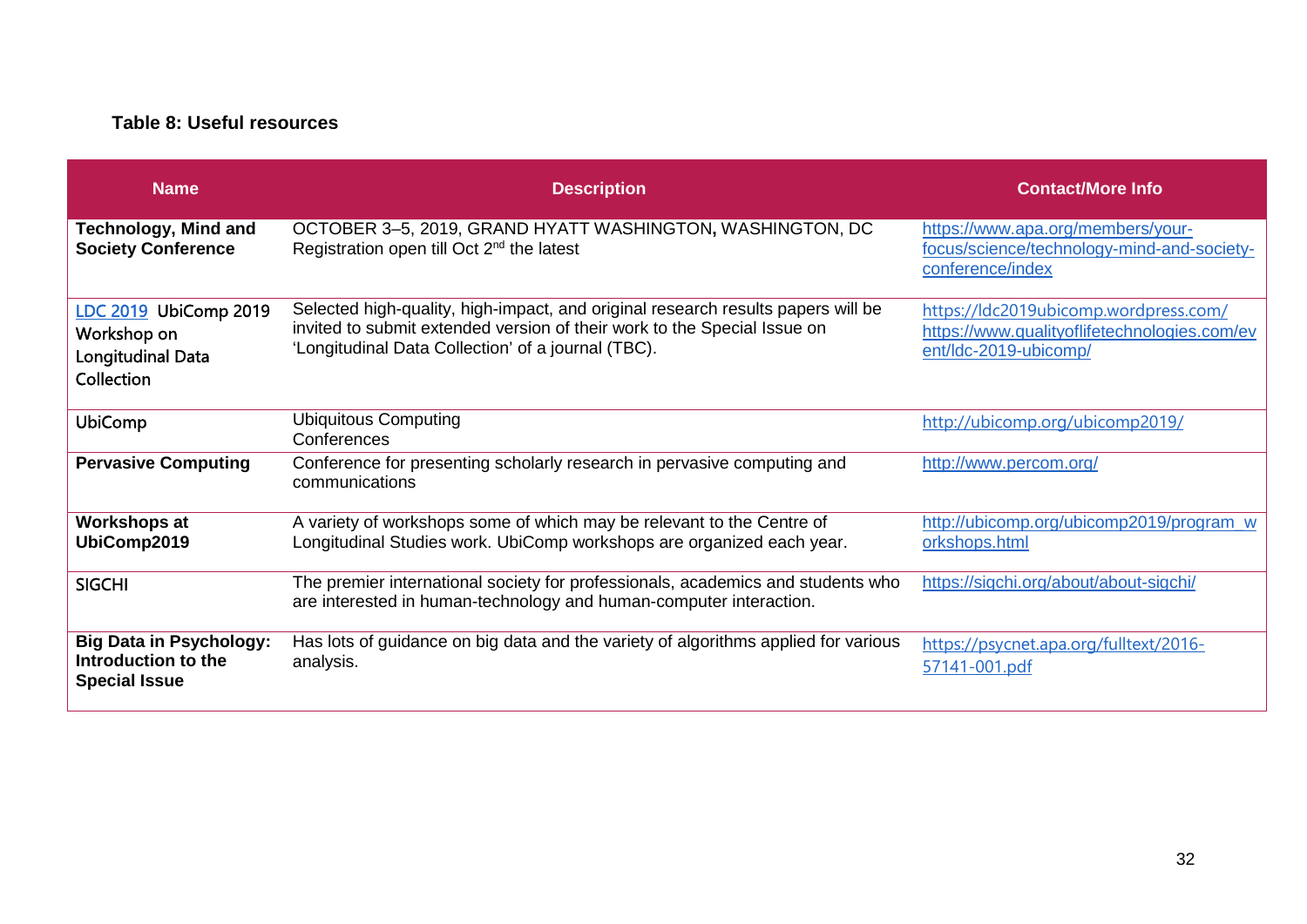## **Table 9: Relevant journals**

| <b>Journal Name</b>                                          | <b>Journal Website</b>                                                   |
|--------------------------------------------------------------|--------------------------------------------------------------------------|
| <b>Pervasive and Mobile Computing (Elsevier)</b>             | https://www.journals.elsevier.com/pervasive-and-mobile-<br>computing/    |
| <b>IEEE Transactions on Affective Computing</b>              | https://ieeexplore.ieee.org/xpl/RecentIssue.jsp?punumbe<br>$r = 5165369$ |
| Big Data in Psychology, a special issues                     | https://www.apa.org/pubs/journals/special/2272104                        |
| <b>Big Data</b>                                              | https://home.liebertpub.com/publications/big-<br>data/611/overview       |
| <b>Ad Hoc Networks</b>                                       | https://www.journals.elsevier.com/ad-hoc-networks/                       |
| <b>Computer Networks</b>                                     | https://www.journals.elsevier.com/computer-networks                      |
| <b>Computer Communications</b>                               | https://www.journals.elsevier.com/computer-<br>communications/           |
| <b>Network Science (Cambridge University Press)</b>          | https://www.cambridge.org/core/journals/network-science                  |
| Journal of Complex Networks (Oxford University Press)        | https://academic.oup.com/comnet                                          |
| <b>IEEE Transactions on Mobile Computing</b>                 | https://ieeexplore.ieee.org/xpl/RecentIssue.jsp?punumbe<br>$r = 7755$    |
| <b>IEEE Transactions on Parallel and Distributed Systems</b> | https://www.computer.org/                                                |
| IEEE Transactions on Information Technology in BioMedicine   | https://ieeexplore.ieee.org/xpl/RecentIssue.jsp?punumbe<br>$r = 4233$    |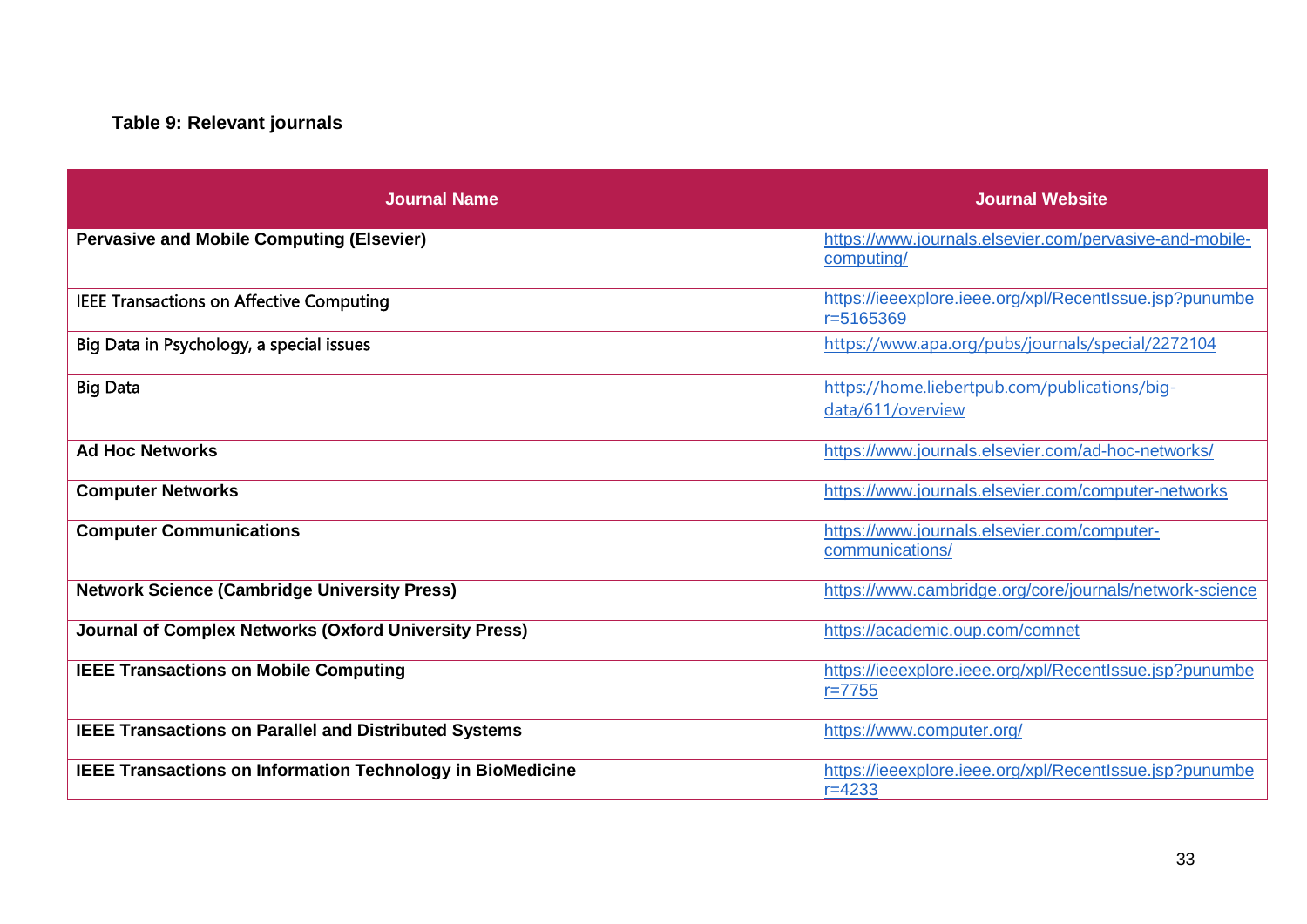| <b>IEEE Transactions on Industrial Informatics</b>            | https://ieeexplore.ieee.org/xpl/RecentIssue.jsp?punumbe<br>$r = 9424$ |
|---------------------------------------------------------------|-----------------------------------------------------------------------|
| <b>ACM Transactions on Autonomous and Adaptive Systems</b>    | https://taas.acm.org/                                                 |
| <b>ACM Transactions on Sensor Networks</b>                    | https://tosn.acm.org/                                                 |
| <b>EPJ Data Science (Springer)</b>                            | https://epjdatascience.springeropen.com/                              |
| <b>IEEE Journal on Selected Areas in Communications</b>       | https://www.comsoc.org/                                               |
| <b>IEEE/ACM Transactions on Networking</b>                    | https://ieeexplore.ieee.org/xpl/RecentIssue.jsp?punumbe<br>$r = 90$   |
| <b>ACM Transactions on Intelligent Systems and Technology</b> | https://tist.acm.org/                                                 |
| <b>ACM Transactions on Spatial Algorithms and Systems</b>     | https://tsas.acm.org/                                                 |

## **Table 10: Information on relevant companies and databases**

| <b>Name</b>                  | <b>Description</b>                                                                                                                          | <b>More Information</b>                                                                              |
|------------------------------|---------------------------------------------------------------------------------------------------------------------------------------------|------------------------------------------------------------------------------------------------------|
| <b>Quality of Life (QoL)</b> | They research and develop mobile applications and services aimed at improving the<br>quality of life of individuals throughout their lives. | https://www.qualityoflifetechnologies.c<br>om/                                                       |
| mQoL Living Lab              | Dataset Overview:<br>This website contains a high level overview of all data being collected from smartphone.                               | https://www.qualityoflifetechnologies.c<br>om/living-lab/about-the-lab/data-<br>collection-overview/ |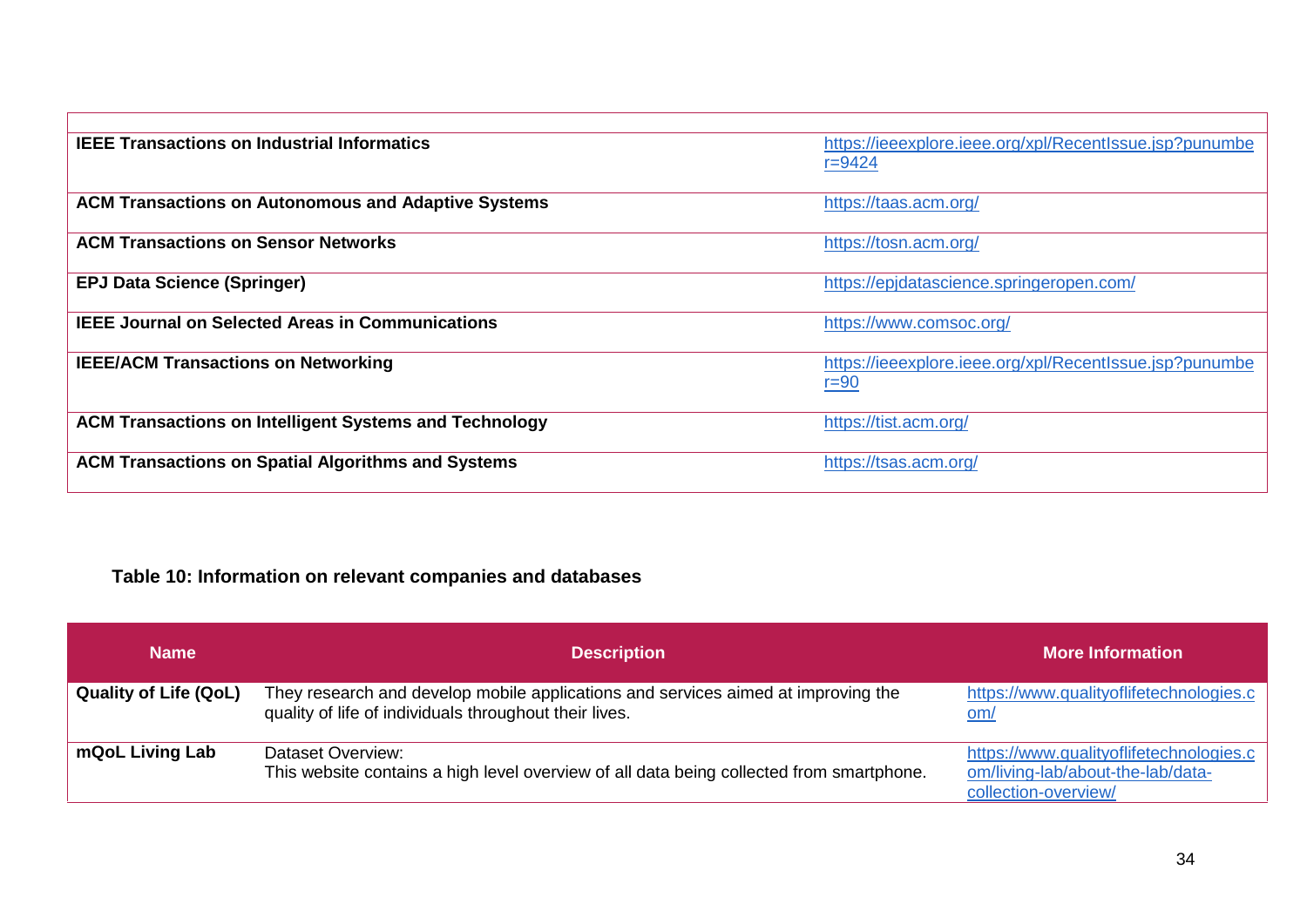|                                                                            | The variables captured are represented here:                                                                                                                                                                                                                                                                                                                                                                                                                   |                                                                                              |
|----------------------------------------------------------------------------|----------------------------------------------------------------------------------------------------------------------------------------------------------------------------------------------------------------------------------------------------------------------------------------------------------------------------------------------------------------------------------------------------------------------------------------------------------------|----------------------------------------------------------------------------------------------|
|                                                                            | https://www.qualityoflifetechnologies.com/app/uploads/2019/06/mQoL-log2019.png                                                                                                                                                                                                                                                                                                                                                                                 | De Masi and Wac (2018, October):<br>https://dl.acm.org/citation.cfm?doid=3<br>267305.3267544 |
| <b>AWARE</b>                                                               | This website contains overview of all data being collected from smartphone.                                                                                                                                                                                                                                                                                                                                                                                    | https://awareframework.com/sensors/                                                          |
| <b>International</b><br><b>Cognitive Ability</b><br><b>Resource (ICAR)</b> | This is a public-domain assessment tool; this database contains a broad range of<br>assessment measures of cognitive abilities. To access this database, you first need to<br>make an account. Then you will have access to their wiki page and the list if items for<br>assessing cognitive abilities that have been contributed to the database. To gain full<br>access to the test(s) you intend to use, you have to submit an application for the test(s). | https://icar-project.com/                                                                    |
| <b>IDTechEx</b>                                                            | There is some information available for free. However, full reports need to be bought.<br>This company does research about each emerging technology and their trends. They have<br>reports with detailed results on application areas, providers, past trends and historic<br>market data, and market 10 year forecasts. (Technology relevant to data collection at<br>Centre of Longitudinal Studies: Wearable Technology, Sensors & Haptics, Life Sciences)  | https://www.idtechex.com/en/research                                                         |
| <b>European Network of</b><br><b>Living Labs</b>                           | "The European Network of Living Labs (ENoLL) is the international federation<br>of benchmarked Living Labs in Europe and worldwide." - description on their website<br>"Living Labs are defined as user-centred, open innovation ecosystems based<br>on systematic user co-creation approach, integrating research and innovation processes                                                                                                                    | https://enoll.org/network/living-labs/                                                       |
|                                                                            | in real life communities and settings." – description on their website                                                                                                                                                                                                                                                                                                                                                                                         |                                                                                              |
| <b>DamnFire</b>                                                            | London-based tech company that is able to programme apps for measuring domains of<br>cognition.                                                                                                                                                                                                                                                                                                                                                                | https://damnfine.com/work/                                                                   |
| <b>Akili</b>                                                               | They build technologies referred to as digital medicine. The video games they build target<br>domains of cognition which are affected in conditions likes: Attention Deficit/Hyperactivity<br>Disorder (ADHD), Autism Spectrum Disorder (ASD), Major Depressive Disorder (MDD),<br>Multiple Sclerosis (MS), and numerous other medical conditions                                                                                                              | https://www.akiliinteractive.com/progr<br>ams-products                                       |
| <b>Cognionics</b>                                                          | They have mobile EEG products that can monitor neurophysiology in a wireless manner.                                                                                                                                                                                                                                                                                                                                                                           | https://www.cognionics.net/                                                                  |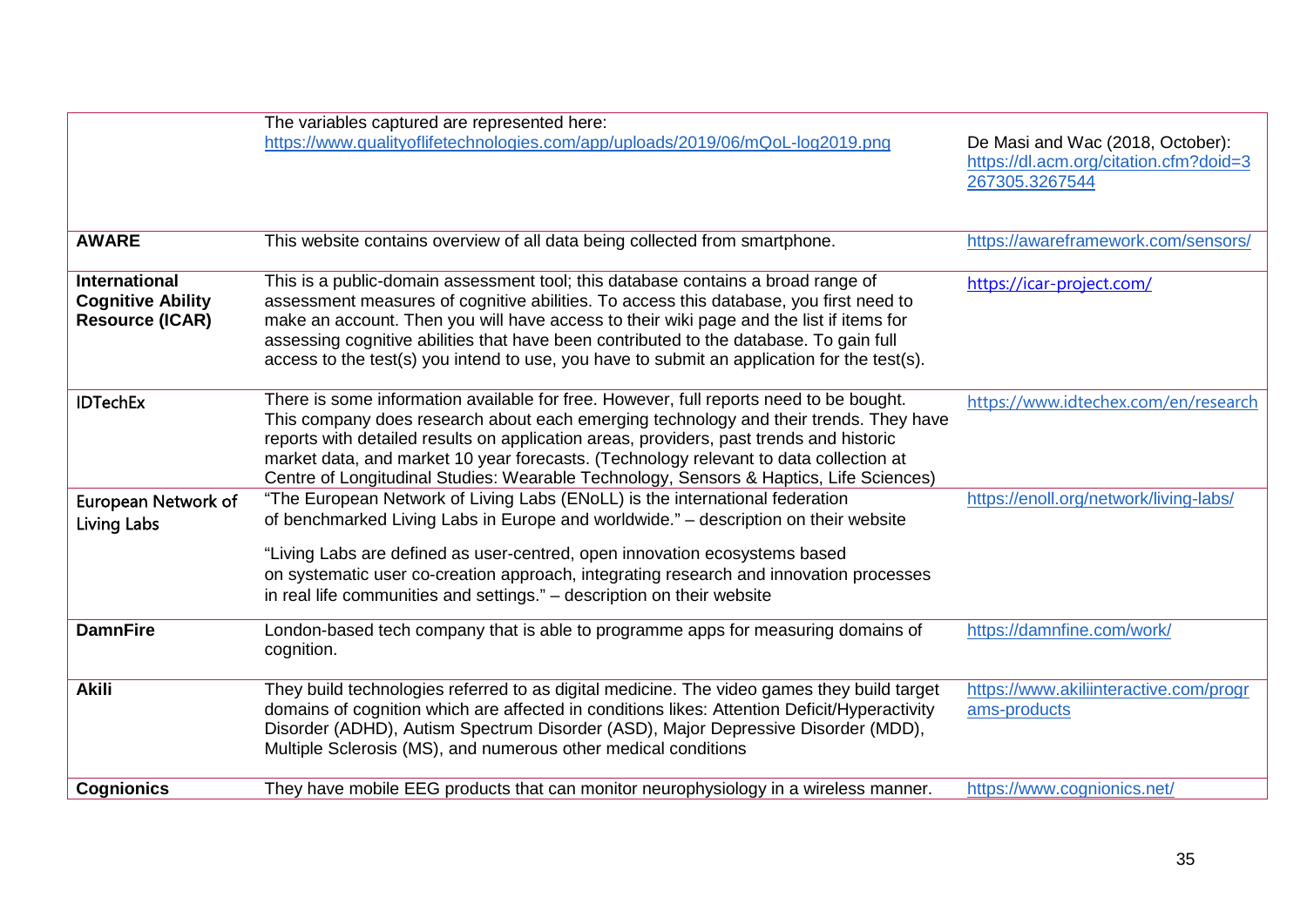| <b>Neuroelectrics</b> | They create products that represent diagnostic and treatment telemedicine wireless<br>platforms based on Starstim and Enobio, combining multichannel transcranial current<br>stimulation such as tDCS with EEG (i.e. mobile brain signal sensing and stimulation<br>systems) | https://www.neuroelectrics.com/ |
|-----------------------|------------------------------------------------------------------------------------------------------------------------------------------------------------------------------------------------------------------------------------------------------------------------------|---------------------------------|
| <b>Brain Vision</b>   | EEG products for neurophysiological research                                                                                                                                                                                                                                 | http://brainvision.co.uk/       |

#### **Table 11: Wearable Technology**

| <b>Wearables</b>         | <b>Description</b>                                                                                                                                                                                                                                                 | <b>More information</b>                                                                                                                                                                                                                                            |
|--------------------------|--------------------------------------------------------------------------------------------------------------------------------------------------------------------------------------------------------------------------------------------------------------------|--------------------------------------------------------------------------------------------------------------------------------------------------------------------------------------------------------------------------------------------------------------------|
| <b>Notch</b>             | Records motion via Notches, sensor devices.<br>Utilises an app which captures the Notch 3D motion data in real-time. Then you<br>can watch on your phone an avatar perform a 3D visualization of your<br>movements, you can export the motion data and analyse it. | https://wearnotch.com/                                                                                                                                                                                                                                             |
| <b>BTSBioengineering</b> | Captures motion, have integrated systems to analyse motion, can dynamically<br>analyse muscle activity.                                                                                                                                                            | https://www.btsbioengineering.com/products/f<br>reeemg/                                                                                                                                                                                                            |
| dorsaVi                  | Can monitor posture and movement during daily activities and can provide<br>motion-sensor feedback. Can collect raw data.                                                                                                                                          | https://www.dorsavi.com/<br>There has been scientific papers published<br>using their wearable technologies and they are<br>open to talk with researchers who want to find<br>out how wearable technology can be used for<br>research, both in and out of the lab. |
| empatica                 | Medical Wearable. Monitors Autonomic Nervous System. They measure<br>Electrodermal Activity to detect possible Epilepsy seizures. It also provides rest<br>and physical activity analysis.                                                                         | https://www.empatica.com/                                                                                                                                                                                                                                          |